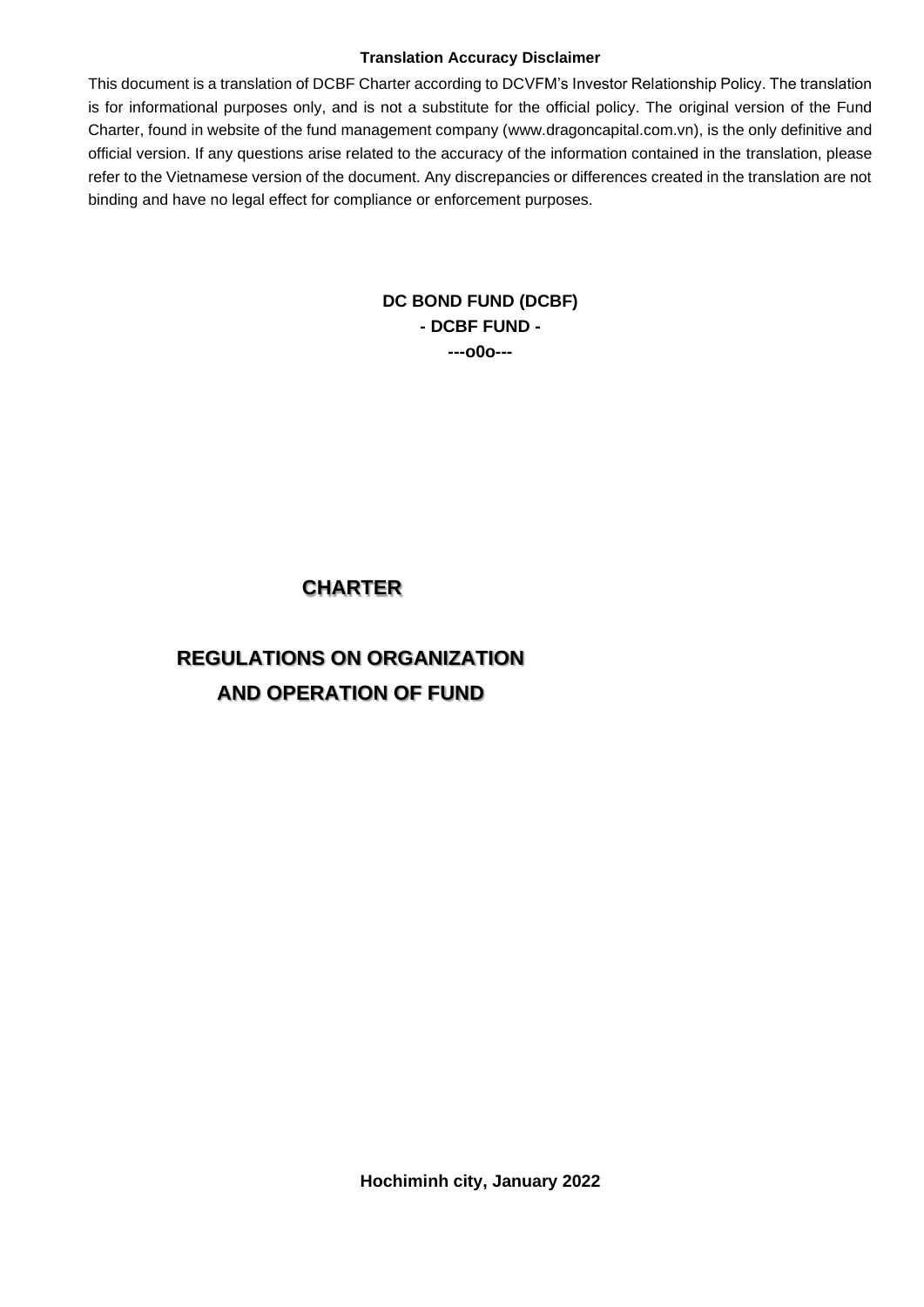# **TABLE OF CONTENT**

| 1.                                                                                                |  |
|---------------------------------------------------------------------------------------------------|--|
|                                                                                                   |  |
|                                                                                                   |  |
|                                                                                                   |  |
|                                                                                                   |  |
|                                                                                                   |  |
|                                                                                                   |  |
|                                                                                                   |  |
|                                                                                                   |  |
| ARTICLE 6. Appointment of the capital mobilization and fund certificate offering representative 9 |  |
|                                                                                                   |  |
|                                                                                                   |  |
|                                                                                                   |  |
|                                                                                                   |  |
|                                                                                                   |  |
|                                                                                                   |  |
|                                                                                                   |  |
|                                                                                                   |  |
|                                                                                                   |  |
|                                                                                                   |  |
| INVESTORS, REGISTER OF INVESTORS AND TRANSACTIONS IN FUND CERTIFICATES 12                         |  |
|                                                                                                   |  |
|                                                                                                   |  |
|                                                                                                   |  |
|                                                                                                   |  |
| ARTICLE 18. Partial redemption, suspension of trading of open-ended fund transactions 16          |  |
|                                                                                                   |  |
|                                                                                                   |  |
|                                                                                                   |  |
|                                                                                                   |  |
|                                                                                                   |  |
|                                                                                                   |  |
|                                                                                                   |  |
|                                                                                                   |  |
|                                                                                                   |  |
|                                                                                                   |  |
|                                                                                                   |  |
|                                                                                                   |  |
|                                                                                                   |  |
| ARTICLE 28. Criteria for selecting members of the Board of Representatives of the Fund 21         |  |
| ARTICLE 29. Rights and obligations of members of the Board of Representatives of the Fund  21     |  |
|                                                                                                   |  |
| ARTICLE 31. Procedures for management of the Board of Representatives of the Fund  23             |  |
| ARTICLE 32. Suspension and dismissal of members of the Board of Representatives of the Fund  23   |  |
|                                                                                                   |  |
|                                                                                                   |  |
|                                                                                                   |  |
|                                                                                                   |  |
|                                                                                                   |  |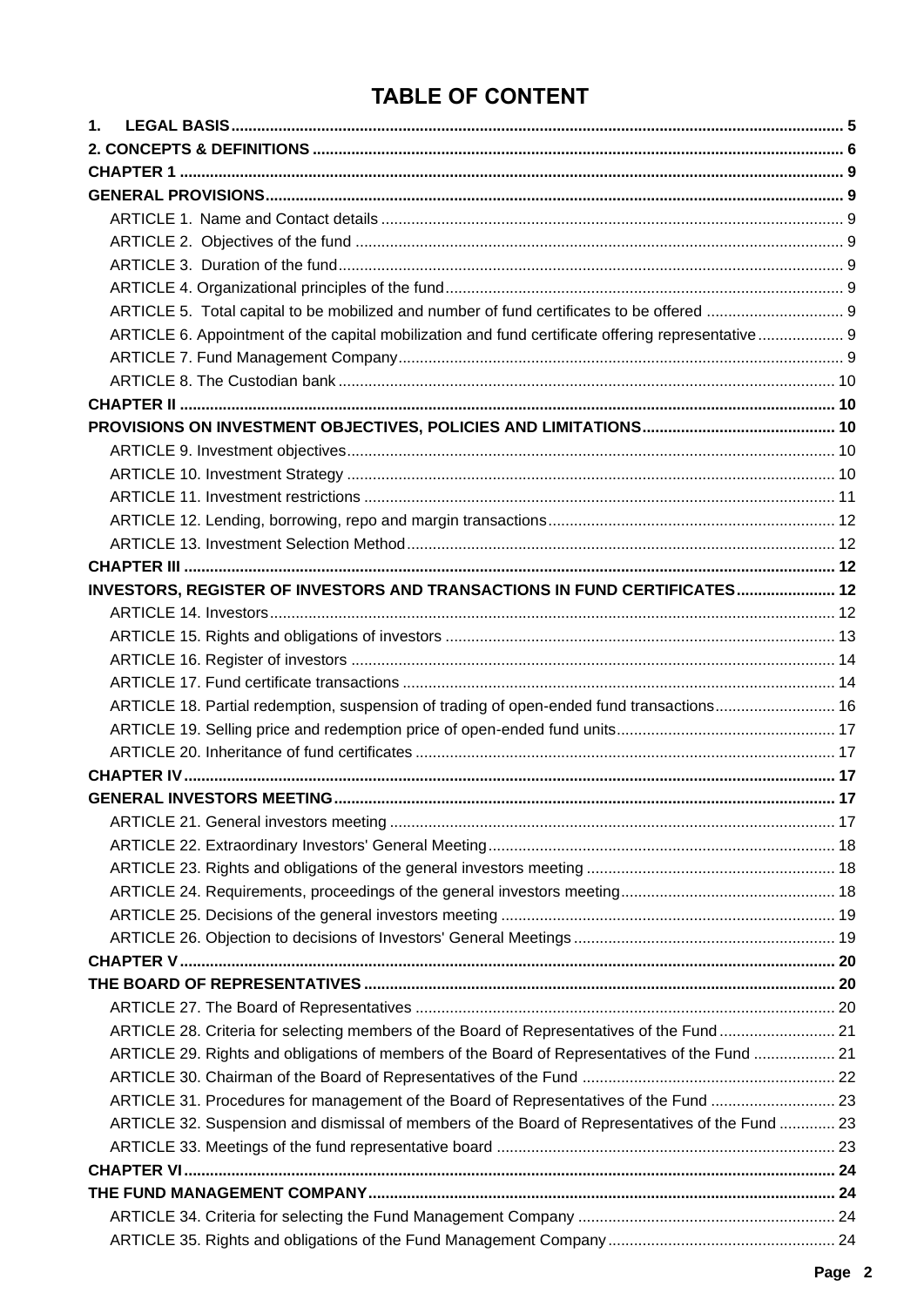| ARTICLE 36. Termination of rights and obligations of the Fund Management Company  27      |  |
|-------------------------------------------------------------------------------------------|--|
|                                                                                           |  |
|                                                                                           |  |
|                                                                                           |  |
|                                                                                           |  |
|                                                                                           |  |
|                                                                                           |  |
| ARTICLE 41. Termination of rights and obligations of the supervisory bank to the fund  32 |  |
|                                                                                           |  |
|                                                                                           |  |
|                                                                                           |  |
|                                                                                           |  |
|                                                                                           |  |
| ARTICLE 45. Responsibilities of the fund management company for authorized activities  33 |  |
|                                                                                           |  |
|                                                                                           |  |
|                                                                                           |  |
|                                                                                           |  |
|                                                                                           |  |
|                                                                                           |  |
|                                                                                           |  |
|                                                                                           |  |
|                                                                                           |  |
|                                                                                           |  |
|                                                                                           |  |
|                                                                                           |  |
|                                                                                           |  |
|                                                                                           |  |
|                                                                                           |  |
|                                                                                           |  |
|                                                                                           |  |
|                                                                                           |  |
|                                                                                           |  |
|                                                                                           |  |
|                                                                                           |  |
|                                                                                           |  |
|                                                                                           |  |
|                                                                                           |  |
|                                                                                           |  |
|                                                                                           |  |
|                                                                                           |  |
|                                                                                           |  |
|                                                                                           |  |
|                                                                                           |  |
|                                                                                           |  |
|                                                                                           |  |
|                                                                                           |  |
|                                                                                           |  |
|                                                                                           |  |
|                                                                                           |  |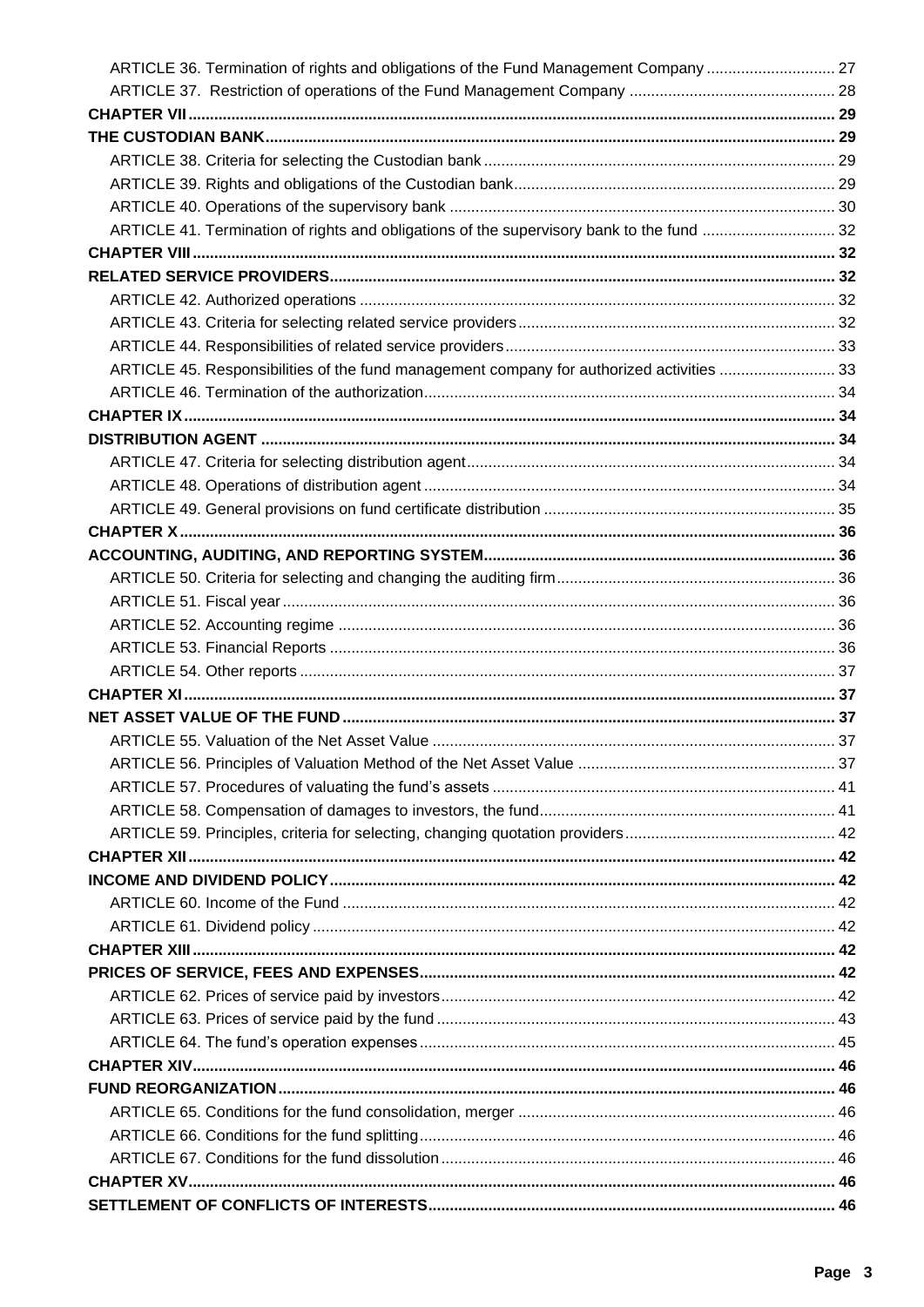| ARTICLE 68. Control of conflicts of interests between the Fund and other funds investment trust clients of the |  |
|----------------------------------------------------------------------------------------------------------------|--|
| fund management company and between the Fund and the fund management company  46                               |  |
|                                                                                                                |  |
| INFORMATION DISCLOSURE AND AMENDMENT, SUPPLEMENTATION OF THE CHARTER  47                                       |  |
|                                                                                                                |  |
|                                                                                                                |  |
|                                                                                                                |  |
|                                                                                                                |  |
|                                                                                                                |  |
|                                                                                                                |  |
| APPENDIX 3: COMMON COMMITMENTS BY FUND MANAGEMENT COMPANY AND SUPERVISORY BANKS                                |  |
|                                                                                                                |  |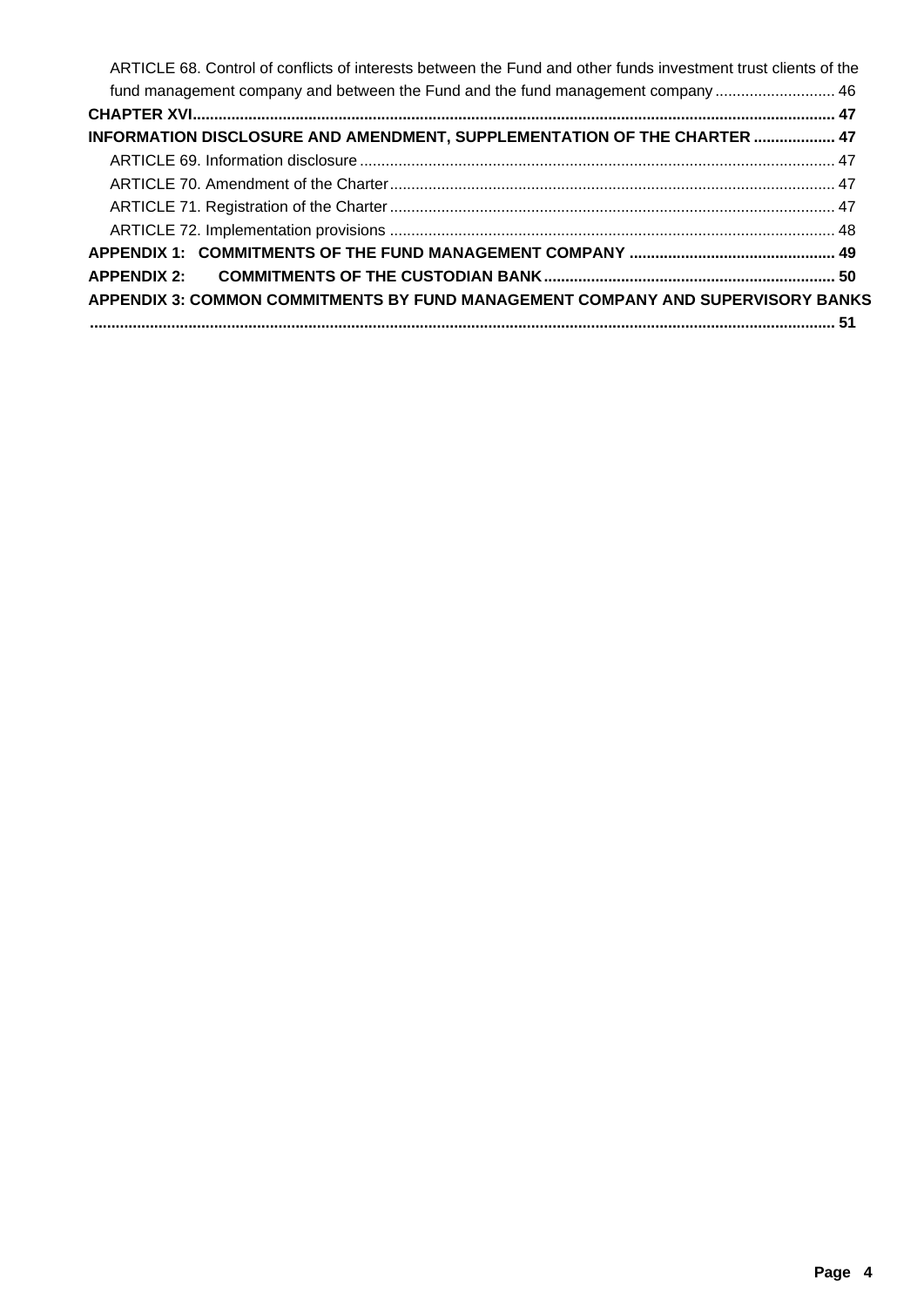## **1. LEGAL BASIS**

The incorporation and operation of DCBF and other relevant matters are governed by the:

- Enterprise Law No. 59/2020 / QH14 passed by the National Assembly on June 17, 2020, effective from January 1, 2021 and documents guiding the implementation of the Law on Enterprises;
- Securities Law No. 54/2019 / QH14 passed by the National Assembly of the Socialist Republic of Vietnam on November 26, 2019, effective from January 1, 2021;
- Decree 155/2020 / ND-CP dated December 31, 2020 of the Government detailing the implementation of a number of articles of the Law on Securities, effective from January 1, 2021;
- Decree No. 156/2020 / ND-CP dated December 31, 2020 of the Government stipulating the sanction of administrative violations in the field of securities and securities markets, effective from January 1, 2021;
- Circular 101/2021/TT-BTC dated November 11, 2021 of the Ministry of Finance regulating the prices of services in securities sector rendered by Stock exchanges and Vietnam securities depositor; effective from January 1, 2022;
- Circular 101/2021/TT-BTC dated November 11, 2021 of the Ministry of Finance regulating the prices of securities-related services rendered by securities trading organizations and commercial banks in Vietnam's securities marke, effective from January 1, 2022;
- Circular No. 96/2020 / TT-BTC dated November 16, 2 of the Ministry of Finance guiding the disclosure of information on the stock market, effective from January 1, 2021;
- Circular No. 98/2020 / TT-BTC dated November 16, 2020 of the Ministry of Finance guiding the operation and management of securities investment funds, effective from January 1, 2021;
- Circular No. 99/2020 / TT-BTC dated November 16, 2020 of the Ministry of Finance guiding the operation of securities investment fund management companies, effective from January 1, 2021;
- Circular No. 119/2020 / TT-BTC regulating securities registration, depository, clearing and settlement;
- Circular No. 120/2020 / TT-BTC regulating the trading of listed stocks, transaction registration and fund certificates, corporate bonds, warranted warrants listed on the stock exchange system;
- Circular No. 198/2012/TT-BTC dated 15 November 2012 by the Ministry of Finance promulgating the accounting regime applicable to open ended Fund;
- Other relevant legal documents.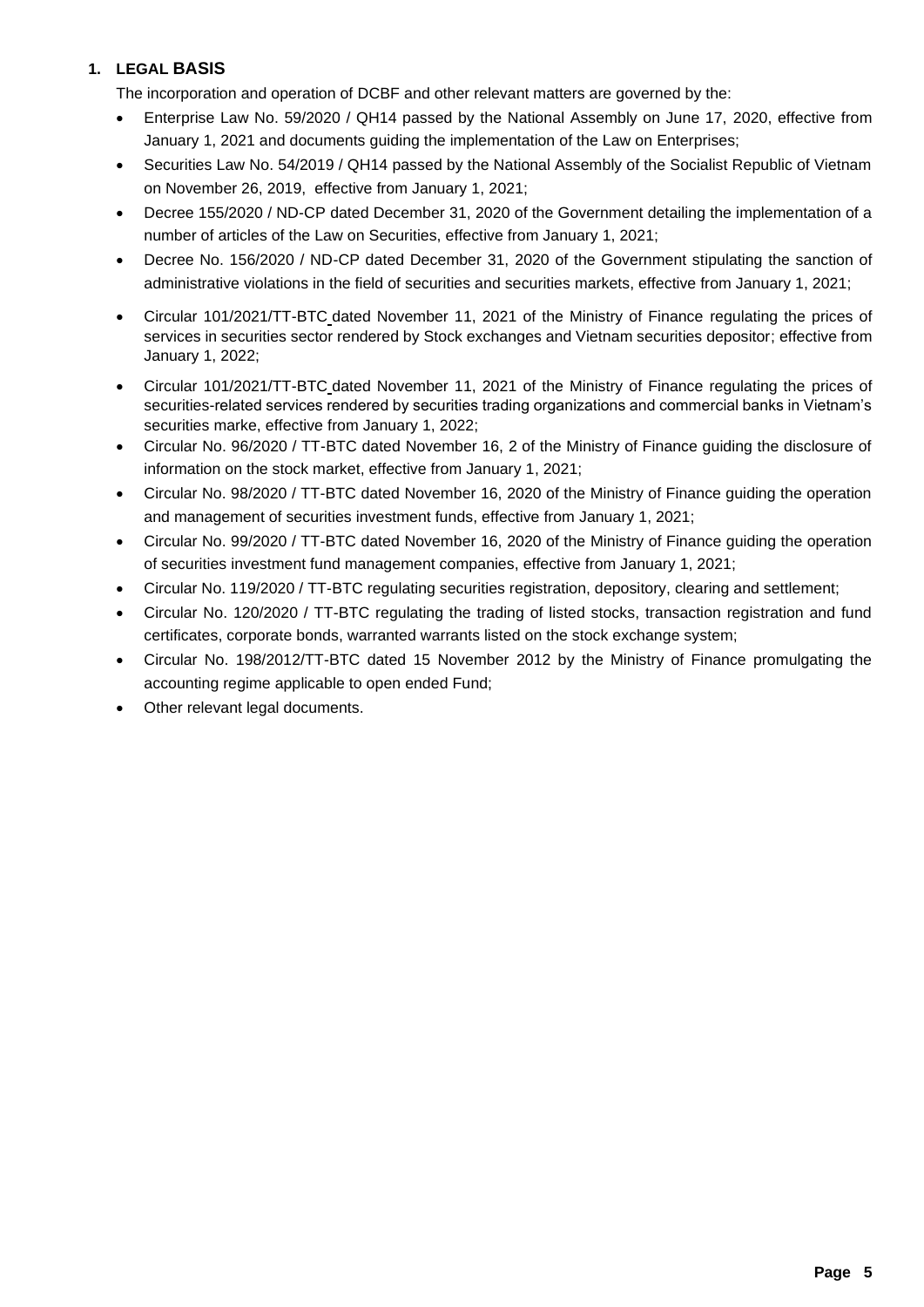## **2. CONCEPTS & DEFINITIONS**

Unless otherwise defined by context of this Charter, the following terms will have the meanings below**:**

| "Fund"                   | Means DC Active (hereinafter referred to as "DCBF") means the open-              |
|--------------------------|----------------------------------------------------------------------------------|
|                          | ended securities investment fund converted from close-ended fund,                |
|                          | incorporated under regulations on securities and Fund Charter.                   |
| "Bond Funds"             | mean funds that invest in various kinds of bonds, money market instruments,      |
|                          |                                                                                  |
|                          | term deposits and other fixed income instruments with the proportion of          |
|                          | investment in such assets that makes up at least eighty percents (80%) of        |
|                          | the net asset value.                                                             |
| "Fund management         | Means Dragon Capital Vietfund Management (DCVFM), is incorporated                |
| company"                 | under the License No. 45/UBCK-GP dated January 08, 2009 and Amended              |
|                          | License No. 88/GPDC-UBCK dated December 30, 2020 issued by the SSC,              |
|                          | with the activities of securities management investment, securities portfolio    |
|                          | management and securities investment advisory. DCVFM which is permitted          |
|                          | by the investor to manage the DCBF fund, has the rights and obligations          |
|                          | prescribed in Chapter VI of this Charter.                                        |
| "Custodian Bank"         | Standard Chartered Bank (Vietnam) is a commercial bank which is                  |
|                          | established under Vietnamese laws license No. 236/GP-NHNN, issued by             |
|                          | the State Bank of Vietnam, dated 08 September 2008 (amended from time)           |
|                          | and the registration certificate No. 08/UBCK-GCN for securities depository       |
|                          | activities by the State Securities Commission, dated 07 May 2015,                |
|                          | undertaking following services for investment funds established in Vietnam:      |
|                          | preservation and depository of securities, fund administration, fund             |
|                          | accounting, Supervisory Bank and other services related to depository            |
|                          | activities.                                                                      |
|                          | is an independent company which is approved by the SSC and appointed by          |
|                          |                                                                                  |
| "Auditing Company"       |                                                                                  |
|                          | the General Meeting of Investors, of DC BOND FUND performing the                 |
|                          | auditing of the Fund's annual assets.                                            |
| "Fund's Charter"         | Defined as the charter, adopted by the investors at the General Meeting of       |
|                          | Investors, to be prepared in accordance with the relevant regulations of the     |
|                          | Vietnamese laws, for governing the organization and operation of DC Active       |
|                          | Bond Fund.                                                                       |
| "Prospectus"             | means the documents or electronic data publicizing objective, truthful and       |
|                          | accurate information about the offer for sale of DCBF Fund Certificates,         |
|                          | about the fund management compnay and related service provides of the            |
|                          | fund.                                                                            |
| "Supervisory Contract"   | is the contract signed between the fund management company and the               |
|                          | Custodian Bank of DCBF.                                                          |
| "Investor"               | are domestic, overseas individuals and institutionals who hold DCBF Fund         |
|                          | certificates.                                                                    |
| "General Meeting of      | Defined as a regular or irregular general meeting of investors where investors   |
| Investors"               | are entitled to vote, to pass important matters relating to DCBF Fund. It is the |
|                          | supreme power of DCBF Fund.                                                      |
| "Board of the Fund       | Defined as representatives of investors elected by the General Meeting of        |
| Representatives"         | Investors to act on their behalf to supervise the operations of the Fund, the    |
|                          | Fund Management Company (DCVFM) and the Custodian Bank.                          |
| "Fund's Charter Capital" | Defined as the total capital in cash, as recorded in this Charter, contributed   |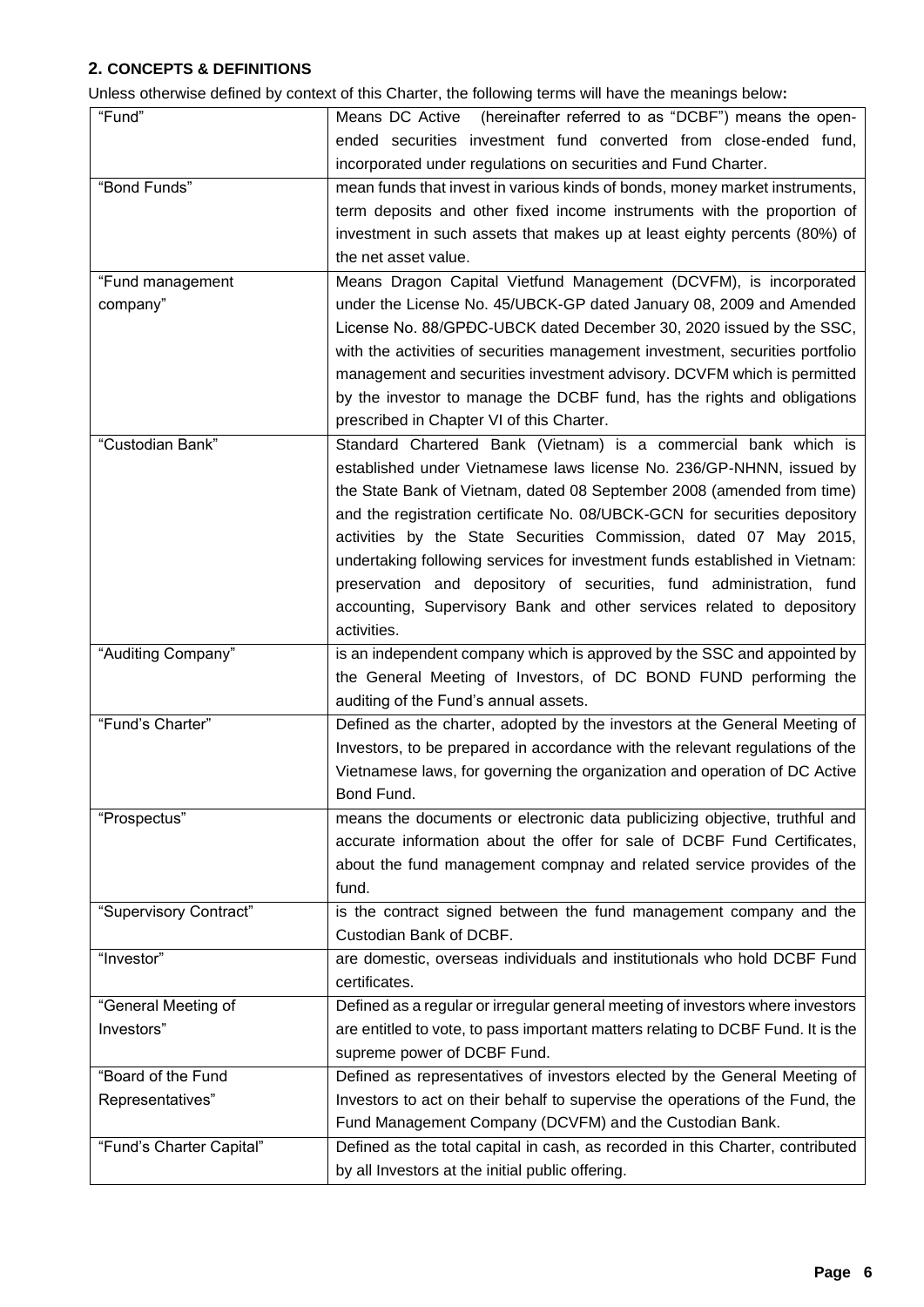| "Fund unit"                  | Defined as the Charter Capital which is divided into equal units with par value     |
|------------------------------|-------------------------------------------------------------------------------------|
|                              | of VND10,000 per unit at its initial issue, each of which shall represent an        |
|                              | equal proportion of profit and capital of the Fund.                                 |
| "DCBF fund certificate"      | (hereinafter referred to as the "fund certificate") means the securities issued     |
|                              | by DCVFM on behalf of Vietnam Bond Fund, which certify lawful rights and            |
|                              | benefits of investors with regard to the assets or capital of the Fund as           |
|                              | counted in a proportion equal to the Fund's unit contributed to the charter         |
|                              | capital of DCBF Fund by such Investors. The par value of 01 fund certificate        |
|                              | is 10,000 VND.                                                                      |
| "Odd Fund units"             | are the remaining fund units in the investor's account which are less than the      |
|                              | required account maintaining units. These odd fund units arise from the             |
|                              | partial redemption as regulated in the Chapter IX, article 3.6 - "Partial           |
|                              | redemption, suspension of trading of open-ended fund transactions" of this          |
|                              | Prospectus.                                                                         |
| "Subscription price"         | is a price that investors must pay fund management company. The                     |
|                              | subscription price shall be the par value plus the subscription fee (at the initial |
|                              | public offering) or shall be determined by the net asset value per a fund unit      |
|                              | as of the fund certificate trading day plus price of service of subscription.       |
| "Redemption price"           | Redemption price is the price of a fund unit, that Fund Management company          |
|                              | must pay investors, is determined by the net asset value per a fund unit as         |
|                              | of the fund certificate Trading day minus price of service of redemption as         |
|                              | the Fund Charter.                                                                   |
| "Price of service of         | Defined as the price of service payable to the Fund Management Company              |
| managing public securities   | for its provision of fund management service as defined in Article 1.1 -            |
| investment funds"            | Chapter X of the Prospectus.                                                        |
| "Price of service of Initial | is the price of service that investors must pay when buying a fund unit at the      |
| subscription"                | issue of fund certificates to the public. Such price of service shall be added      |
|                              | to the par value of a fund unit and payable upon the issuance and counted           |
|                              | as a percentage of the par value of a DCBF fund unit.                               |
| "Price of service of         | is the price of service that investors must pay when buying a fund unit at the      |
| Subscription at the next     | next subsequent trading cycle. Such price of service is counted as a                |
| subsequent trading cycle"    | percentage of the subscription amount of a fund unit and payable upon the           |
|                              | issuance.                                                                           |
| "Price of service of         | is the price of service that investors must pay when selling a fund unit. Such      |
| Redemption"                  | price of service is substracted from the redeemed amount and payable as             |
|                              | the fund pays to investors and counted as a percentage of the redeemed              |
|                              | amount                                                                              |
| "Fiscal Year"                | Defined as a period of twelve months which commences on the beginning of            |
|                              | the 1st of January and ends on the end of the 31st of December according            |
|                              | to calendar year. The first fiscal year of DC BOND FUND is calculated from          |
|                              | the day on which it is officially issued a license by the SSC until the end of      |
|                              | the 31st of December of the same year.                                              |
| "Net Asset Value of the      | (Hereinafter referred to as NAV) is the total value of assets and investments       |
| Fund"                        | owned by the DCBF minus total liabilities of the DCBF on the trading day            |
|                              | closest to the valuation day.                                                       |
| "Valuation Day"              | means the date the fund management company determines the net asset                 |
|                              | value of one fund Certificate unit.                                                 |
| "Trading day"                | means the date when the fund management company, on behalf of the funds,            |
|                              | issues or repurchase open-ended fund certificates as required by the                |
|                              |                                                                                     |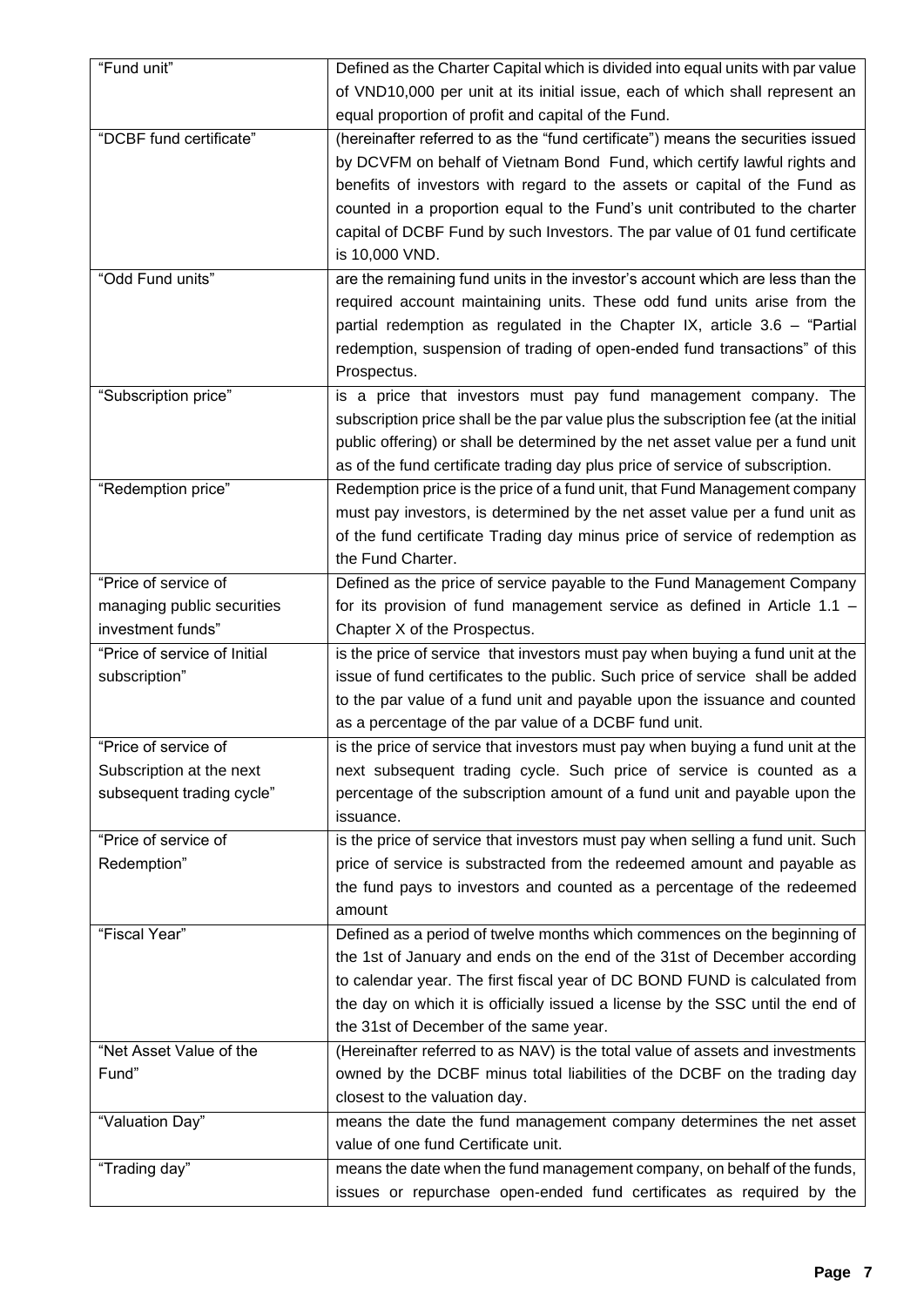|                           | investors by sending orders through appointed distribution agents before the   |
|---------------------------|--------------------------------------------------------------------------------|
|                           | Cut-off time.                                                                  |
| "Cut-off Time"            | means the deadline for distribution agents to receive trading orders from      |
|                           | investors that shall be executed on fund certificate trading days.             |
|                           | Cut-off Time Is 14:30 pm on T-1 whereas T is the Valuation day and Trading     |
|                           | day.                                                                           |
|                           | If the Cut-off day falls in a holiday, the Cut-off day shall be carried on the |
|                           | previous working day. The Fund management company shall announce to            |
|                           | investors, distribution agents and other related service providers about       |
|                           | details of the trading schedule and the Cut-off time whenever the holiday is   |
|                           | coming on our website or emails.                                               |
| "Fund adminstration       | is a service that the fund management company authorize to a service           |
| service"                  | provider to undertake the following services:                                  |
|                           | - Make accounting records of transactions of a Fund: record the changes of     |
|                           | cash inflows and outflows of the Fund;                                         |
|                           | - Preparing the Fund's financial statements; coordinating with and assisting   |
|                           | Fund's auditing organizations in performing audits for the Fund;               |
|                           | - Determining the Fund's net asset value, the net asset value per fund         |
|                           | certificate unit in accordance with legal regulations and the Fund's Charter;  |
|                           | - Carrying out other activities in accordance with legal regulations and the   |
|                           | Fund's Charter.                                                                |
| "Transfer agency service" | is a service that the fund management company authorize to a service           |
|                           | provider to undertake the following services:                                  |
|                           | - Preparing and managing the Main Register of investors; opening, tracking     |
|                           | and managing the system of investors' trading accounts, omnibus                |
|                           | accounts; confirming the ownership of open-ended fund certificates;            |
|                           | - Making records of subscription orders, redemption orders, switching orders   |
|                           | of investors; carry out the ownership transfer of fund certificates; updating  |
|                           | Main Registers;                                                                |
|                           | - Supporting investors in implementation of rights related to the ownership of |
|                           | fund certificates of investors;                                                |
|                           | - Maintaining the communication channel with investors, distribution agents,   |
|                           | state competent authorities and other competent organizations;                 |
|                           | - Distributing to investors financial statements, fund operations reports,     |
|                           | prospectus, simplified prospectus, trading account statements, transaction     |
|                           | confirmations and other documents required to be provided for investors;       |
| "Distribution agents"     | (are also known as Distributors) defined as the organizations that signed      |
|                           | distribution agreement with the fund management company and/or the fund        |
|                           | management company itself.                                                     |
| "Omnibus agent"           | mean distribution agents which open omnibus accounts in its name and           |
|                           | conduct transactions of fund certificates on behalf of investors in the sub-   |
|                           | account.                                                                       |
| "Affiliated person"       | as defined in Clause 46 of Article 4 of the Securities Law No. 54/2019/QH14    |
|                           | passed on November 26, 2006 by National Assembly of Socialist Republic of      |
|                           | Vietnam, effective from January 01, 2021.                                      |
| "Other definitions"       | Other definitions (if any) shall be construed as set forth in the law on       |
|                           | securities and other relevant documents.                                       |
|                           |                                                                                |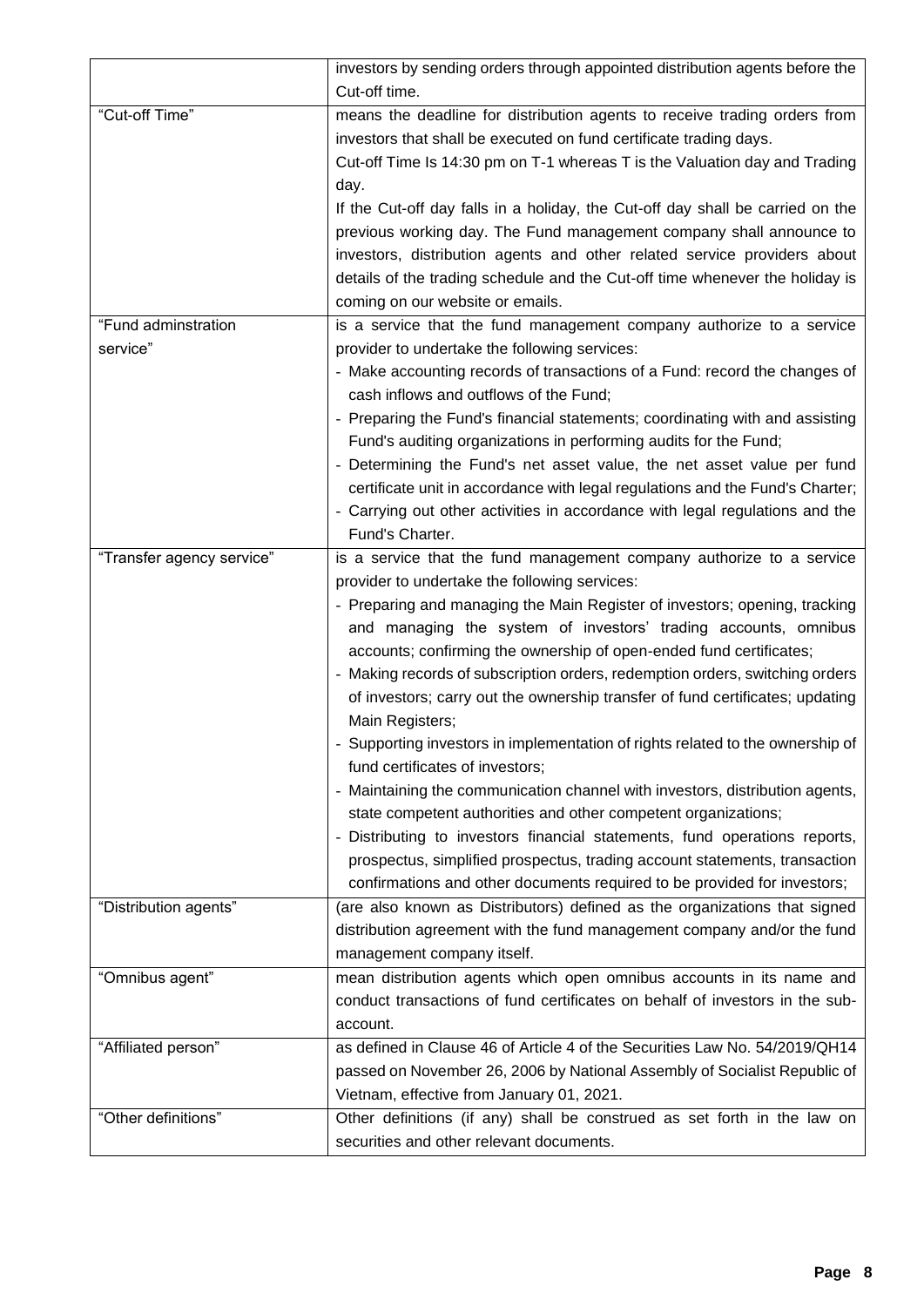## **CHAPTER 1 GENERAL PROVISIONS**

## **ARTICLE 1. Name and Contact details**

| Vietnamese name | : Quỹ Đầu tư Trái phiếu DC (DCBF)                           |
|-----------------|-------------------------------------------------------------|
| English name    | : DC Bond Fund.                                             |
| Abbreviation    | : DCBF                                                      |
| Address         | : 15th Floor, Melinh Point Tower,                           |
|                 | 02 Ngo Duc Ke St., Ben Nghe Ward, District 1, HCMC, Vietnam |
| Telephone       | : +84-28 3825 1488                                          |
| Fax             | : +84-28 3825 1489                                          |
|                 |                                                             |

Website:  $www.dragoncapital.com.vn$ 

## **ARTICLE 2. Objectives of the fund**

DCBF is managed by DCVFM with the main objective is looking for profit from invest in various kinds of treasury bills, bonds, valuable papers and other fixed-income instruments, including but not limit in Vietnamese government bond, government guaranteed bonds, municipal bonds, corporate bonds in accordance with Vietnamese law, Prospectus and Charter of the Fund.

## **ARTICLE 3. Duration of the fund**

Term of operation of DCBF is calculated from the date of completion of mobilizing capital and registration of establishment the Fund with the competent body, and is not limitedand subject to its operational objectives.

## **ARTICLE 4. Organizational principles of the fund**

- 1. DCBF is a public open-end securities investment fund, shall operate in accordance with and be governed by Law on Securities no. 54/2019/QH14 passed by National Assembly of Socialist Republic of Vietnam on November 26, 2019, current regulations and this Charter.
- 2. During the Term, DCBF has obligation to redeem the fund certificates which have been issued to the Investorsin accordance with legal regulations.
- 3. The highest authority body of DCBF shall be the General Meeting of Investors.
- 4. The Board of Representatives of DCBF, elected by the General Meeting of Investors, will act on behalf of the General Meeting of Investors to supervise frequent activities of DCBF, DCVFM and the Custodian bank.

## 5. DCVFM is elected to perform the investment management for the DCBF Fund.

## **ARTICLE 5. Total capital to be mobilized and number of fund certificates to be offered**

- 1. The total capital of DCBF is made by the contribution capital of the Investors. Investors/ authorized person shall contribute capital in Vietnam dong in the form of bank transfer into the fund's account opened at the supervisory bank.
- 2. The charter capital of DCBF is 99,574,822,600 Vietnam Dong and corresponds to 9,957,482.26 fund units. The par value of a fund unit shall be VND10.000.

## **ARTICLE 6. Appointment of the capital mobilization and fund certificate offering representative**

- 1. DCBF shall appoint DCVFM as its representative to mobilize the capital and issue new fund certificates.
- 2. The legal representative of DCVFM shall be appointed as the representative of the fund's public offering of fund certificates.

## **ARTICLE 7. Fund Management Company**

- **-** Fund manangement company: DRAGON CAPITAL VIETFUND MANAGEMENT JOINT STOCK COMPANY (DCVFM)
- **-** License for establishment and operation No. 45/UBCK-GP dated 08 Jan 2009 and Amended License No. 88/GPĐC-UBCK dated December 30, 2020 issued by the SSC.
- **-** DCVFM is the official fund management company of DCBF. DCVFM operates under Law of Enterprise and Law on securities and other relevent regulations

## • **Head office in Ho Chi Minh City**

15th Floor, Me Linh Point Building, 02 Ngo Duc Ke St, Dist 1, Ho Chi Minh city, Vietnam Tel: (84.28) 3825 1488 Fax: (84.28) 3825 1489 Website: www.dragoncapital.com.vn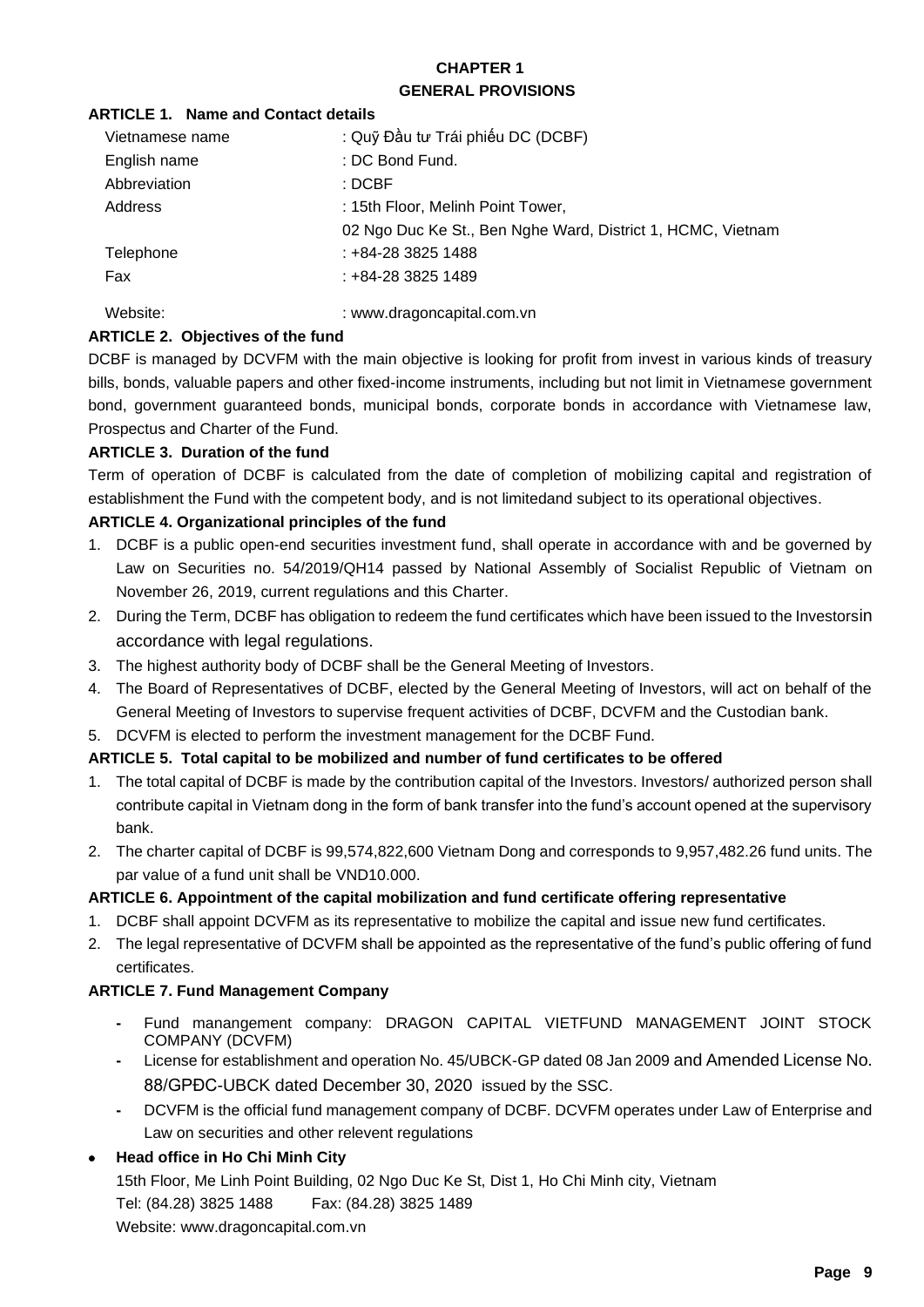## • **Hanoi Branch Office**

24<sup>th</sup> Floor, Tower 1, Capital Place Building, 29 Lieu Giai, Ngoc Khanh Ward, Ba Dinh District, Hanoi, Vietnam.Tel: (84.24) 942 8168 Fax: (84.24) 942 8169

## **ARTICLE 8. The Custodian bank**

Standard Chartered Bank (Vietnam) Ltd, is established under the license No. 236/GP-NHNN issued by the State Bank of Vietnam under the Law on Credit Institutions dated 08/09/2008 and the registration certificate for securities depository activities no. No. 08/UBCK-GCN by the State Securities Commission, dated 07 May 2015, undertaking following services for investment funds established in Vietnam: preservation and depository of securities, the economy contracts, the documents relating to the Fund's assets, and to supervise the activities of the Fund.

The head office of Custodian bank is located at: Unit 1810 - 1815, Keangnam Hanoi Landmark Tower, E6 Pham Hung Street, Me Tri Ward, Nam Tu Liem Dist, Hanoi, Vietnam.

Tel: (84-4) 3936 8000 Fax: (84-4) 3248 4355

Rights and obligations of the Custodian bank are defined in Chapter VIII of this Charter.

## **Chapter II**

## **PROVISIONS ON INVESTMENT OBJECTIVES, POLICIES AND LIMITATIONS**

#### **ARTICLE 9. Investment objectives**

The main objective of DCBF is looking for profit from fixed income investment, including but not limit in Vietnamese government bond, government guaranteed bonds, municipal bonds, corporate bonds in accordance with Vietnamese law, commercial notes and fixed-income instruments.

Dragon Capital Vietfund Management manages DCBF based on the current enforced regulations. In addition, the fund's investment target can be adjusted up to the resolution from fund holders meeting. The adjustment would be always in accordance with Vietnamese law and reported to State Securities Committee.

#### **ARTICLE 10. Investment Strategy**

DCBF's strategy is active management based on fundamental analysis of macro conditions, analysis of the movement of the fixed-income market, as well as quantitative models, statistic or corporate analysis of issuers in making decision. The objective is optimizing profit for the portfolio.

#### 1. Investment Structure

DCBF Fund shall be allowed to invest in the following assets:

- a) Deposits at commercial bank as stipulated by banking laws;
- b) Money market instruments including valuable papers and negotiable instruments in accordance with relevant laws and regulations;
- c) Government debt instruments, bonds underwritten by the Government and municipal bonds;
- d) Listed shares, registered shares, and listed bonds on stock exchanges, public fund certificates.
- e) Shares offered for the first time to the public, bonds offered to the public; Corporate bonds privately issued by listed organizations with credit institutions' payment guarantee or the issuer's commitment to repurchase at least once in 12 months and each commitment to redeem is at least 30 % value of the issue. The investment in this kind of assets shall be followed the following conditions:
	- All the securities shall be approved by the Board of Representatives by documents about type, securities ticker, quantity, trading value and timing;
	- There are sufficient documents to prove the payment quarantee or documents on the issuer's commitment to buy back
- f) Listed and registered derivatives at Stock Exchanges, and solely used for hedging purpose and for the underlying securities in which the fund is holding;
- g) Rights and assets that may arise in connexion with securities that the fund is holding.
- h) In unfavorable circustances, DCBF can keep term deposits and cash equivalent up to 100% asset value to retained fund's value from risks.

#### 2. Investment areas

DCBF's investment areas focus on asset operating under Vietnam laws as follows:

Government bonds, government guaranteed bonds, municipal bonds, treasury bills and other fixed-income instruments.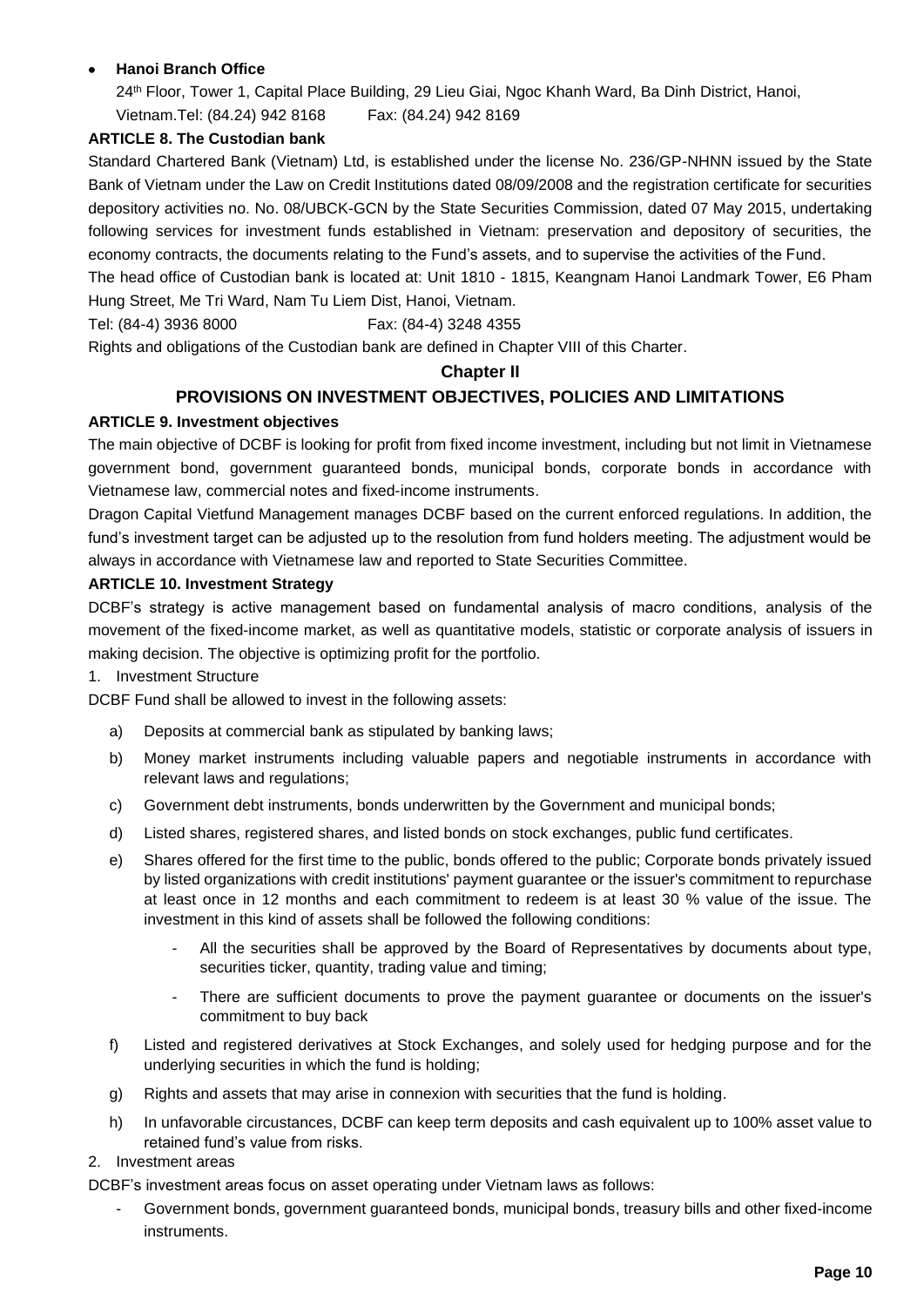- Corporate bonds and Derivatives issued by Insitutions operating under Vietnam regulations (Corporate bonds, warrants, convertible bonds, rights, derivatives…).
- Besides, DCBF can invest in valuable papers, money market instruments, stocks… under Vietnam regulations

## **ARTICLE 11. Investment restrictions**

- 1. DCBF's porfolio shall be in accordance to the investment objectives and structures as stated in Article 10 of this Charter and Prospectus.
- 2. DCBF's porfolio shall follow the following conditions:
	- a) Do not invest more than 20% of total asset value of the fund in circulating securities and assets (if any) specified at Points a and b, Clause 1, Article 10 of this Charter of an issuer, except for Government debt instruments;
	- b) Do not invest in securities of an issuer more than 10% of the total value of circulating securities of that issuer; (except Government debt instrument);
	- c) Do not invest more than thirty percent (30%) of the fund's total asset value in assets set out in points a, b, d, e, f Clause 1 Article 10 of this Charter, these assets are issued by companies in the same group of companies having an ownership relationship in the following cases: parent company, subsidiary company; companies owning more than 35% of each other's shares or capital contributions; Subsidiary groups with the same parent company. In which the investment in derivative securities is calculated by the committed value of the contract determined in accordance with Clause 3, Article 56 of this Charter;
	- d) Do not invest more than 10% of the total asset value in the assets prescribed in point e Clause 1 Article 10 of this Charter;
	- e) At any time, the total value in committed the transactions of derivative securities, outstanding loans and other payables of the fund must not exceed the net asset value of the fund;
	- f) Do not invest in fund certificates of the same fund;
	- g) Do not directly invest in real estates, precious stones and metals.
	- h) Only invest in other public fund certificates or public securities investment companies managed by other fund management companies and ensure the following restrictions:

- Do not invest in more than 10% of total outstanding fund certificates of a public fund or outstanding shares of a public securities investment company;

- Do not invest more than 20% of the fund's total asset value in fund certificates of a public fund or stock of a public securities investment company;

- Do not invest more than 30% of the fund's total asset value in public fund certificates or public securities investment company shares.

## 3. The portfolio of an open-ended fund may only exceed the investment restrictions specified at Points a, b, c, d, h Clause 2 hereof, and only due to the following reasons:

- a) The fluctuation of the market prices of assets in the fund's investment portfolio;
- b) Execution of eligible payments of the fund according to the regulations, including implementation of transaction orders of investors ;
- c) Split, merge, consolidation of issuers;
- d) The new fund has just been licensed for establishment due to the splitting, merge, consolidation of the fund is executed, and the operation time has not exceeded six (06) months from the date of issuance of certificate of fund registration.
- e) The fund is under dissolution process.
- 4. The fund management company is obliged to report, disclose information and adjust the fund's investment structure as follows:
	- Within 03 months from the date on which deviations arise due to the reasons specified at Points a, b, c and d, Clause 3 of this Article, the fund management company is obliged to notify the Securities Commission. State and readjust the structure of the investment portfolio to comply with the provisions of Clause 2 of this Article.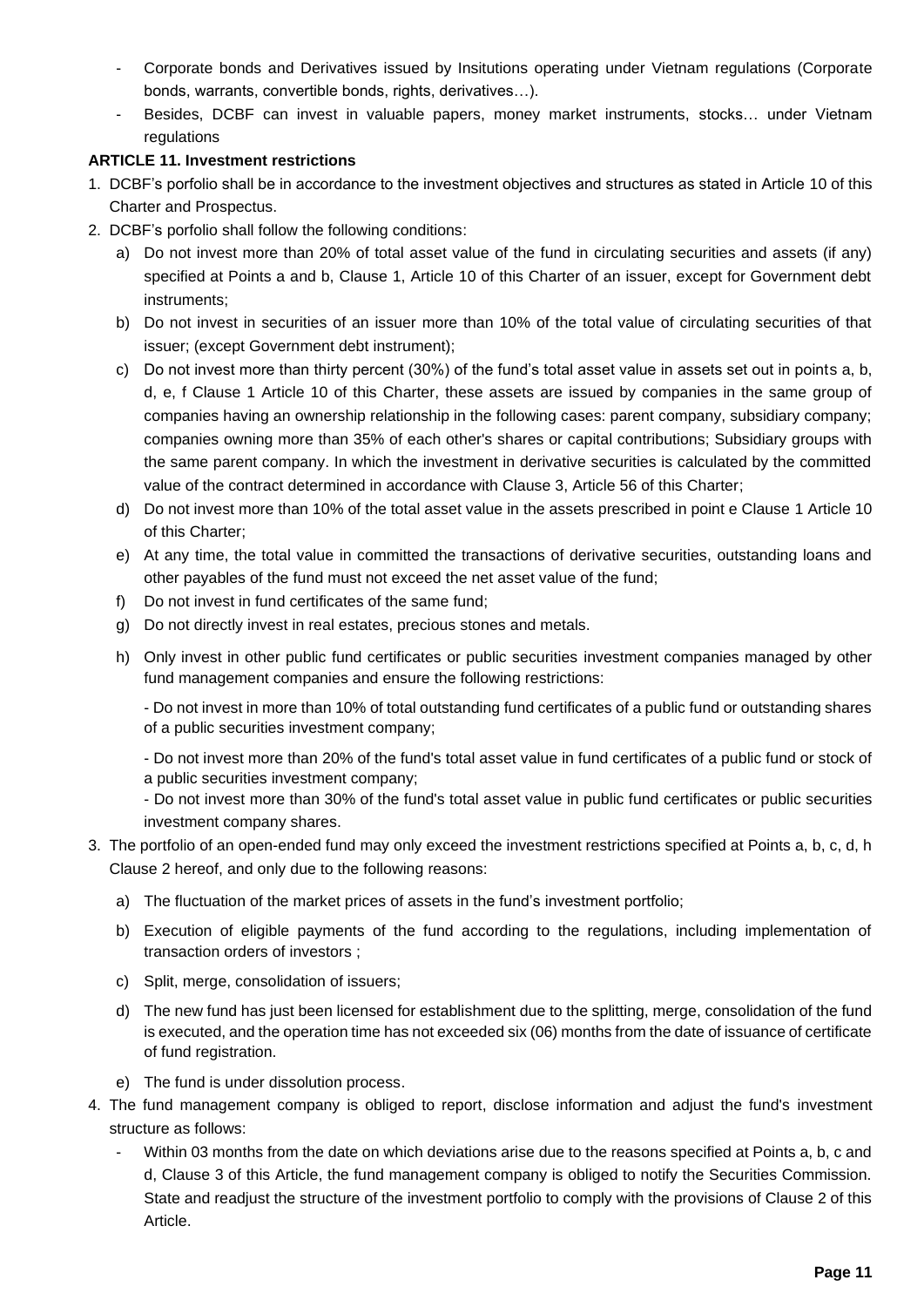- If the fund management company fails to comply with the investment restrictions as prescribed by law or the Fund Charter, the fund management company must adjust the investment portfolio within 15 days from date of detecting the discrepancy. The fund management company must compensate for the fund's damage (if any) and bear all arising costs related to the adjustment of the investment portfolio. If there is any profit, it must immediately record all profits to the fund.
- Within 05 working days from the date of completion of the adjustment of the investment portfolio, the fund management company must disclose information as prescribed, and at the same time notify the State Securities Commission of the deviation of portfolio structure, causes, time of arising or discovery of the incident, level of damage and compensation for the fund (if any) or profits created for the fund (if any), measures remediation, execution time, correcting results.
- 5. Fund management company may only invest in deposit and monetary instruments stated in points a, b Clause 1 Article 10 of this Charter, issued by credit institutions approved in writing by the board of representatives of the fund.
- 6. Deposit outward portfolio investments according to the provisions of the investment law after being approved by SSC for outward portfolio investments and followed the following principles:

a) The State Bank has granted the level of outward portfolio investments;

b) Asset only allowed to make outward portfolio investments in assets as stipulated in the Fund Charter and in accordance with the State Bank of Vietnam regulations;

c) Not to invest more than 20% of the fund's asset value abroad and not exceed the registered investment level certified by the State Bank of Vietnam;

d) The structure of the outward portfolio, the norms of foreign indirect investment, the adjustment of the amount of foreign indirect investment of the fund must comply with the regulations on the structure, the level of investment, the adjusted investment limit according to specified in this Article.

#### **ARTICLE 12. Lending, borrowing, repo and margin transactions**

- 1. Fund management company may not use the capital and assets of the fund to give or underwrite any loan.
- 2. Fund management companies may not take out loans for investment activities, except for short–term loans according to regulations on banks to defray necessary costs of the fund or make payments for fund certificate transactions with investors. The total value of short–term loans must not exceed five percents (5%) of the net asset values of the fund at any time and the longest loan term is thirty (30) days.
- 3. Fund management company may not use the fund's assets to make margin transactions (taking loans to purchase securities) for the fund or other organizations and individuals; may not use the fund's assets to make false transactions or give securities loans.
- 4. DCBF may conduct Government debt instruments repo transactions in accordance with the regulations of the Ministry of Finance on the management of Government debt instruments transactions.

#### **ARTICLE 13. Investment Selection Method**

The asset allocation of DCBF is based on in house research and opportunity evaluation of the fund manager – VFM, implemented with active management philosophy. The research includes for instance fundamental analysis on macro scenarios and interest rate market movements; statistic and quantitative models. All information shall be analysed to get the most workable and profitable portfolio in the shortest possible time.

On corporate straight bonds, bonds with warrants and convertible bonds, the management company shall apply fundamental analysis and suitable credit rating model on the issuer in order to evaluate the most reasonable level of risk and also opportunity.

## **Chapter III**

## **INVESTORS, REGISTER OF INVESTORS AND TRANSACTIONS IN FUND CERTIFICATES**

#### **ARTICLE 14. Investors**

- 1. Investors of DCBF may be domestic and foreign individuals or incorporated entities, owning fund certificates. Such investors shall not be liable or have any other obligations to fund other than those within the number of fund units by them.
- 2. Incorporated investors shall include socio-economic organizations recognized by the law of Vietnam. Legal investors appoint legal representative to represent the number of fund certificates they own. The nomination,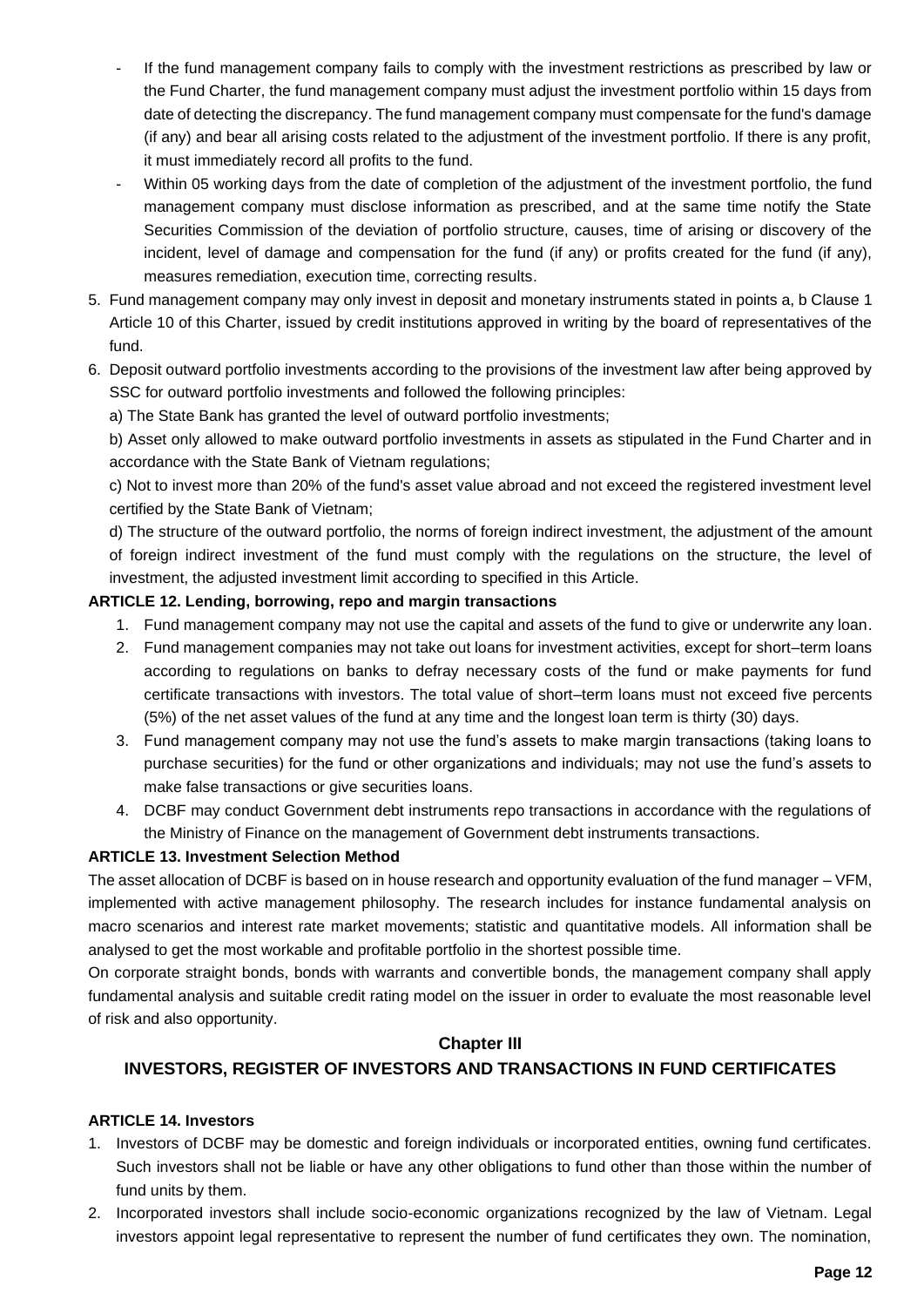cancellation or replacement of this representative must be notified in writing, signed by the authorized representative of the institutional investor.

#### **ARTICLE 15. Rights and obligations of investors**

1. Investors have the following rights and obligations:

a) Benefit from the securities investment fund's investment activities in proportion to the capital contribution ratio;

b) To enjoy benefits and assets legally distributed from the liquidation of the securities investment fund's assets;

c) To request the securities investment fund management company to redeem open-end fund certificates;

d) To initiate a lawsuit against the securities investment fund management company, the custodian bank or a related organization if this organization violates its legitimate rights and interests;

đ) The right to be treated fairly, each fund certificate gives the holder equal rights, obligations and interests;

e) The right to freely transfer the fund certificates in accordance with the Fund Charter, except where the assignment is restricted in accordance with the provisions of law and the Fund Charter;

f) Right to full access to periodic and extraordinary information about the Fund's operations;

g) Rights and responsibilities to participate in the General Meeting of Investors and exercise the right to vote in the form of either directly or through an authorized representative or remote voting (sending mail, fax, email, attending online conferences, electronic voting or other electronic forms);

h) Exercise their rights through the General Meeting of Investors and be obliged to abide by decisions of the General Meeting of Investors;

k) The obligation to pay in full for the fund certificate within the time limit specified in the Fund Charter, Prospectus and only be responsible for debts and other property obligations of the fund within the amount paid. payment when purchasing fund certificates;

l) Other rights and obligations accordance with provisions of law on secutities and this Charter.

2. An investor or group of investors owning 5% or more of the total outstanding fund certificates has the following rights:

a) To examine and extract the minutes book and Resolutions of the Board of Representatives, the annual financial statements and reports of the supervisory bank relating to the operation of the fund;

b) To request the fund management company to convene an extraordinary General Meeting of Investors in the following cases:

- The fund management company, the custodian bank violates the investor's rights or the obligations of the fund management company, the custodian bank or makes a decision beyond the authority specified in the Fund Charter, the supervision contract. close to or assigned by the General Meeting of Investors, causing losses to the fund;

- The Board of Representatives has expired for more than 6 months but has not been elected to replace it;

- Other cases as stipulated in the Fund Charter;

c) To request the fund management company and the supervising bank to explain unusual issues related to the assets and the management and transaction of the fund's assets. Within 15 days from the date of receiving the request, the fund management company and the custodian bank must reply to the investor;

d) To propose issues to be included in the agenda of the General Meeting of Investors. The recommendation must be in writing and sent to the fund management company at least three (03) working days before the opening date:

đ) Other rights and obligations as prescribed in the Fund Charter.

- 3. Investors or groups of investors owning 10% or more of the total outstanding fund certificates have the right to nominate people to the Board of Representatives. The nomination letter and procedures are similar to those of the law on enterprises, applicable to the nomination of a person to the Board of Directors by a shareholder or a group of shareholders holding 10% or more of the total number of common shares.
- 4. Requests and recommendations of investors or groups of investors as provided for in Clause 2.3 of this Article must be made in writing and must contain full name, contact address, identity card number or citizen ID or Passport or other legal personal identification; name, head office address, nationality, number of the Certificate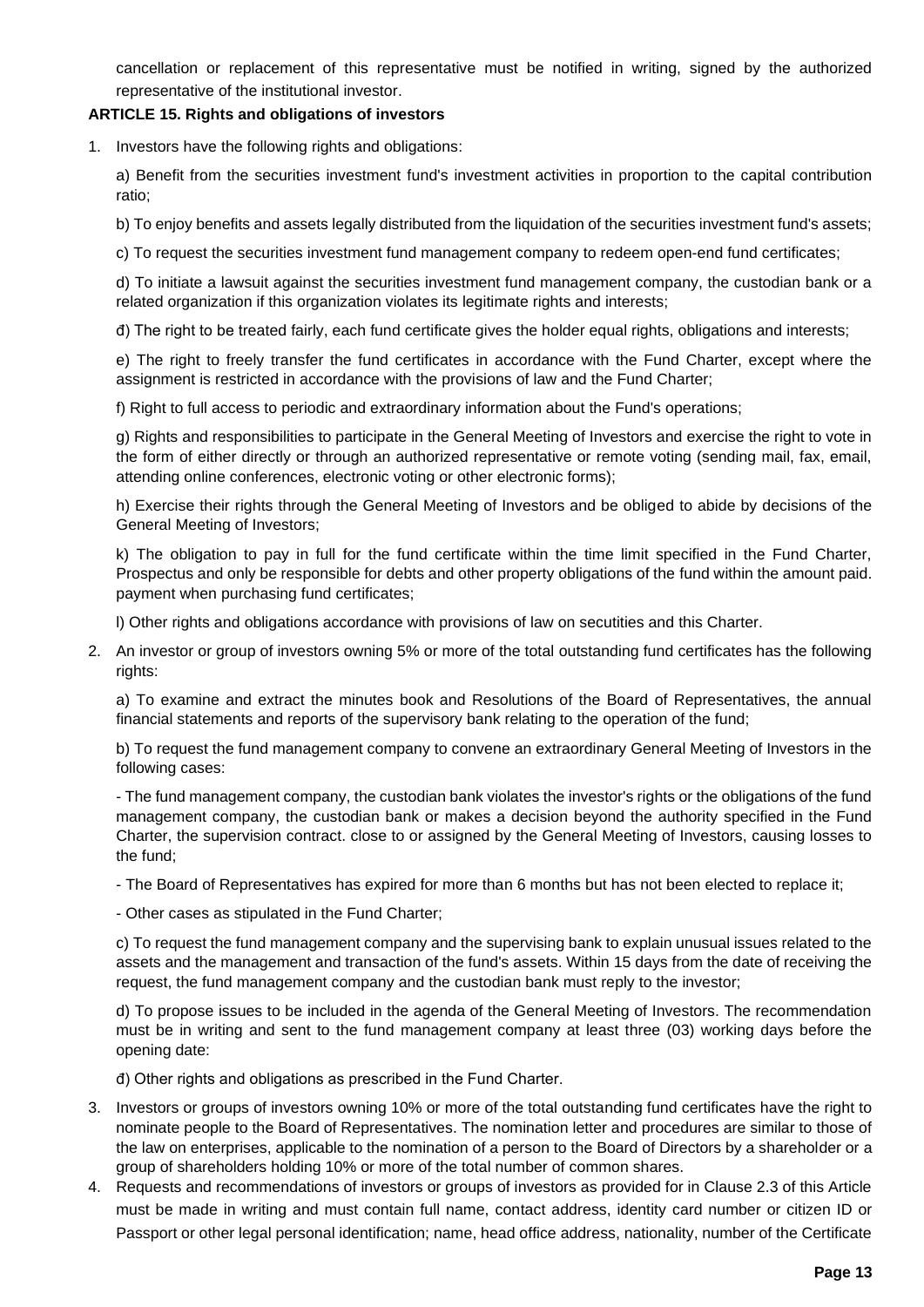of Business registration or the number of the Establishment Decision for the investor being an organization; the number of fund certificates held and the holding time of each investor, the total number of fund certificates of the group of investors and the ownership percentage in the total outstanding fund certificates of the fund; content requests and recommendations; grounds and reasons. In case of convening the extraordinary General Meeting of Investors as prescribed at Point b, Clause 2 of this Article, there must be documents verifying the reasons for convening the extraordinary General Meeting of investors; or documents, evidence about the violations of the fund management company, the custodian bank or the decision beyond its authority as prescribed in the Fund Charter, the supervision contract.

#### **ARTICLE 16. Register of investors**

1. The Transfer Agent services provider must prepare, file and promptly update the Main register of investor (Main Register) from the time DCBF completes the transferring of fund certificates account management to investors after conversion.The register of Investors of the Fund is in writing, in the form of electronic information data files or in both formats.

Main, subsidy Register shall comprise the following contents:

- a. Name and address of the fund management company, name and address of custodian bank, Name of the DCBF Fund,
- b. Number of the certificate of registration of the offer, total value of capital raised and the operational duration of the Fund,
- c. Investor's information:
	- i. For individual: Name investor, numbers of valid ID card or [Citizen Card](https://www.citizencard.com/) or Passport or other legal legal personal attestation, trading code (for foreign investor), contact address, telephone numbers, email address (if any);
	- ii. For the organization: full name, short name, trade name, head office address, the number of licenses for the establishment and operation / business registration certificate, trading code (for foreign investor); full names, numbers of valid ID Card or [Citizen Card,](https://www.citizencard.com/) trading code (for foreign investor), passports (for authorized persons without Vietnamese nationality), telephone numbers, email addresses of persons authorized by institutional investors to execute fund certificate transactions.
- d. Securities depository account number (if any), the number of investor's account, or the number of personal sub – accounts, attached with the number of omnibus accounts of omnibus agent; securities trading codes (with respect to foreign investors);
- e. The number of fund certificates held; the date of subscription purchase and date of payment;
- f. Date of preparing the Register.
- 2. Fund Management Company, The Transfer Agent services provider shall at any time have sufficient information about the ownership of each investor (including investors trading on registered accounts), including those trading on omnibus accounts. Information about assets of investors in main registers of investors, including investors trading on the account of omnibus agents shall be the evidence confirming investors' ownership of fund certificates. Investors' ownership shall be established at the time when information about investors' ownership is updated into Main Register.
- 3. The Main Register shall be kept at the office of The Transfer Agent services provider and the Fund Management Company.

## **ARTICLE 17. Fund certificate transactions**

- 1. The Fund management company shall arrange the trading of fund certificates for investors. Open-ended fund certificate trading activities shall be arranged periodically..
- 2. Trading frequency of the fund shall be weekly, on Friday. If the trading day falls on a public holiday, the trading shall be carried on the next trading day. In the case of the next trading day also falls on a public holiday, the trading shall be carried on the working day right after the first trading day was falled on the public holiday. The Fund management company shall announce to investors, distribution agents and other related service providers about details of the trading schedule and the Cut-off time whenever the holiday is coming on our website or emails.

The trading frequency of DCBF will be transferred daily, on every working day, except for the compensatory working day would be fallen on Saturday and/or Sunday. The application time for this increasing trading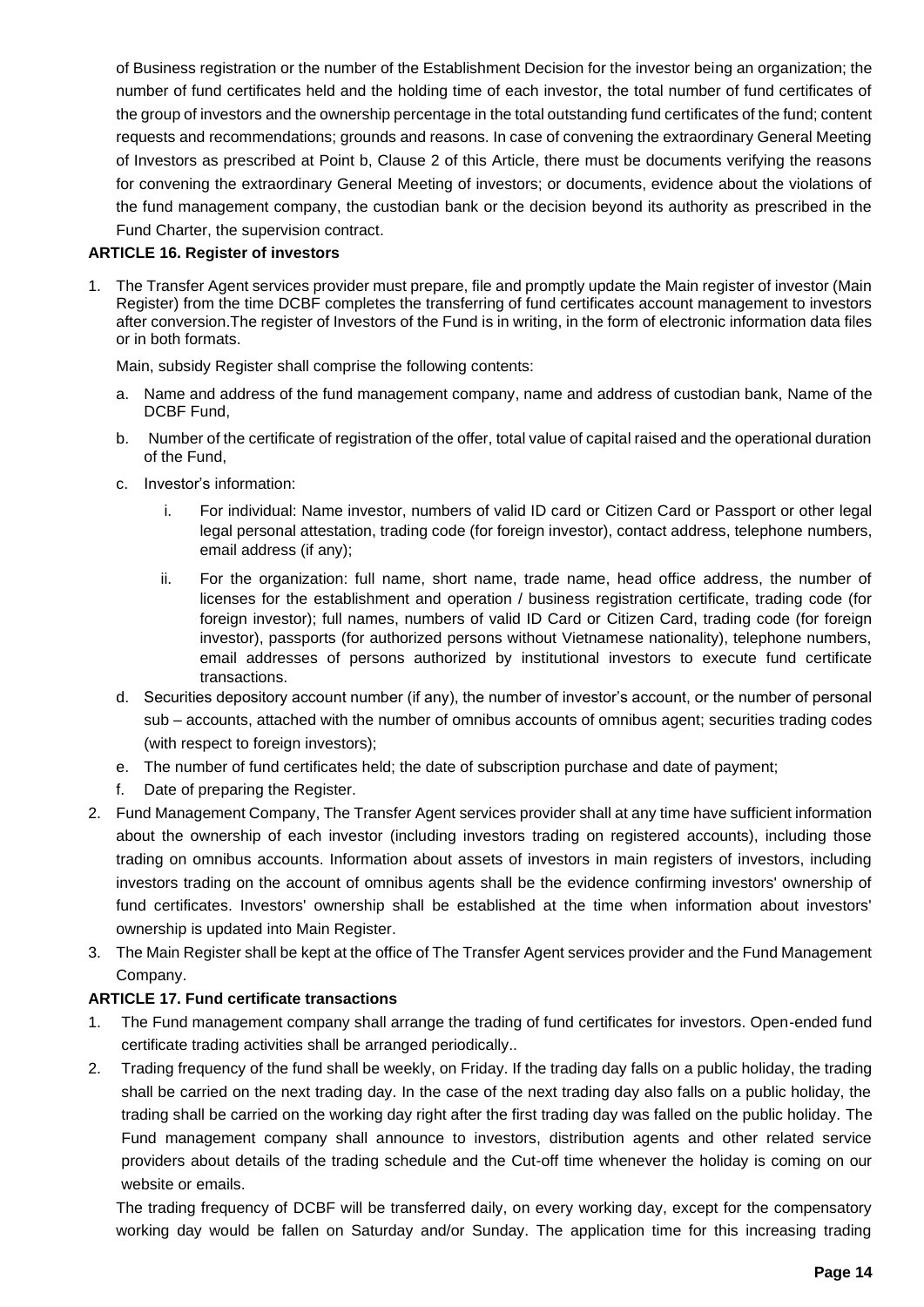frequency would be announced to investors, distribution agents and other related service providers about details of the trading schedule and the Cut-off time on our website or emails by the fund management company. The reducing of trading frequency shall be approved by the general investors meeting and the trading frequency are not less than two (02) times in one (01) months.

- 3. Trading fund certificates
	- a. Subscription orders
		- Minimum required subscription specified in the Fund's Prospectus.
		- Investors/authorized person transfer the subscription amount to the Vietnam dong account of DCBF at Custodian Bank. Where orders of subscription of fund certificates and payment for such orders are performed by individuals or organizations other than investors, order forms and written confirmation of such payment must clearly include name, account number and payment value of the interested investor.
		- Solving method in case the actual payment for subscription amount is less than the minimum required subscription amount; in case the actual payment for subscription amount is less than or greater than the registered subscription amount and equal or greater than minimum required subscription amount; or in case of invalid trading, detail stated in Prospectus.
		- Number of allotted fund units can be rounded up to two decimal places.
		- The number of fund certificates that investor shall receive after the subscription shall be alloted as the following formula:

| Number of fund certificates | Subscription amount x (1- Price of service of |  |
|-----------------------------|-----------------------------------------------|--|
|                             | Subscription (%))<br>$\equiv$                 |  |
| received                    |                                               |  |

NAV per unit use at the Trading day

- Procedure of receiving and executing subscription orders shall be stated in Prospectus.
- b. Redemption orders
	- The redemption units specified in the Fund's Prospectus.
	- Solutions for the case when the registered redemption units cause remaining units in the account less than the required account maintaining units or invalid redemption orders shall be regulated in the Prospectus.
	- The redemption order can not be redeemed or only be partially redeemed as stated in Article 18 of this Charter.
	- Redemption amount shall be calculated at the following formula:

Redemtion amount **=** Number of redeemed x NAV per unit use at x (1– Price of service of received fund certificate Trading day Redemption (%))

- Redemption payment shall be made by directly transferring to bank accounts of investors or a registered agent or a bank account designated by the investor as detailed in the Fund's Prospectus by Vietnam dong. Bank charges in this case will be paid by the investor (if any).
- Investors shall comply with all the tax obligations (if any) for the redemption orders per current legal regulations.
- Procedure of receiving and executing Redemption orders shall be stated in Prospectus.
- c. Switching Orders
	- All Investors shall have the right to switch between different funds of DCVFM and those open-ended funds have the same the transfer agent service provider, except switching to Vietnam Select Equities Investment Fund (VFMVSF)..
	- Principle of receiving and executing switching orders shall be stated in Prospectus.
	- The Fund management company shall update all information on the switching regulations to the investors on the website of the fund management company and Distribution agents.
- 4. Non-commercial transactions (gift, present, inheritance, transfer of ownership…)
	- All of DCBF non-commercial transactions (gift, present, inheritance, transfer of ownership...) to an individual/institution shall be executed at appointed Distribution Agents.
	- Procedure of receiving and executing Non-commercial transactions shall be stated in Prospectus.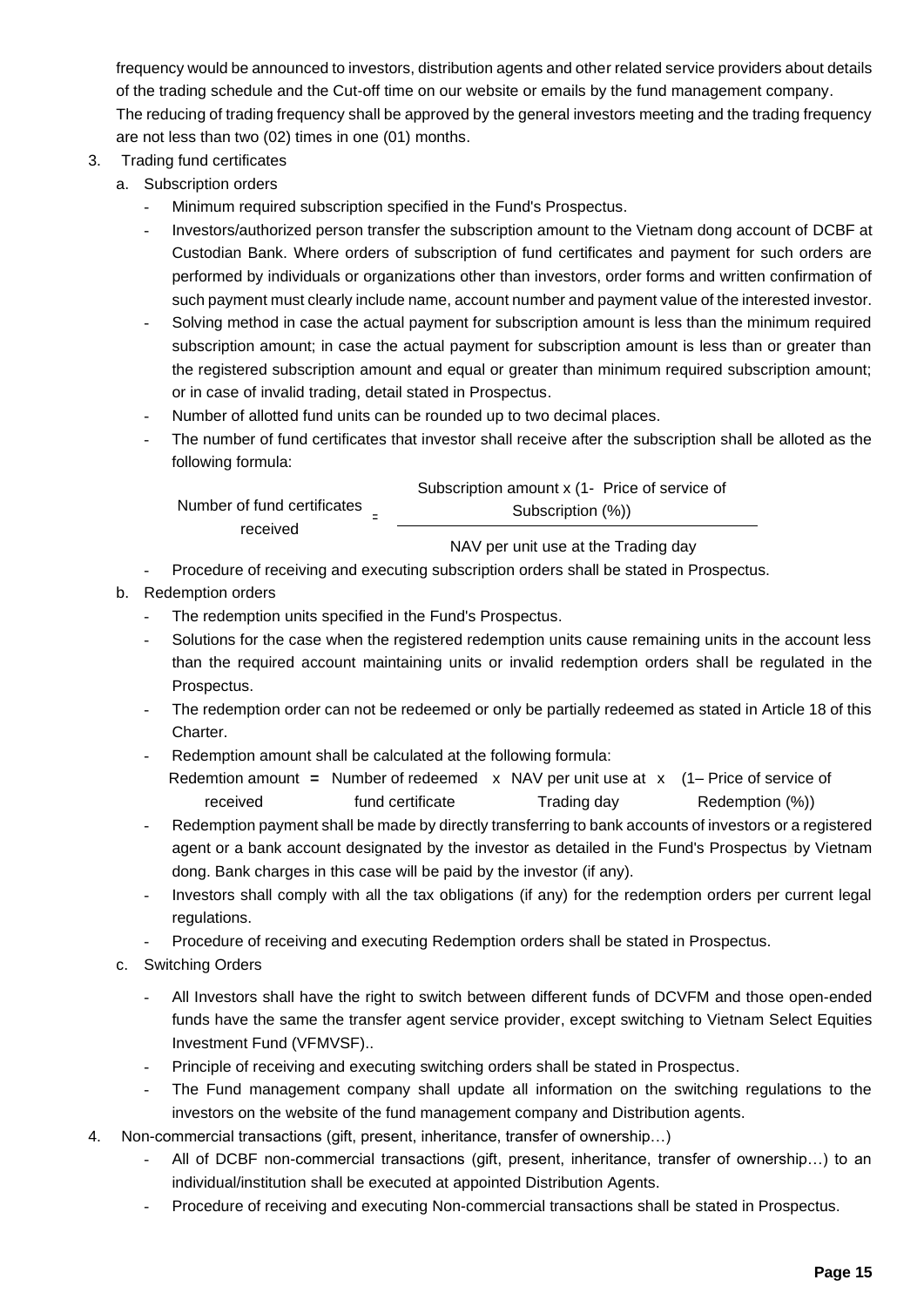- Investors must provide all the necessary documents to complete the non-commercial transaction as applicable laws.
- Investors shall not be charged any non-commercial price of service of transaction from the fund management company.
- Investors/ beneficiary shall be responsible to fulfill any tax duty arised from the non-commercial transaction as applicable laws.
- 5. Detail of Investment in fund certificates under the Periodic Investment Program (VF-Isaving) is stipulated in Propestus of DCBF.
- 6. Fund management companies, relevant persons of the fund management companies may contribute capital, trade certificates of open-ended funds managed by the fund management company at the same price as that of other investors in accordance with Article 14 this fund charter.

## **ARTICLE 18. Partial redemption, suspension of trading of open-ended fund transactions**

- 1. The fund management company shall be allowed to satisfy part of an investor's subscription, redemption or switching orders under the following circumstances:
	- a. The total value of redemption orders (including redemption orders for switch) minus the total value of subscription orders (including subscription orders for switch) on the trading day of fund certificates exceeds ten percent (10%) of the net asset value of that fund; or
	- b. The implementation of all of the investors' orders shall lead to the fact that:
		- o The net asset value of the fund is lower than VND fifty (50) billion.
		- $\circ$  The remaining net asset value or the remaining fund units of the fund are lower than the minimum net asset value or the minimum number of circulating fund units as specified in the Fund Charter and Prospectus (if any); or
		- $\circ$  The number of circulating fund units exceeds the maximum amount (if any) specified in the Fund Charter and the Prospectus.
	- c. The selling of securities in the portfolio for cash to satisfy the redemption orders cannot be executed due to the following circumtances:
		- o The lack of market liquidity which cannot satisfy the redemption orders;
		- o One (or more) securities in the DCBF portfolio is suspended trading due to the Decision from the Securities Exchanges.
- 2. For the case specified at Point a, Clause 1 of this Article, the fund management company may extend the payment term up to 30 days after obtaining the approval of the Board of Representatives from the date of trading fund certificates.
- 3. For the redemption/switching orders that were partly executed as mentioned in Clause 1 of this Article, the fund management shall apply the pro-rata principle for fund certificates alllotment as follows:
	- The executed value shall be allotted to all investors registered at the same trading cycle, ensuring the pro-rata between the executed value and the registered value so that the total value of redemption at the trading day shall not violate the conditions for partial stated in this Article. The number of redeemed fund certificates in this case shall be calculated as the following formula:

$$
Xi = SLDKi * \frac{SLTT}{\sum SLDKi}
$$

Whereas:

Xi: The actual redeemed fund certificates that an investor can redeem (or number of fund certificates are actually executed in the redemption order). Number of allotted fund units can be rounded up to two decimal places;

SLDKi: Number of fund certificates that an investor has registered to redeem;

SLTT: Total number of fund certificates that the Fund management can actually satisfy the redemption orders.

 $\Sigma$  SLDKi: Total number of fund certificates that investors have registered to redeem in one trading cycle.

Solving method of the unredeemed orders shall be stated in Prospectus.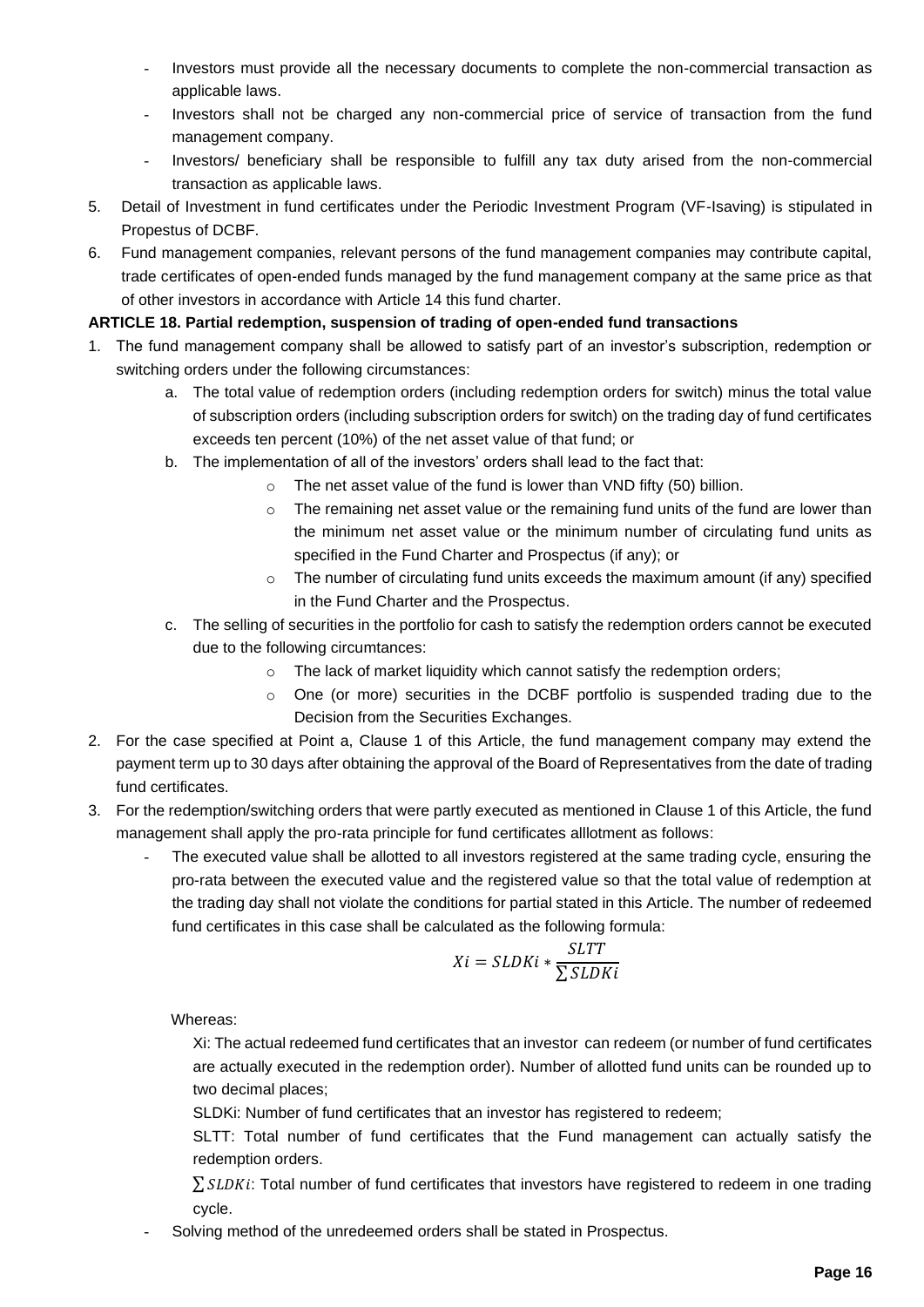- Statement on fully redemption or partial redemption or canceled orders shall be announced in details of the trading confirmation reports to investors.
- 4. Open-ended fund certificate transactions may be suspended in where one of following events happens:
	- Force majeure condition;
	- It is impossible to determine the net asset value of the fund at the Trading day due to the Securities Exchange suspense securities trading in the fund's portfolio.
	- Other cases as prescribed in the fund's charter or the State Securities Commission deems necessary
- 5. The fund management company shall report to the fund representative board and SSC, within 24 hours, since the occurrence of events specified in Clause 4 of this Article and shall have to resume the repurchase orders of open-ended fund certificate after such event ends.
- 6. Duration for suspension of fund certificate trading is ninety (90) days from the last fund certificate trading day.
- 7. Within maximum period of thirty (30) days, from the end of suspension of fund certificate trading period as stated in Clause 6 of this Article, the Fund management company shall organize an investors'general meeting to consult investors of the dissolution, segregation of the fund or the extension of the suspension duration.
- 8. Within the time frame to convene the investors' general meeting, if the reasons for such suspension of fund certificate trading end, the fund management company may cancel the convention of the investors' general meeting

## **ARTICLE 19. Selling price and redemption price of open-ended fund units**

- 1. Subscription price at the next subsequent trading cycle is the price that investors must pay when buying a fund unit at the next subsequent trading cycle. The subscription price shall be determined by the net asset value per a fund unit as of the fund certificate trading day plus price of service of subscription.
- 2. Redemption price is the price of a fund unit, that Fund Management company must pay investors, is determined by the net asset value per a fund unit as of the fund certificate Trading day minus price of service of redemption.
- 3. Price of service of subscription, Price of service of redemption stated in Chapter XIII of this Charter.

## **ARTICLE 20. Inheritance of fund certificates**

- 1. Any inheritance of fund certificates shall be in line with prevailing legal regulations on inheritance. The fund shall only recognize legal heirs and shall not be responsible for any disputes with respect to such inheritance or heirs.
- 2. the Transfer Agent shall register such legal heirs in the register of investors after such heirs provide sufficient legal evidence of their inheritance to the fund management company or authorized service providers.

## **Chapter IV**

## **GENERAL INVESTORS MEETING**

## **ARTICLE 21. General investors meeting**

- 1. The general investors meeting is the highest authority of DCBF. All investors named in the register of investors prior to the convention of such meeting shall be entitled to attend such meeting.
- 2. The annual General Meeting of Investors shall be held within 4 months from the end of the fiscal year. At the request of the Board of Representatives, the Annual General Meeting of Investors may be extended for no more than 06 months from the end of the fiscal year and must be notified to the State Securities Commission.
- 3. The annual general meeting of investors can be held in the form of a concentrated meeting or collecting written opinions or attending and voting via online conference, electronic voting or electric form. other death. The General Meeting of Investors in the form of collecting written opinions can be done in the form of writing or email. The General Meeting of Investors authorizes the Board of Representatives to approve the regulations of the form of written opinion meeting, online conference, electronic voting or other electronic form (if any).
- 4. The agenda and contents of the General Meeting of Investors are built by the fund management company corresponding to the agenda and contents of the General Meeting of Shareholders in accordance with the law on enterprises. At least 07 working days before the General Meeting of Investors, the fund management company must send to the State Securities Commission all the agenda, meeting contents and relevant documents, concurrently. announce information about convening the General Meeting of Investors, clearly stating the reason and objectives of the meeting.
- 5. All costs for the annual General Meeting of investors and the initial General Meeting of investors shall be paid by DCBF.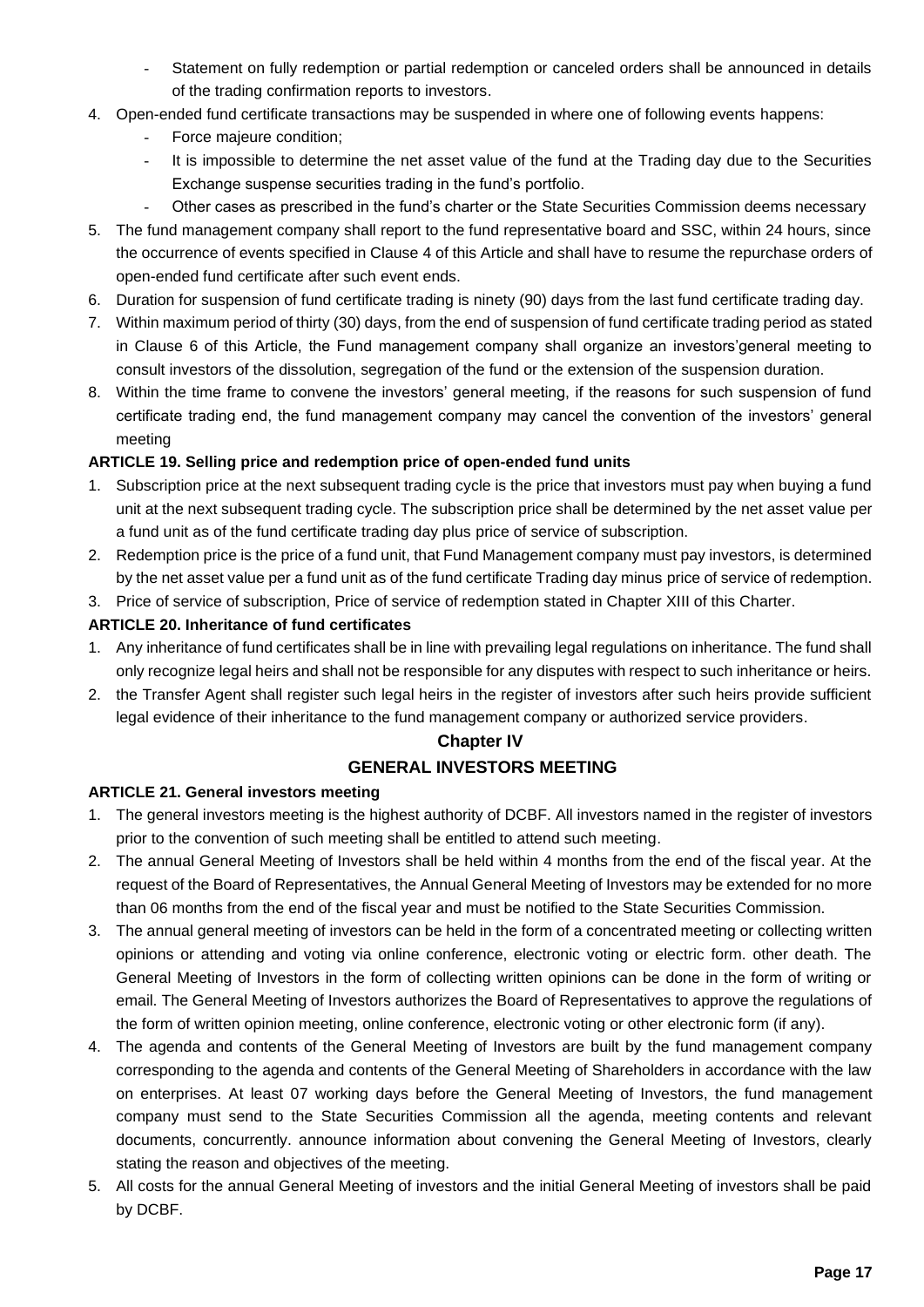#### **ARTICLE 22. Extraordinary Investors' General Meeting**

- 1. The fund management company shall convene an extraordinary Investors' General Meeting in the following cases:
	- a) The fund management company, or Supervisory Bank, or the fund representative board considers such meeting are necessary for the interests of the fund;
	- b) Upon request of an investor or a group of investors as stipulated at Point b, Clause 2, Article 15 of this Charter;
- 2. The convention of such extraordinary Investors' General Meeting as mentioned in Clause 4 of this Article shall be conducted within 30 days from the date when the fund management company receives request for convention of an extraordinary Investors' General Meeting which specifies reasons and purposes of the meeting and having all signatures of related investors.
- 3. In case the fund management company fails to convene the General Meeting of Investors as provided for in Clause 2 of this Article, the fund management company shall be responsible by law and must compensate for any damage arising to the fund (if any). If the fund management company fails to convene a meeting of the General Meeting of Investors as prescribed in Clause 2 of this Article, within the next 30 days, the Board of Representatives or the supervisory bank shall convene the General Meeting of Investors according to the order and procedures specified in this Charter.

## **ARTICLE 23. Rights and obligations of the general investors meeting**

- 1. To elect, remove or discharge the chairman or a member of the fund representative board;
- 2. To approve the remuneration and operating expenses of the fund representative board;
- 3. To approve increasing the prices of service payable to the Fund Management Company and the Custodian bank;
- 4. To consider and deal with breaches by the Fund Management Company, the Custodian bank and the Board of Representatives of the Fund cause losses to the fund;
- 5. To approve the modification and supplementation of the fund's charter, profit distribution plan.
- 6. To approve fundamental changes in the fund's investment policies and objectives of the Fund;
- 7. To replace the fund management company or the supervisory bank;
- 8. To request the Fund Management Company and the Custodian bank to submit books or transaction documents at the General Investors Meeting;
- 9. To approve reports on the financial position, assets and annual operations of the fund;
- 10. To approve the selection of the approved auditing organization to audit annual financial statements of the fund, independent valuation organization (if any);
- 11. To approve the dissolution, consolidation, acquisition, splitting of the fund according to this Charter and regualtions;
- 12. Other issues within its authority according to the Securities Law and this Charter.

## **ARTICLE 24. Requirements, proceedings of the general investors meeting**

- 1. A meeting of the General Meeting of investors may be conducted when the attending investors represent over 50% of the number of fund units in circulation. The form of attendance and votes at a meeting shall be direct in person, or via a proxy in following cases:
	- Attend and vote directly at the meeting;
	- Authorize another person or authorize the Board of Representatives to attend and vote at the meeting;

- Attend and vote via online conferences, electronic voting or other electronic forms; Attend online meetings via phone, internet or other audio and visual media;

- Send votes to the meeting by mail, fax, email or other electronic form.
- 2. Whether the initial meeting does not take place because the conditions stipulated in clause 1 of this article were not satisfied, the meeting may be convened for a second time within thirty (30) days from the date on which the first meeting was intended to be opened. In this case, the meeting of the General Meeting of investors shall be conducted irrespective of the number of attending investors.
- 3. The General Meeting of investors may be held in the form of voting at the meeting or collecting written opinions;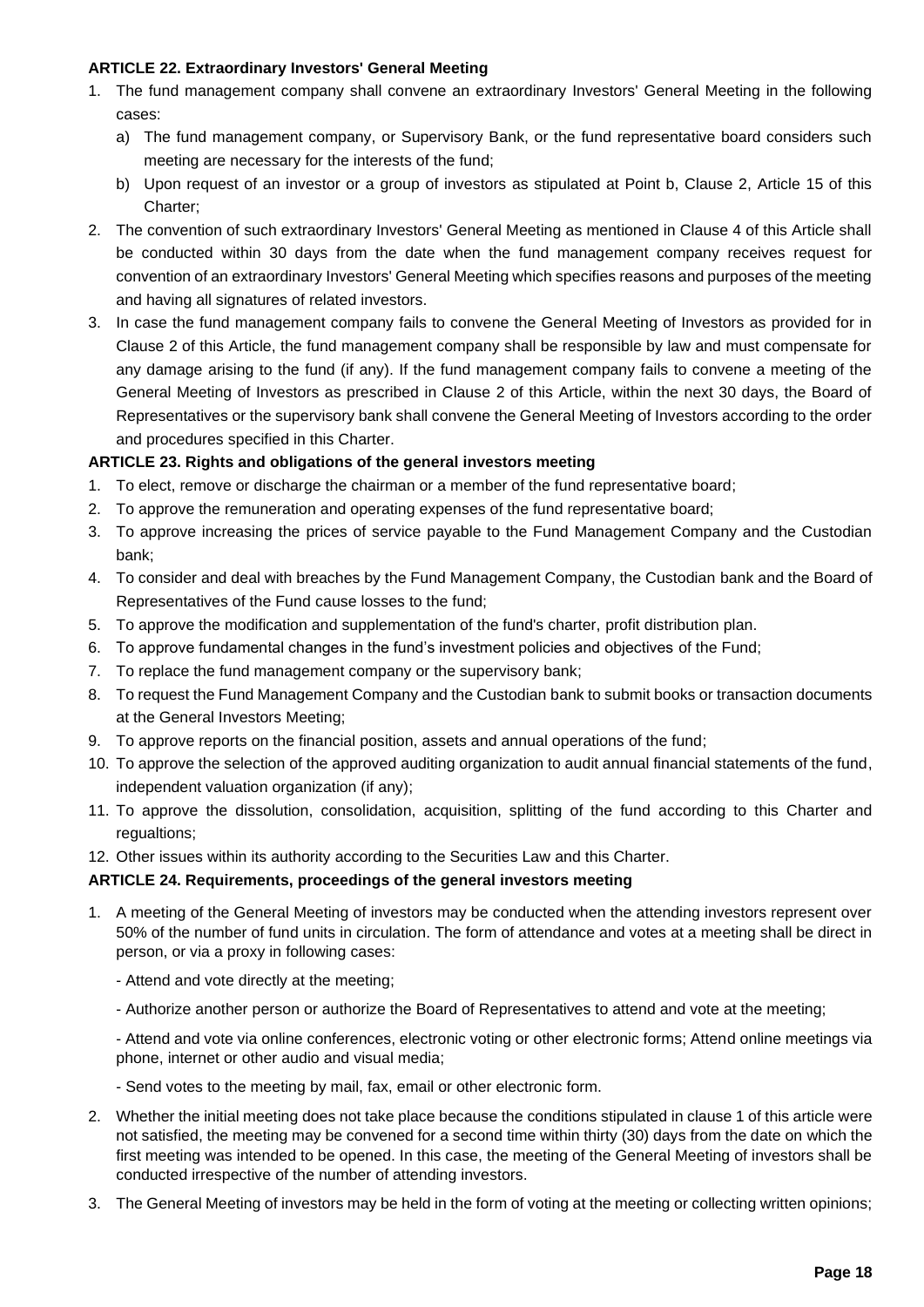- 4. General Meeting of investors shall be presided over by Chairman of the Board of Representatives of the Fund. In case of absence of the Chairman, Vice Chairman of the Board of Representatives of the Fund or a representatives elected by the General Meeting of investors shall preside over the meeting.
- 5. All the General Meetings of investors shall be documented and kept at the head office of the Fund Management Company.

#### **ARTICLE 25. Decisions of the general investors meeting**

- 1. Each fund unit/share shall have a voting right. The custodian bank, the fund management company, the auditing organization and the law firm providing services to the fund shall be entitled to attend the general investors meeting yet shall not be entitled to voting.
- 2. The general investors meeting shall adopt Resolutions within its authority by way of voting or by collecting written opinions, or another electronic medium.
- 3. Except for the cases prescribed in paragraph 5 this Article of this Charter, the decisions made in the Investors' General Meeting shall be ratified at the meeting if the number of participating investors that represent over fifty percents (50%) of the total amount of such investors' fund units votes for it;
- 4. Fund management companies may consult investors in writing, except for the case specified in Clause 5 of this Article. Principles, contents, order and procedures for collecting written opinions of investors must be clearly defined in the Fund's charter, in accordance with the enterprise's legal regulations. In this case, the fund management company must comply with the deadline for sending the votes and meeting documents to the investor as in the case of inviting the General Meeting of Investors. When seeking investor's written opinions, decisions are approved when they are approved by the number of investors that represent over fifty percents (50%) of the total amount of such investors' total fund units;
- 5. The decision of the General Investor Meeting on the following matters must be passed by way of voting at the meeting:
	- a. To make significant changes to the Fund's investment policies and objectives, to increase prices of service paid to fund management company, supervisory bank; to change fund management company, supervisory bank;
	- b. Fund split, merger, consolidation; dissolution of the fund; change the term of the fund's operation.

The decision made in the Investors' General Meeting shall be ratified if the number of participating investors that represent over sixty-five percents (65%) of the total amount of such investors' fund units votes for it.

- 6. The fund management company and the fund representative board shall be liable to take into consideration, ensuring that all decisions of the Investors' General Meeting are in line with laws and the Fund's charter.
- 7. Within 24 hours, after the Investors' General Meeting or deadline for obtaining investors' written opinions as mentioned in Clause 5 of this Article, the fund management company, the fund representative board shall be liable to prepare minutes or report on vote counting (in case collection of investor's opinions in writing or collection of investor's opinions by e-mail or using another electronic medium and resolutions of the Investors' General Meeting and send to SSC, Custodian Bank and provided to investors according to the current regulations of Guidelines for disclosure of information on the stock market.
- 8. Any decision of the General Meeting of investors which is not complied with law and this charter, shall not be effective or legal and shall automatically be cancelled. The fund management company have the duty to announce to the SSC and investors about this matter.

#### **ARTICLE 26. Objection to decisions of Investors' General Meetings**

1. Investors holding open-ended fund certificates who object to decisions passed by the Investors' General Meeting on significant changes to the Fund's investment policies and objectives, to increase prices of service paid to fund management company, supervisory bank; to change fund management company, supervisory bank; split, mergeer, consolidation or dissolution of the fund; shall have the right to require the fund management company to redeem their fund certificates or convert their fund certificates to certificates of another open-ended fund which have the same fund's type that is under management of the fund management company. The request must be in writing, clearly stating the name, contact address of the investor, the number of fund units, the reason for requesting redemption or conversion to another fund of the fund management company. Investors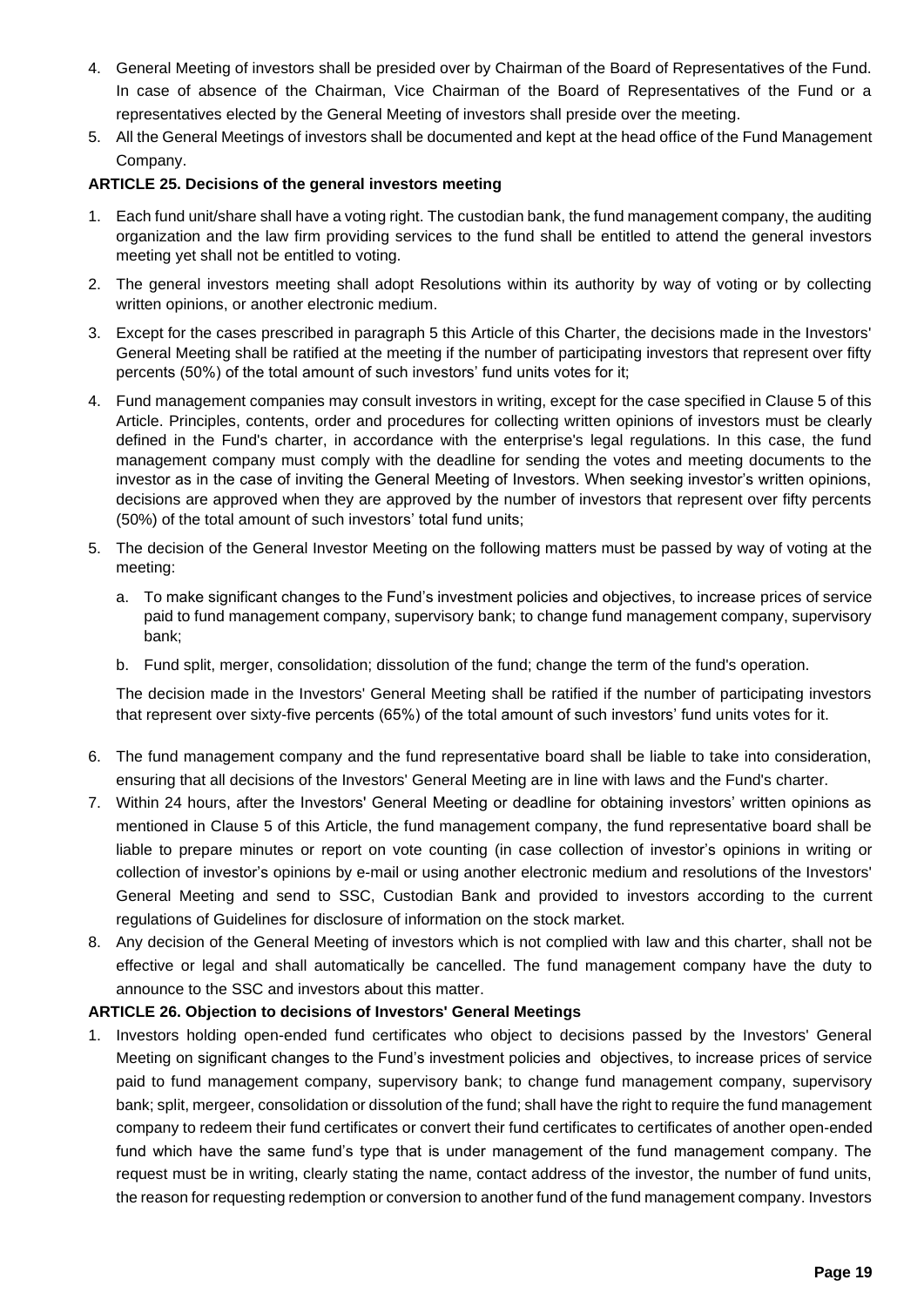must send the request to the head office of Fund Management Company, omnibus agent within fifteen (15) days from the date the Investors' General Meeting approving the decision mentioned above issues.

2. Within forty five (45) days from the announcement date of investor's general meeting, fhe fund management company must complete the redemption or switching of fund certificates for investors who object to decisions passed by the Investors' General Meeting as stipulated in Clause 1 of this Article. In this case, redemption price is defined based on the net asset value per fund unit at at the latest fund certificate trading period since the Fund Management Company receives request from investors and investors shall not have to pay price of service of redemption, price of service of conversion.

## **Chapter V THE BOARD OF REPRESENTATIVES**

### **ARTICLE 27. The Board of Representatives**

1. The Board of Representatives of DCBF shall have from 3 to 5 members, to be elected at the General Meeting of Investors or to be consulted in writing by investors. The nomination and candidacy for a member of the Board of Representatives must comply with the following provisions:

a) Information about candidates to the Board of Representatives must be published on the website of the fund management company at least 10 days before the date of convening the General Meeting of Investors to elect members of the Board of Representatives. fund area. The minimum information must include: full name, date of birth; qualification; manager level; experience in asset management, investment analysis, or experience in securities, banking, and insurance; working process and results achieved; companies, funds in which the candidate holds the position of members of the Board of Directors, members of the Board of Representatives; benefits related to the fund management company, custodian bank (if any); other information if relevant;

b) In case the number of candidates to the Board of Representatives through nomination and candidacy is still insufficient, the incumbent Board of Representatives may nominate more candidates or organize the nomination according to the mechanism specified in Fund charter. The nomination mechanism or the way the incumbent Board of Representatives nominates candidates to the Board of Representatives is clearly announced and approved by the General Meeting of Investors before the nomination is conducted;

c) Order and procedures for nomination and candidacy for a member of the Board of Representatives

- In case it is determined that the candidates for the Board of Representatives must disclose information related to the candidates at least 10 days before the opening date of the General Meeting of Investors on the company's website. fund management so that investors can learn about these candidates before voting;

- In case the number of candidates for the Board of Representatives through nomination and candidacy is still insufficient as prescribed by law, the incumbent Board of Representatives may introduce additional candidates or nominate candidates. appointed in accordance with the Fund Charter

- Investors or groups of investors owning 10% or more of the total number of fund certificates have the right to nominate people to the Board of Representatives, the nomination of persons to the Board of Fund Representatives is as follows:

+ Investors who form groups to nominate people to the Board of Representatives must notify the group meeting to investors attending the meeting prior to the opening of the General Meeting of Investors;

+ Based on the number of members of the Board of Representatives, the Investor or group of investors specified in this Clause is entitled to nominate one or more people according to the decision of the General Meeting of Investors as the candidate for the Board of Representatives. funds. In case the number of candidates nominated by an investor or group of investors is lower than the number of candidates they are entitled to nominate according to the decision of the General Meeting of Investors, the remaining number of candidates shall be determined by the Board of Representatives. nominated by other investors.

2. At least two third (2/3) of the Board of Representatives shall be independent members according to the following principles:

- Not being the related person of the fund management and custodian bank or authorised representatives of these organizations;

- Comply with other regulations of Fund charter (if any).
- 3. The Board of Representatives shall comprise:
	- a. At least one independent member with qualifications and experience in accounting and auditing;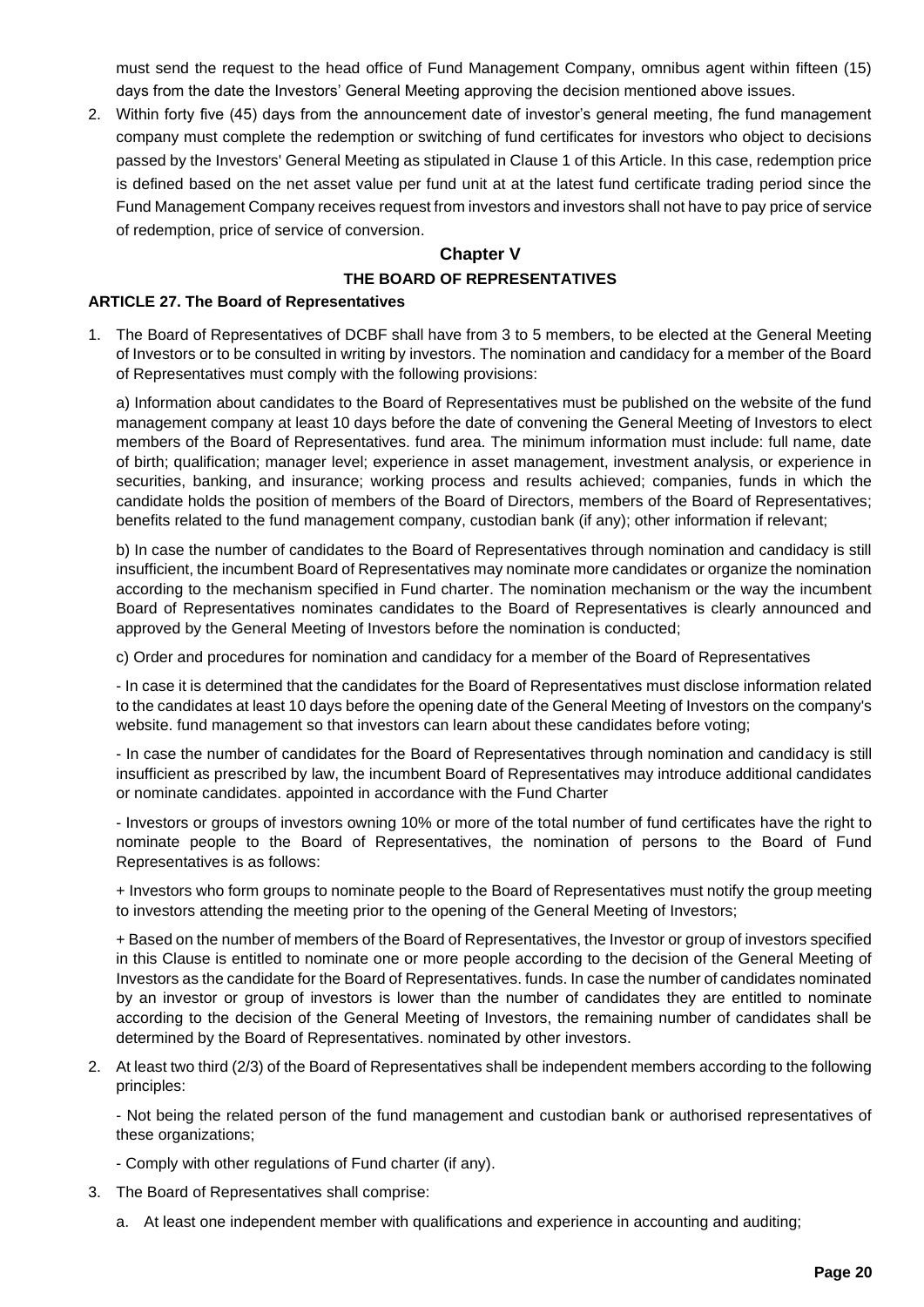- b. At least one independent member with qualifications and working experience in securities investment analysis or asset management;
- c. At least one member with qualifications and experience in laws.
- 4. Any decisions of the Board of Representatives shall be passed by way of voting at the meeting, collecting written opinions. Each member of the Board of Representatives shall have one vote. In BOR meetings, members who cannot attend the meeting of the Board of Representatives directly, can submit comments in writing and/ or appoint a representative to attend and vote at meeting.
- 5. During the fund operation, when Members of the Board of Representatives be suspended or dismissed acording to Article 32 of this Charter, or when the Board of Representatives not meet the conditions stated un Clause 2, 3 this Article, the fund representative board and the fund management company shall be liable to select a member meeting the regulations at clause 3 of this Article for temporary substitution within 15 days from the date of detection. The temporary substitute member shall exercise the rights and duties of the committee's member until the Investors' General Meeting officially appoints a substitute member.
- 6. The fund management company must announce the change in Board of Representatives according to the current regulations of Guidelines for disclosure of information on the stock market and report to the SSC and Custodian bank.

## **ARTICLE 28. Term, criteria for selecting members of the Board of Representatives of the Fund**

- 1. The Board of Representatives has a term not over 5 years and may be re-appointed in next General Meeting of investors.
- 2. Criteria for selecting the members of the Board of Representatives

a) Not being in the category that does not have the right to establish and manage an enterprise in Vietnam under the Law on Enterprises;

b) Having professional qualifications, experience in economic, financial and capital market management. Independent members will not be affiliated person of Fund Management Company and the Custodian bank. The member who is chairman or vice chairman of the Board of Representatives of the Fund must be wellqualified persons in economic management, finance, with good knowledge of operations and business of the Investment Fund. The Chairman of the Fund must be independent member.

3. The following persons are not allowed to be members of the Board of Representatives:

a) Cases in accordance with regulations of law on enterprises and securities applicable to members of the Board of Directors and Board of Directors;

b) Being a member of more than 5 Boards of Representatives of a public fund or Board of Directors of a public securities investment company.

## **ARTICLE 29. Rights and obligations of members of the Board of Representatives of the Fund**

- 1. To exercise the delegated rights and perform his/her delegated duties honestly in accordance with the law in force and this Charter which is approved by the General Meeting of investors;
- 2. To be loyal to the interest of the Fund, avoid conflicts of interests which may damage the Fund, ensure complying with the principles when the conflicts of interests between members and the Fund or between members and affiliated person of the Fund;
- 3. To evaluate the performance of the fund management company, regularly check the validity, legality, truthfulness, prudence in the management of the assets of the fund management company;
- 4. To supervise the operation of the Fund Management Company, the Custodian bank and service providers of the Public Fund in compliance with this Charter and law;
- 5. To inspect and supervise the performance of the process and method of determining the net asset value of the Fund;
- 6. To propose investment policies and objectives of the Fund;
- 7. To recommend the level of profits to be distributed to investors; to approve the period and procedures for distribution of profits;
- 8. To decide issues which is not agreed by the fund management company and the custodian bank on the basis of the provisions of the law;
- 9. To approve list of quotation service providers, valuation handbook; approved list of credit institutions receive deposits of funds, monetary instruments and other assets funds are allowed toinvestment as prescribed at point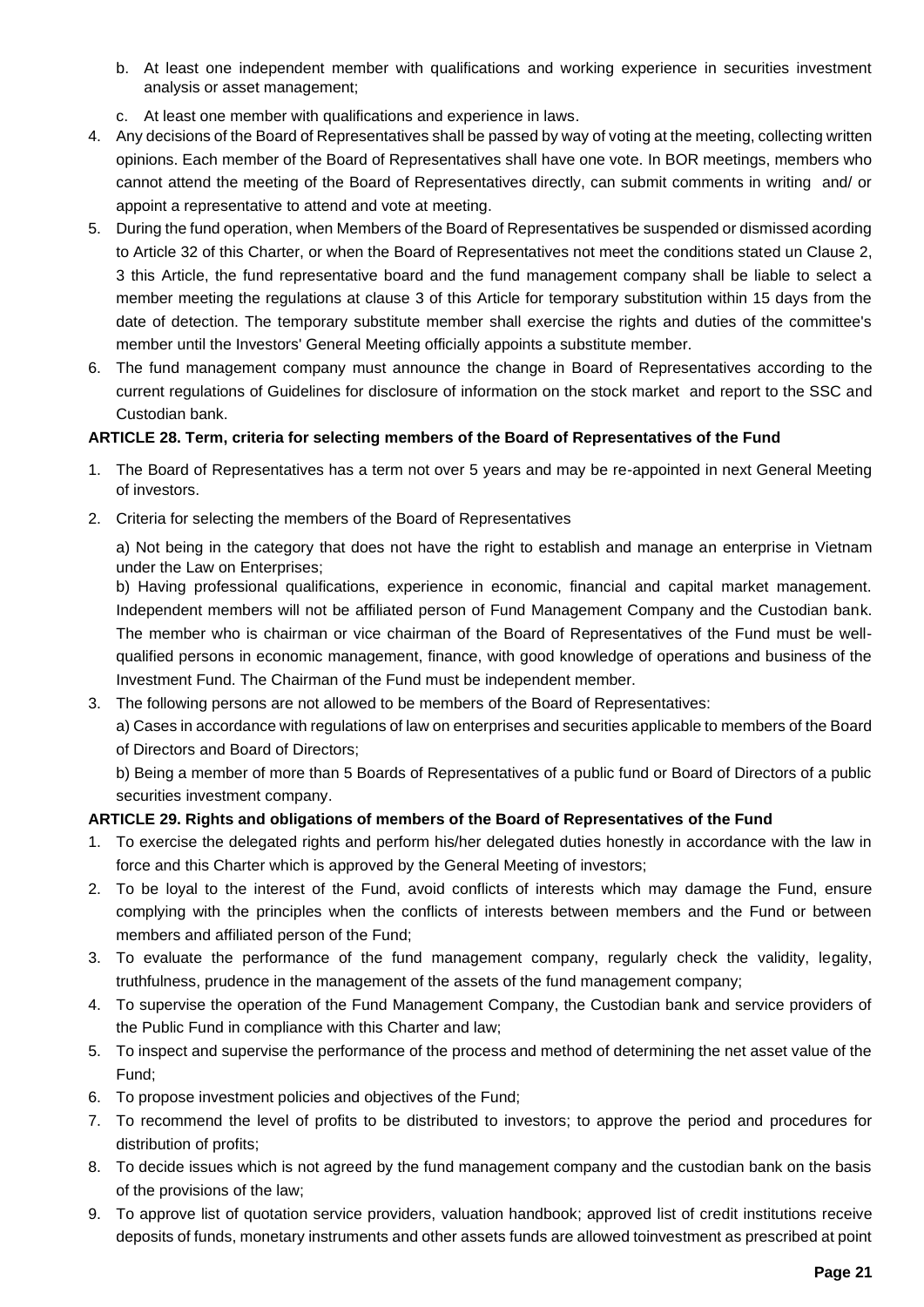a, b, e, Clause 1 Article 10 of this Charter; approve fund assets' transaction by jurisdiction for transactions in the form of negotiations, and transactions for buying, selling securities which are unlisted or not registered for trading;

- 10. To request the fund management company, custodian bank promptly provide all documents, information on asset management activities and supervisory activities;
- 11. To propose change of the Fund Management Company or the Custodian bank;
- 12. No member of the Board of Representatives shall be individually responsible for their activities or any other activities which are done on behalf of the Fund in the manner of willingness, faithfulness, unblemished, publicspirited and selfless and in compliance with scope and powers properly assigned, or in compliance with powers assigned in accordance with this Charter or Regulation of the Board of Representatives and law.
- 13. To elect, remove or dismiss positions in the Board of Representatives under the jurisdiction of the Board of Representatives (exculsive position of Chairman of the Board);
- 14. Research, evaluate the operation situation and result, and give comment to construction of annual and quarter tasks plan and growth strategy of the Fund.
- 15. The Board of Representatives shall not be allowed directly or indirectly:
	- a. To use assets of the Fund to provide loan to any investor of the Fund;
	- b. To use assets of the Fund to guarantee or as pledges for any loan of any investor;
	- c. To use assets of the Fund to guarantee or as pledges for any loan of any company;
	- d. To provide information of the Fund or client, which is not allowed to disclose to any person.
- 16. To attend meetings of the Board of Representatives, to directly discuss and vote or send the vote (in case of absence or collecting written opinions by the Chairman) in order to decide matters belonged to the meeting's content.
- 17. To implement the resolutions of the General Meeting of investors and decisions of the Board of Representatives.
- 18. More than 2/3 (two third) of number of members of Board of Representatives have right to convene the extraordinary General Meeting of investors or the meeting of Board of Representatives.
- 19. To be authorized by the Chairman in making decisions in some particular works.
- 20. To comply with other laws and this Charter.
- 21. The Board of Representatives receive remuneration for each month and the remuneration is decided by the General Meeting of investors
- 22. Except issues stated in Clause 5 Article 23 of this Charter, the Board of Representatives have right to decide all issued stated in Article 23 of this Charter if to be authorized by General Meeting of investors.
- 23. Within 15 days, after the date which Board of Representatives decides issues stated in Clause 22 of this Article, the Board of Representatives, through by the fund management company, send meeting minutes and resolution of the Board to SSC and Custodian Bank, and announce decision according to the current regulations of Guidelines for disclosure of information on the stock market
- 24. BOR's member shall fulfill the information disclosure obligation of executive officers of public funds and relevant persons of executive officers according to the current regulations of Guidelines for disclosure of information on the stock market.

## **ARTICLE 30. Chairman of the Board of Representatives of the Fund**

- 1. The General Meeting of investors shall elect a Chairman of the Board of Representatives from its members. The Chairman of the Board of Representatives must be an independent member.
- 2. The Chairman of the Board of Representatives shall have the following rights and duties:
	- a. To prepare working programs and plans of the Board of Representatives;
	- b. To prepare programs, contents and documents for the meeting; to convene and chair meetings of the Board of Representatives;
	- c. To monitor the implementation of the decisions of the Board of Representatives;
	- d. To issue Notice of the automatic suspension or dismissal under Clause 1 Article 32 of this Charter;
	- e. Other rights and obligations according to this Charter.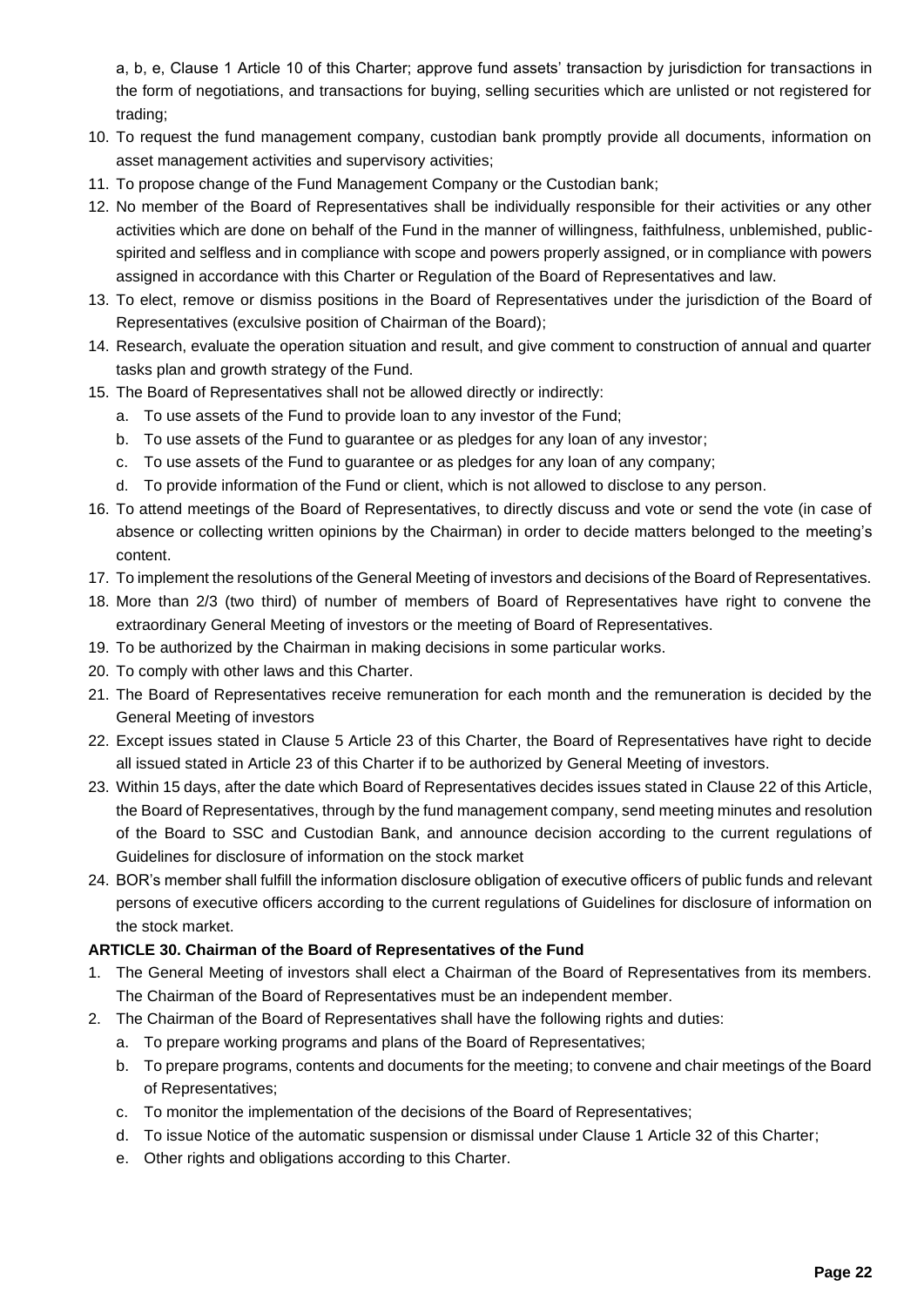#### **ARTICLE 31. Procedures for management of the Board of Representatives of the Fund**

- 1. In the event that the Chairman of the Board of Representatives is absent or has lost his/her ability to perform assigned duties, any member of the Board of Representatives authorized by the Chairman shall perform rights and duties of the Chairman of the Board of Representatives.
- 2. Where such a member is unavailable, other members of the Board of Representatives shall select one person from the independent members to temporarily hold the position of the Chairman in accordance with the principle of unanimity. Re-election of the Chairman of the Board of Representatives shall be carried out at the next General Meeting of investors.

#### **ARTICLE 32. Suspension and dismissal of members of the Board of Representatives of the Fund**

- 1. The General Meeting of Investors shall dismiss members of the Board of Representatives in the following cases:
	- a) Fail to meet the criteria and conditions as prescribed in Article 28 of this Charter;
	- b) There is a resignation and it is approved;
	- c) Is declared lost, died or has limited capacity of civil acts by court;
- 2. The General Meeting of Investors shall dismiss members of the Board of Representatives in the following cases:

a) Fail to participate in the activities of the Board of Representatives for 06 consecutive months, except for force majeure;

b) Disclosing secrets which are contrary to the interests of the Fund;

c) Being prosecuted or prosecuted;

d) Prohibited from being a member of the Board of Representatives due to regulations of law or the State Securities Commission and competent authorities.

- 3. When it is deemed necessary, the General Meeting of Investors shall decide to replace the members of the Board of Representatives; to dismiss or remove members of the Board of Representatives outside the cases specified in Clauses 1 and 2 of this Article.
- 4. The Board of Representatives must convene the General Meeting of Investors to elect additional members of the Board of Representatives in the following cases:

a) The number of members of the Board of Representatives is reduced by more than one third of the number specified in the Fund's Charter. In this case, the Board of Representatives must convene a meeting of the General Meeting of Investors within 60 days from the date on which the number of members is reduced by more than one third;

b) The number of independent members of the Board of Representatives has decreased, not ensuring the percentage as prescribed in the charter;

c) Except for the case specified at Points a and b of this Clause, the General Meeting of Investors elects new members to replace members of the Board of Representatives who have been dismissed or dismissed at the nearest meeting.

#### **ARTICLE 33. Meetings of the fund representative board**

- 1. The Chairman of the Board of Representatives shall have the right to convene a meeting of the Board of Representatives. The Board of Representatives of the Fund must meet at least once a quarter in order to discuss, decide related matters within the jurisdiction of the Board of Representatives.
- 2. The Board of Representatives of the Fund shall hold an extraordinary meeting at the request of the Chairman, or the Fund Management Company, or the Custodian bank, or two-thirds of number of Members of the Board of Representatives.
- 3. Meeting of The Board of Representatives may be held in the form of either face-to-face meeting or distant meeting by telephone, internet and other media means, or collection of opinions in writing.
- 4. Meeting order, agenda and related documents are notified in advance 5 days in advance.
- 5. A meeting of the Board of Representatives shall be conducted when there are two thirds or more of the total members attending, over 50% of which shall be independent members, including the representative of Board member to attend meeting having voting right, and the Board member attend distant meeting of send writing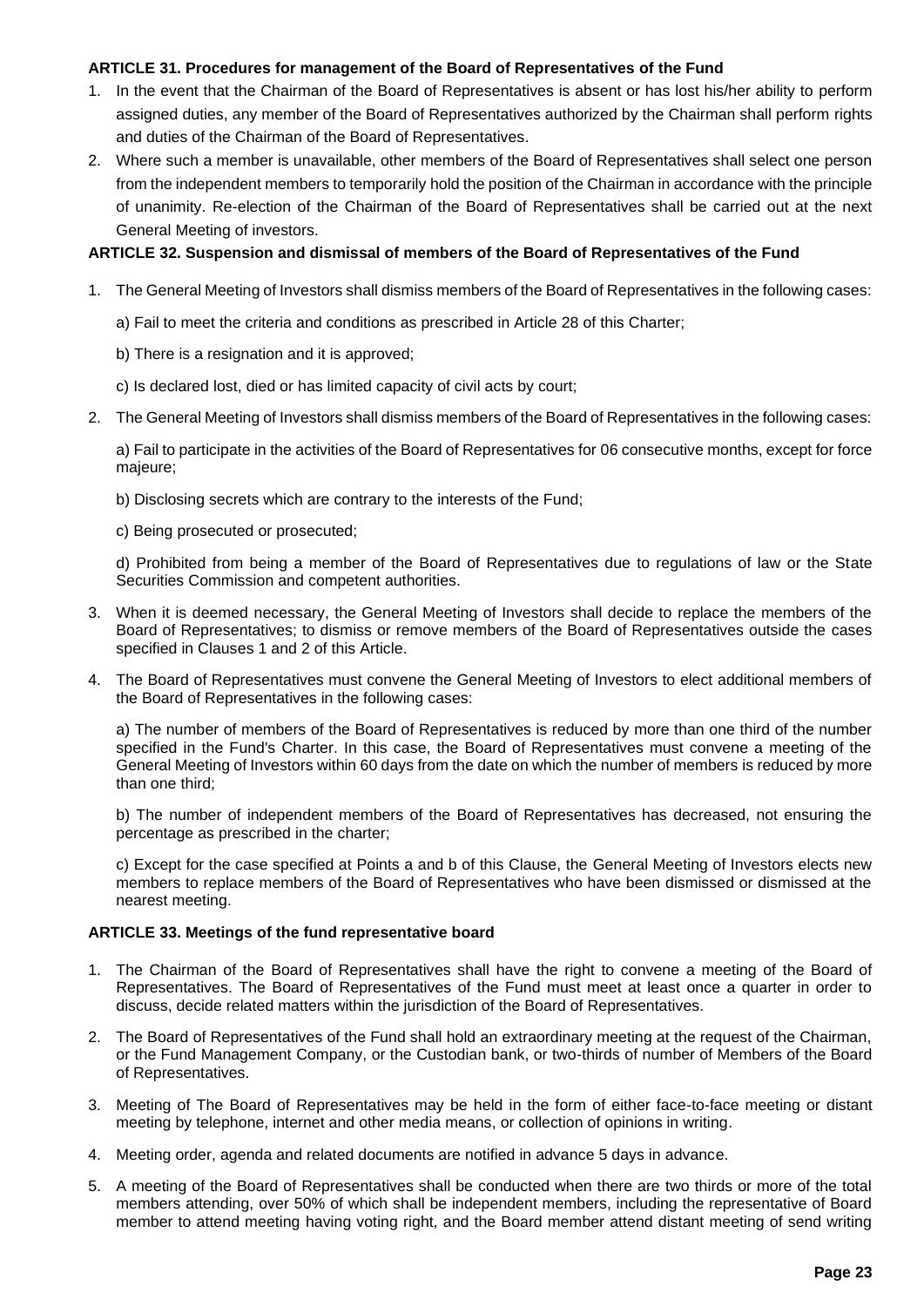opinion. A decision of the Board of Representatives shall only be passed when it is approved by over 50% of the attending members and above and by over 50% of the independent members and above.

- 6. The Fund Management Company and the Custodian bank shall be entitled to participate in meetings of The Board of Representatives but having no right of vote.
- 7. The Board of Representatives of the Fund shall appoint a capable staff of fund management to act as secretary to record minutes of meetings of the Board of Representatives.
- 8. All meetings of the Board of Representatives must be fully recorded in minutes. Minutes of meetings of the Board of Representatives must be made in detail and clarity. The meeting secretary and chair must sign the minutes of the meeting. In case the chair or secretary refuses to sign the meeting minutes but if signed by all other members of the Board of Representatives attending the meeting and has full contents, this minutes shall take effect. Minutes of meetings of the Board of Representatives must be kept at the fund management company in accordance with the law on enterprises and the fund's charter. The chairman and secretary shall be jointly liable for the accuracy and truthfulness of the minutes of meetings of the Board of Representatives.
- 9. All costs for the meeting and expenses for business trip of the Board of Representatives shall be paid by the Fund.

## **Chapter VI**

## **THE FUND MANAGEMENT COMPANY**

#### **ARTICLE 34. Criteria for selecting the Fund Management Company**

#### **Fund Management Company to be selected to manage DCBF must meet following conditions in ful**

- 1. Being issued a Fund Management Operating License by SS
- 2. Being completely independent to the Custodian bank;
- 3. Having full capacity to manage the Fund;
- 4. Agreeing to fulfill its commitments to the Fund as stated in Appendices 1 and 3 of this Charter.

#### **ARTICLE 35. Rights and obligations of the Fund Management Company**

- 1. Obligations of the fund management company
	- a) To comply with the provisions of law and the charter of the fund management company. Implement the entrusted asset management as stipulated in the fund charter. To comply with the rules of professional ethics, voluntariness, fairness, honesty and for the fund' sack of the best interests.
	- b) When managing fund's assets, the fund management company must:
		- i. Sign custodian, depository contract with a custodian bank; make depository for all assets arising in the territory of Vietnam and store full, timely and accurate information on data of ownership, the original legal documents verifying the ownership of property in a custodian bank;
		- ii. In case of investing in deposits and certificates of deposit to the fund, the fund management company may only deposit at credit institutions on the approved list; must provide full information about the deposit contracts, deposit accounts to the custodian bank, the custodian bank for these institutions to check the balance of deposit accounts, the value of the deposit contracts. with credit institutions receiving deposits, archiving original contracts of deposits and providing such contracts at the request of depository banks, custodian banks;
		- iii. In case of investing in capital contributions in limited liability companies, unlisted stocks, unregistered for trading, unlisted bonds for the fund; Fund management company must deposit original or valid copies for trading contracts, transaction documents, or the original register of shareholders or the register of members or documents certifying ownership of assets. assets at depository banks, custodian banks for these institutions to periodically check against the investment-receiving organizations;
		- iv. Seperate assets of fund and assets of the company, entrusted customers; adequate and timely storage of accounting books, transaction documents and other documents related to transactions and ownership of funds' assets; sum up fully, accurately and timely information on fund' s assets and place for depository, storage of assets;
		- v. Establish a mechanism of examination, regular crosscheck of three parties to ensure the consistency of data of fund's assets on the system of accounts of funds managed in the company, the depository system of assets of funds in custodian bank with the issuers, the Securities Depository Center, the organization managing the registrars of shareholders, project owners, organizations receiving investment capital, banks of deposit. The fund management company shall establish a mechanism for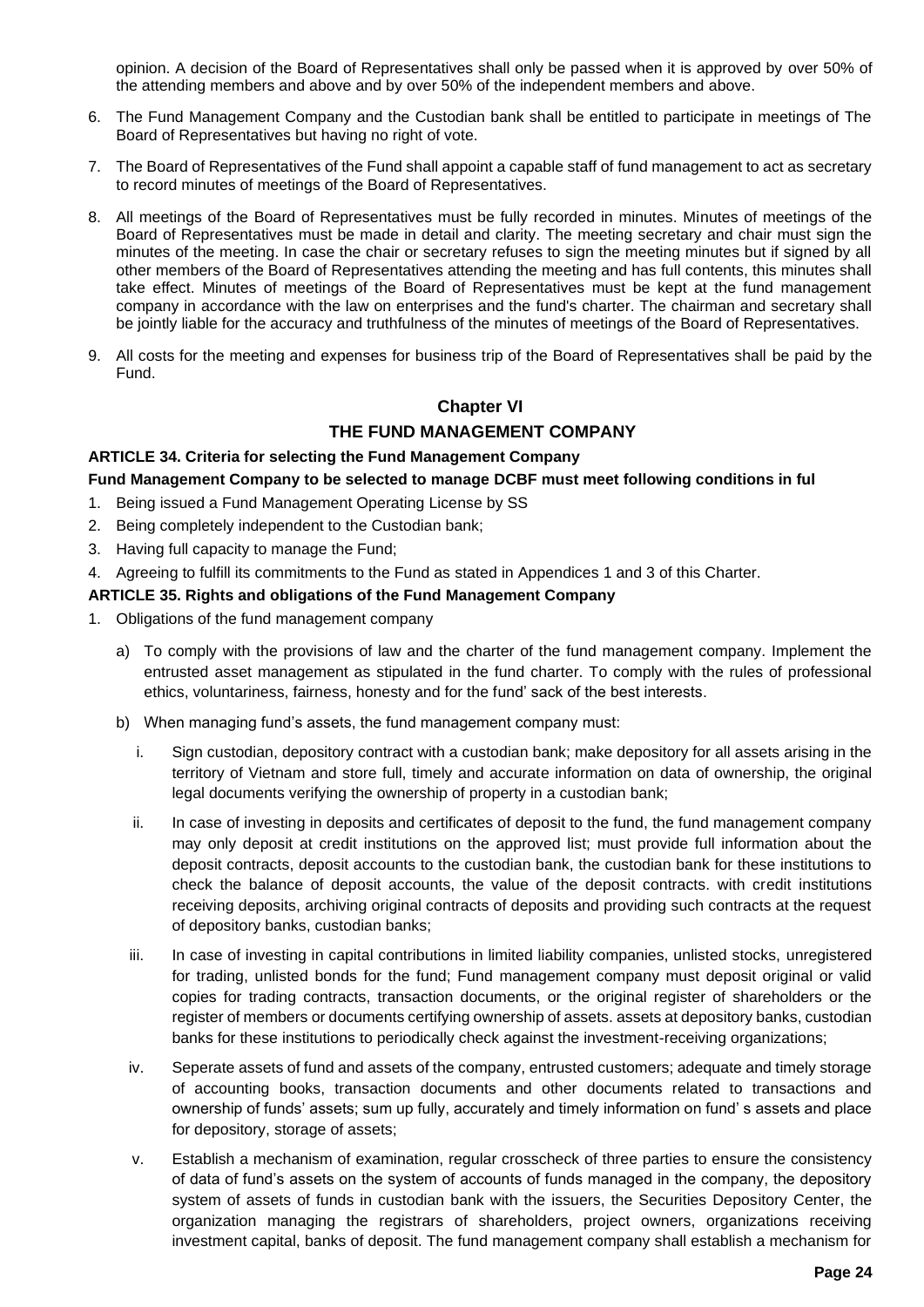custodian bank to actively, directly cross-check with the above organizations to inspect, monitor, sum up fully and accurately information of depository, property registration and management of fund's assets.

- vi. Invest fund's assets in accordance with the provisions of law and fund charter;
- vii. Assign at least two (02) fund managers to manage the fund, manage investment activities of each securities investment fund. The fund managers mentioned above must have management practice certificate, practical experience in the asset management activities for at least two (02) years and have not been sanctioned for administrative violations in the field of securities and securities markets. Information on qualifications and professional skill, experience managing assets of the fund managers must be disclosed in the prospectus.
- c) The fund management company must set up a process of allocation of transaction orders, allocation of transacted assets reasonablely, fairly when conducting the transactions for the fund and the company itself. The asset allocation process must clearly state the implementation principles, the method of determining the price and the volume of assets allocated to each entrusting customer, ensuring the suitability of the investment objectives, the level of risk tolerance. of each entrusting customer. Fund management companies must promulgate the process of managing securities investment funds, the process of managing securities investment portfolios, securities investment advisory processes and other professional processes in accordance with the business operations. securities trading of the company; internal control process; price book; the process of conditions, order, procedures for convening, meeting and passing decisions at the General Meeting of Investors applicable to all funds, the General Meeting of Shareholders of the securities investment company; detailed professional ethical rules to each position. In case customers entrust derivative securities to hedge risks, the securities investment fund management process must specify principles and methods of using derivative securities to hedge risks. for funds, securities investment companies; The securities portfolio management process must contain specific provisions on principles and methods of using derivative securities to hedge risks for underlying securities held by entrusting customers. The processes are implemented and applied uniformly in the company's operations.
- d) In the fund management, the fund management company is responsible for ensuring:
	- i. To determine the net asset value of the portfolio of the fund; the net asset value per fund unit under the provisions of the law and fund charter;
	- ii. To make, store and update timely, completely and accurately the registers of investors. Contents of register of investors shall comply with relevant regulations of law on securities investment funds and the fund's charter.
- e) The fund management company is authorized the fund management activities. The authorization for the activities shall comply with the provisions of law on guiding the establishment, organization and operation of fund management company and fund charter.
- f) The fund management company is obliged to provide timely, completely the necessary information on the fund, information on fund's asset transactions, information on the place to make depository of fund's assets, other concerned information (if any) and create all the necessary convenient conditions for custodian bank at the request in writing of these organizations to fulfill the rights and responsibilities to the fund in accordance with the law provisions. At least once a (01) month, the fund management company is obliged to compare the list of assets of the fund with custodian bank.
- g) Within fifteen (15) days from the date that the custodian bank detects and informs the fund management company on fund's asset transactions contrary to the provisions or exceeding the competence of the fund management company in accordance with law provisions, provisions in fund charter, the fund management company must cancel the transactions, or perform the transactions in order to restore the position for the fund. The fund management company shall bear all costs incurred related to the transactions and the losses (if any). In case the transactions generate profit, all profits have to be accounted for the fund.
- h) The fund management company must build and deploy consistent application of the professional processes, the manual of valuation, accounting policy in accordance with the provisions of relevant laws and fund charter.
- i) The fund management company must comply with the rules of professional ethics, voluntary, fair, honest and in the best interests of entrusting customers. The compliance with the code of professional ethics is a mandatory clause of the employment contract between the company and its employees.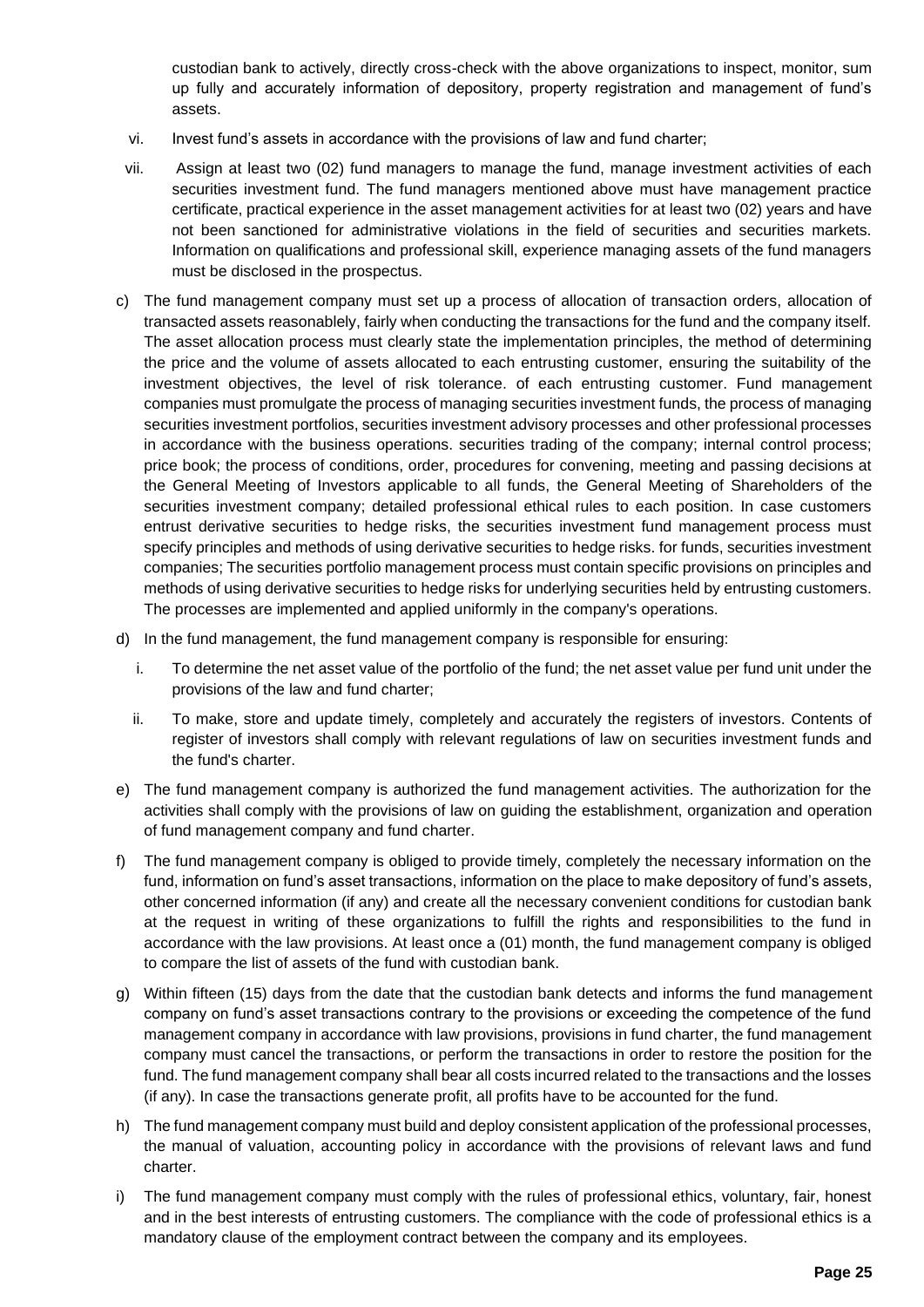- j) The fund management company must build the processes and establish organizational structure, risk management system in accordance with the scale and type of the fund. Risk management system should be based on the policy, risk management process built according to international practice in accordance with market conditions in Vietnam and under the guidance of the State Securities Commission to ensure a full identification, to determine a potential scale of risk in the fund's portfolio. Depending on the type of risk and level of complexity of invested assets and requirements of the fund, the companies must give an appropriate level of risk.
- k) The fund management company is responsible for compensation for the losses caused to the fund due to the employee's fault, malfunction or error of technical system and professional process of the company or because the fund management company fails to comply with its obligations under the provisions of law and fund charter. The compensation for the fund, investors shall comply with the provisions of the law on the establishment and management of open ended fund and the agreement between the concerned parties.
- l) The fund management company must purchase professional liability insurance for their professional staffs (when necessary), or set up a risk reserve fund as prescribed by law to compensate for the fund in the cases specified in point j of this Clause. The fund management company is responsible for implementing and requesting distribution agents to build, issue and organize the implementation of the process and procedures for identifying customers, verifying and updating customer information according to the regulations of law on securities, law on money laundering prevention and related legal regulations. When getting to know customers, the fund management company and distribution agents are allowed to decide to meet in person or not to meet customers in person.

- In case of not meeting with customers in person, the fund management company or distribution agent must ensure that there are measures, forms and technologies to identify and fully collect customer information and verify identify customers according to the provisions of the securities law, the law on money laundering prevention, the law on electronic transactions, the relevant legal regulations on ensuring safety, confidentiality of customer information;

- The fund management companies, distribution agents must store sufficient information and identification data to identify customers in accordance with the law on securities, law on money laundering prevention and relevant laws. Information to identify customers must be stored backup, confidentially and provided at the request of competent state management agencies;

- Before implementing the activity of identifying customers by the method of no face-to-face meeting, the fund management company, distribution agency through the fund management company must notify the State Securities Commission;

- In case of need, the State Securities Commission requires the fund management company, distribution agent to suspend or terminate the implementation of customer identification by the method of no face-toface contact.

- m) In case the fund is foreign investor, the fund management company must ensure the investment of assets of entrusting customers as individuals, foreign organizations to comply with the regulations of law on foreign exchange management, ownership percentage in the Vietnamese Enterprises at the time of investment.
- n) The fund management company, when using the entrusted assets mobilized in Vietnam for outward portfolio investments, must comply with the laws on outward portfolio investments, foreign exchange management and other relevant laws. Outward portfolio investments can only be performed if the fund's charter, the charter of the securities investment company, or the investment trust contract have a term that allows it to be performed.
- o) When making transactions of fund's assets, the fund management company ensures that:
	- i. The value of the transactions during the year through a securities company shall not exceed 50% of the total value of transactions in the year of the fund; and
	- ii. The value of the transactions during the year through a securities company to be the relevant persons of the fund management company shall not exceed 20% of the total value of transactions in the year of the fund.
- p) The fund management company is responsible for keeping secret of information of the fund, information on asset transactions, fund's portfolio and other relevant information, except for providing information to the Commission State Security and the competent State management agencies on demand.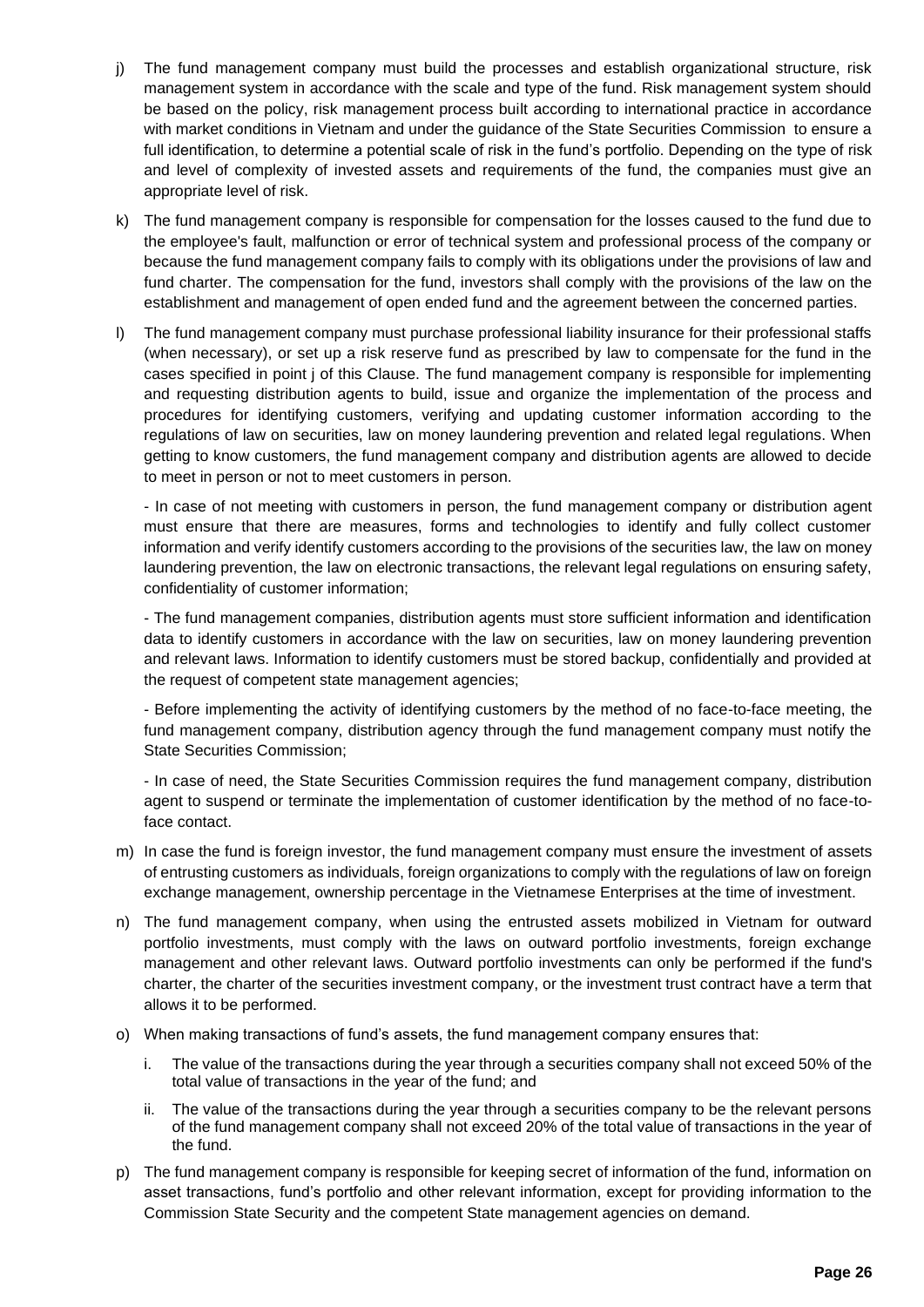- q) The fund management company must:
	- i. Separate its headquarters, information technology infrastructure with the other economic organizations. Where the company uses information technology infrastructure of its parent companies, subsidiaries or organizations who are the concerned one, it must use the mechanism of decentralization and restriction of use to make sure that the departments of the parent companies, subsidiaries or organizations who are the concerned one can not access to the computer system, database of the company;
	- ii. Separate database between the professional departments of potential conflicts of interest in the company, including the separation between the entrusted assets management department; department of research, investment analysis and the investment implementing department. Computer system and databases are decentralized to each individual, department, consistent with the working position in accordance with the provisions on internal control.
	- iii. Separate facilities, personnel and database between financial investment activities of the company and securities investment fund management, securities portfolio management, and investment consulting stock.
- r) When providing online securities trading services, fund management companies and fund certificate distributors must comply with the law on electronic securities trading
- s) Other responsibilities comply with the provisions of law on guiding the establishment, organization and operation of fund management company.
- 2. Rights of the fund management company:
	- a) To select custodian bank in accordance with article 38 of this Charter;
	- b) To authorize custodian bank and related services providers to execute some or all of fund aministration activities. The fund management company is responsible for the authorization, and ensures the relationship of authorization shall not adversely affect the benefit of investors;
	- c) To refuse issuance of fund certificates for the organization is not allowed to invest in the fund as prescribed by law or for individual investors do not have full civil act capacity;
	- d) To execute all the rights, obligations and responsibilities for the assets owned by the fund on behalf of the fund in accordance with the law;
	- e) When exercising the right to vote at the General Meeting of shareholders of the issuer, the join stock company in which the fund is a shareholder, fund management company or authorized custodian bank must ensure their vote shall not causing any effect to the voting decision of other shareholders in accordance with the law;
	- f) To sign fund-unit distribution agreements with distribution agents;
	- g) To be entitled to prices of services, remunerations in accordance with this Charter and the prevailing laws;
	- h) To be entitled to conduct business and provide services in accordance with the prevailing laws;
	- i) To participate in the periodic and irregular meeting of the General Meeting of Investors and the Board of Representatives;
	- j) To make decision fund's investment in accordance with this Charter and the prevailing laws.

## **ARTICLE 36. Termination of rights and obligations of the Fund Management Company**

- 1. The Fund Management Company shall terminate its rights and obligations to the Fund in the following circumstances:
	- a. The fund management company voluntarily requests to terminate the rights and obligations towards the entrusting customers in accordance with the provisions of the Fund Charter;
	- b. At the request of the general meeting of investors of the securities investment fund;
	- c. The license for securities establishment and business is revoked in accordance with Article 95 of the Law on Securities;
	- d. Reorganization of the fund management company;
	- e. Other case in accordance with provisions of law.
- 2. The fund management company must hold a meeting of the General Meeting of investors of the securities investment fund to collect opinions on the plan of asset handling and the replacement fund management company in the case specified at Points a, c. , d Clause 1 of this Article.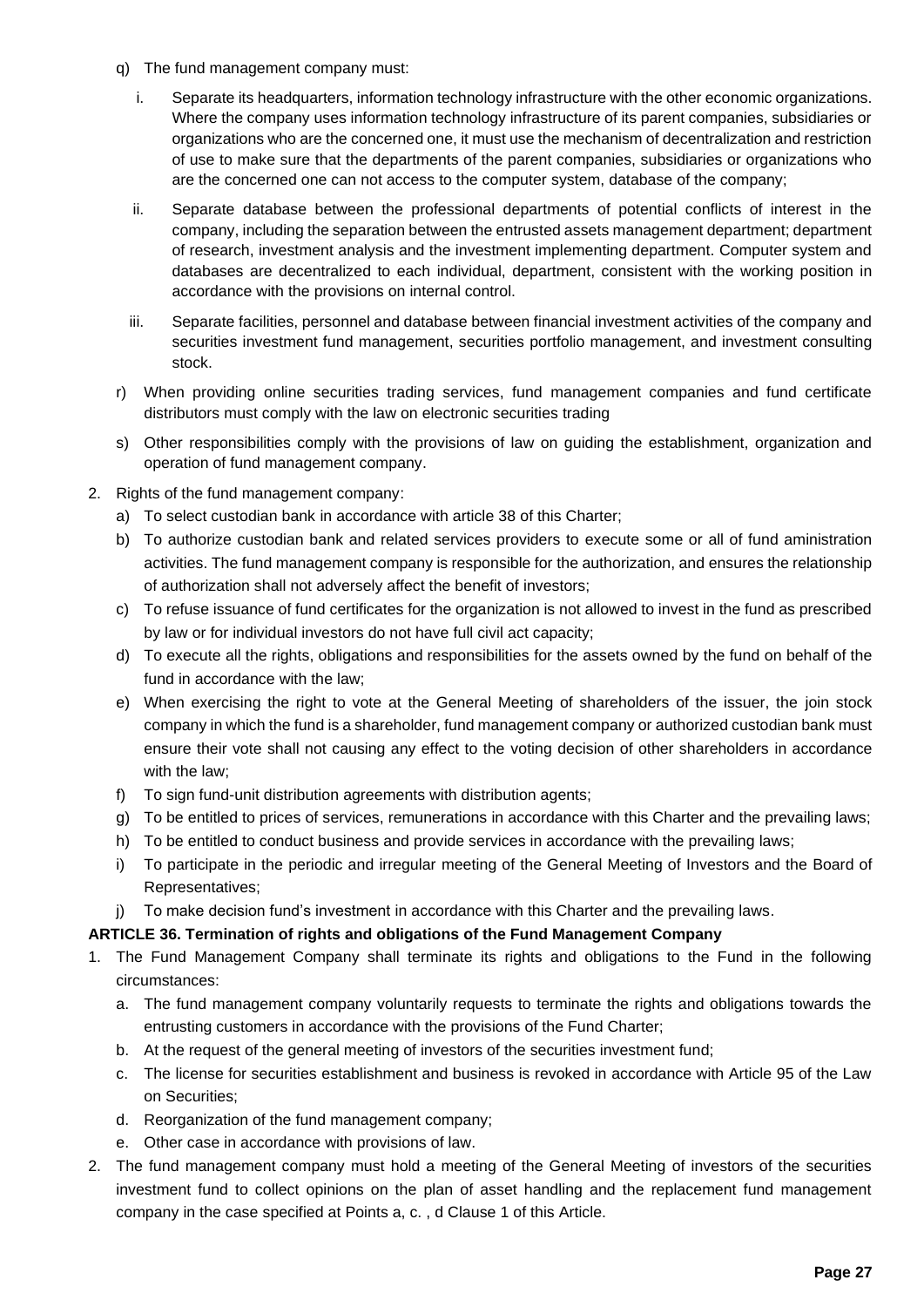- 3. Within 05 working days from the day on which the entrusting customer approves the decision to replace the fund management company, the replacement fund management company shall request the State Securities Commission to adjust the License of fund establishment, establishment and operation license of a securities investment company in connection with the change of fund management company.
- 4. Rights and obligations towards the entrusting customers of the replaced fund management company terminate only from the time of completion of registration, transfer of ownership of the entrusted assets, full handover of assets. , documents proving ownership, vouchers, books, information about the entrusted assets, rights and obligations for customers entrusting the replacement fund management company. The asset transfer must be completed within 06 months from the day on which the entrusting customer approves the decision to replace the fund management company.
- 5. Within 7 working days from the date of completion of the hand-over, the replacement fund management company shall send to the State Securities Commission the minute of the hand-over of responsibilities and assets between the two fund management companies. The minutes must be certified by the entrusting customer or the entrusting customer's representative and the custodian bank, the custodian bank.
- 6. The replaced fund management company must be fully responsible for its debt and asset obligations to the entrusting customer but has not yet fully handed over to the replacement fund management company. In this case, the replaced fund management company is responsible for settling and overcoming consequences arising within a period of 5 years from the completion of the handover of assets to the replacement fund management company. specified in Clause 5 of this Article.
- 7. Compensation when change of Fund Management Company In case of changing fund Management Company in accordance with point b Clause 1 of this Article, the Fund shall pay to the Fund Management Company a compensation amount (in addition to the fees provided for under this Charter) according to the below schedule:

| Fee based on NAV of the fund | Time of changing fund management company                      |
|------------------------------|---------------------------------------------------------------|
| $2.0\%$                      | Within 3 years from the commencement of operation of the fund |
| $.0\%$                       | After 03 years from the commencement date                     |

NAV using to calculate the compensation to the fund management company is the average NAV reported in the 52 weeks immediately preceding the time that the General Meeting of investors approve to change the fund management company and certified by custodian bank.

Such fee is to compensate for all arising cost to Fund Management Company as the consequence of downsize, change of personnel, management system and infrastructure.

If the General Meeting of investors decides to change the Fund Management Company due to the violation of the laws and this Decission is not opposed by SSC, the Fund in this case is not obligated to pay the above mentioned fee to the Fund Management Company.

## **ARTICLE 37. Restriction of operations of the Fund Management Company**

- 1. The fund management company may not be a affiliated person or having an ownership relationship, borrowing or lending with a custodian bank or a custodian of a securities investment fund of the custodian bank of the fund. Members of the Management Board, internal audit department's staffs, supervisory board (if any), the chairman of the company, the Executive Board and employees of the fund management company may not work in the departments providing services of depository, supervision, fund management at custodian banks, and vice versa.
- 2. Members of the Management Board, the Executive Board and employees of the fund management company are not allowed to request, require or receive, in the name of the individual or in the name of the company, any remuneration, profits or benefits, in addition to the prices of services, fees and charges clearly stated in the fund charter.
- 3. In the management of entrusted assets, the fund management company must ensure that:
	- a) Not use the assets of the fund to invest in fund certificates of the same fund;
	- b) Not use fund's assets to invest in entrusted customers managed by the fund mangement company, except for entrusting customers to manage designated investment portfolios, entrusting customers being foreign individuals, organizations established under foreign laws, 100% foreign-owned enterprises, selfsupplementing pension funds these transactions have been approved by these customers and their consent;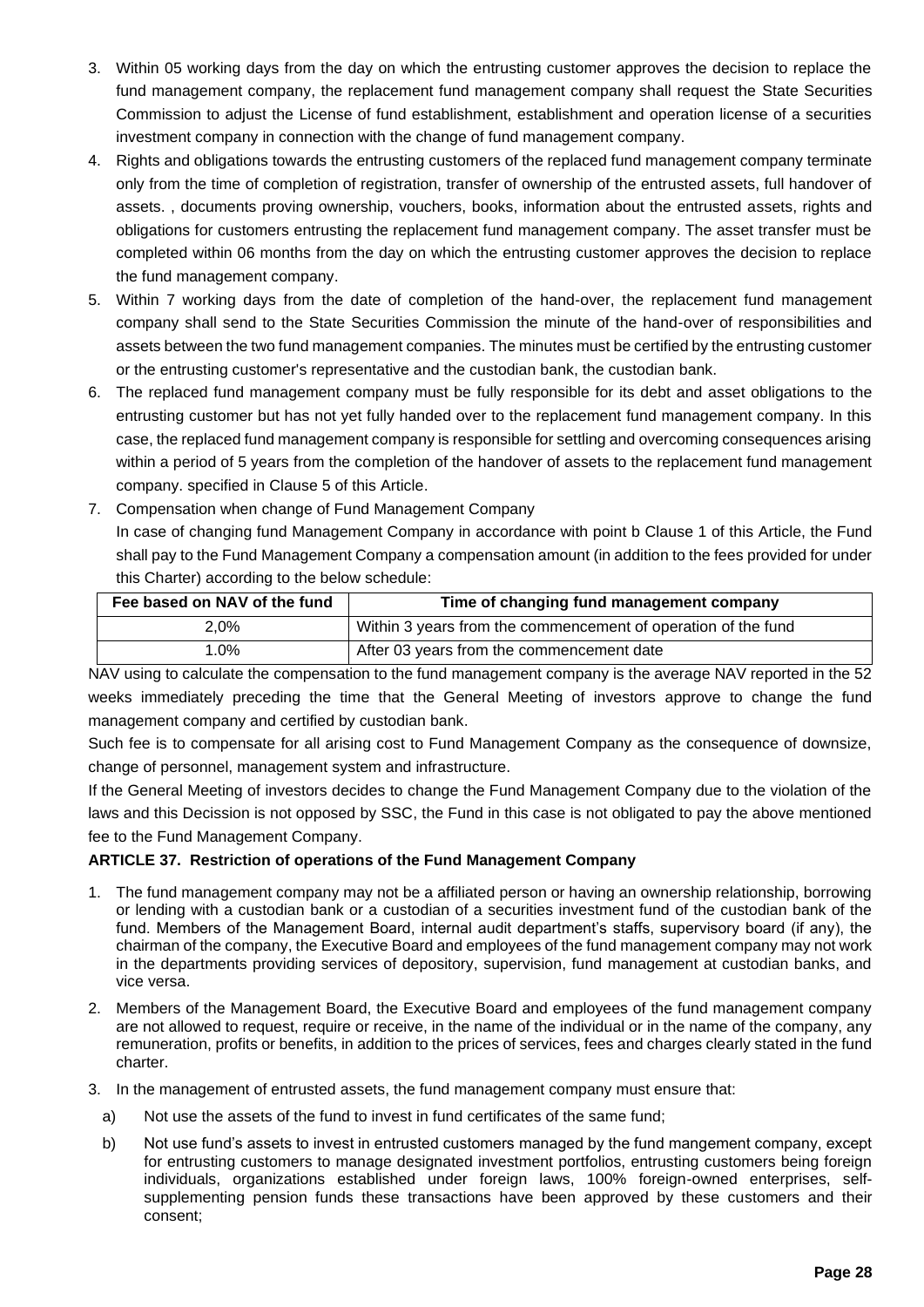- c) Not use fund's assets to invest in the fund management company itself; not invest in the organizations as affiliated persons of the fund management company; not invest in the organizations that the members of the Management Board, members of the Executive Board, and employees of the company are shareholders or members holding more than ten percent (10%) of the charter capital;
- d) Not use fund's assets to lend under any form, guarantee for the loans in any form or make payment for the debt obligations of the fund management company, the affiliated persons of the fund management company, other organizations and individuals;
- e) The investment of the fund's assets in derivative securities must comply with the provisions of the law on securities investment funds;
- f) Not make a judgment or commit, ensure investment results except for the investments in products with fixed-income; not sign the contracts receiving entrustment to invest in bonds with an interest rate not consistent with market and investment analysis result of the company itself; directly or indirectly to offset a part or all of the losses of entrusting customers caused by investment activities; shall not perform the transactions to reduce the profits of an entrusting customer to increase the profit of another entrusting customer; shall not enter into a contract, make transaction with the illegitimate, unreasonable disadvantage terms.
- 4. Except as a result of consolidation or merger of the issuer, the fund management company is used equity capital and capital of entrusting customers only for purchasing and owning (excluding shares in the porfolio of entrusting customers as porfolio swap fund) from and above twenty-five percent (25%) of the total number of outstanding shares of a public company, Outstanding closed-end fund certificates of a closed-end fund if meeting the following conditions:
	- a) To be approved in writing of the entrusting customers or representatives of the entrusting customers of the public purchasing offering, the purchasing offering price, the volume of assets expected for purchasing offering, method to distribute assets after making the purchasing offering;
	- b) The fund management company makes the public purchasing offering in accordance with the provisions of law on securities.
- 5. The fund management company is not authorized, outsourced the organizations in the territory of Vietnam to provide securities investment fund management, securities investment portfolio management, securities investment consultancy service;
- 6. Other restrictions comply with the provisions of law on guiding the establishment, organization and operation of fund management companies.

## **Chapter VII THE CUSTODIAN BANK**

## **ARTICLE 38. Criteria for selecting the Custodian bank**

The selected Custodian Bank must satisfy the following conditions:

- 1. The Custodian bank selected by the fund management company shall satisfy all requirements as provided in Clause 1 Article 116 of the Securities Law
- 2. The Custodian bank must be completely independent and separate from the fund management company that the bank provides the custodian service. The Custodian bank, members of the Board of Management, Board of Directors, direct operators and staff of the Custodian Bank discharging the duties of supervision of the operation of the Fund and preserving fund assets of the Custodian Bank shall not be affiliated persons or have an ownership, lending or borrowing relationship with the fund management company or vice versa.
- 3. The Custodian Bank, members of the Board of Management, Board of Directors, direct operators and staff of the Custodian Bank discharging the duties of supervision of the operation of the Fund and preserving fund assets of the Custodian Bank shall not be permitted to be purchasers or sellers in transactions of the purchase and sale of assets of the fund.
- 4. Having sufficient ability to provide supervisory and depository services.
- 5. Agreeing to fulfill its commitments to the Fund as stated in appendix 2 and appendix 3 of this Charter.

## **ARTICLE 39. Rights and obligations of the Custodian bank**

- 1. Obligations of the Custodian bank
	- a) To always act for the best interest of the fund's investors;
	- b) To take responsibility for losses causing to the Fund by the bank's errors;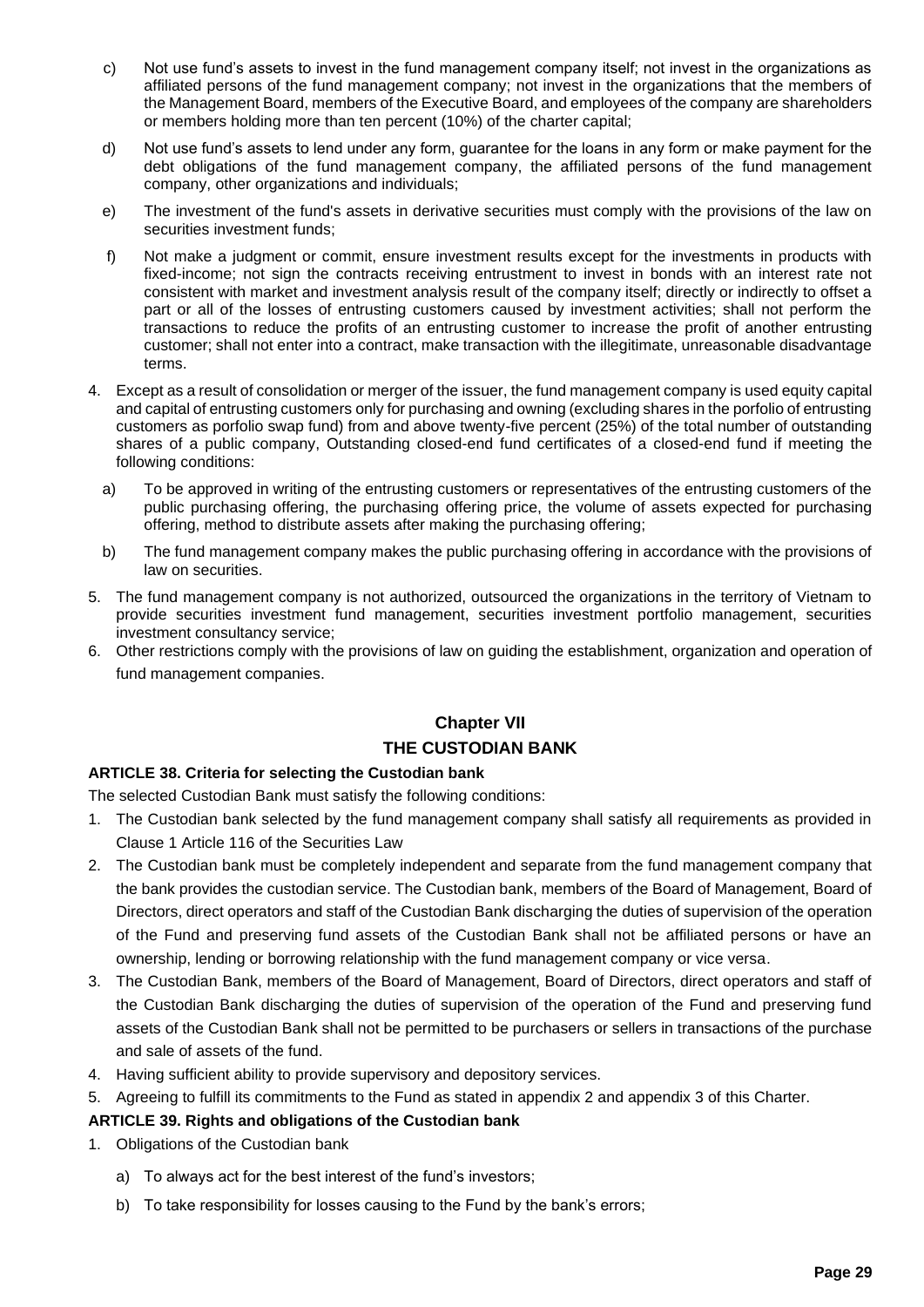- c) To ensure supervise the activities of the Fund management company in managing the Fund's assets as prescribed at the Securities Law, relevant regulations and the Fund Charter;
- d) To supply services of supervision, asset deposit of the Fund according to the relevant legal regulations, the Supervision contract and the Fund Charter;
- e) To separate the fund's assets from assets of the fund management company, assets of other funds, assets of other customers of the custodian bank and assets of the bank.
- f) To ensure and take full responsibility for the fund's assets in case of authorizing sub-custodian organizations;
- g) To supervise or calculate the net asset value of the Fund appropriate to the legal regulations and the fund Charter to ensure that the calculation of net asset value of the fund is accurate;
- h) To settle securities transactions appropriate to the legal directives of the fund management company, the custodian bank may refuse such directives if the custodian bank may believe that these directives are illegal or inappropriate to the Fund Charter. The refusal specifying reasons must be sent in writing to the fund management company, its copy must be sent to the SSC;
- i) To regularly compare assets of the Fund with those of the fund management company;
- j) To pay reasonable, valid expenses of the Fund according to the legal directives of the fund management company, ensure that such expenses are appropriate to the legal regulations and the provisions of the Fund Charter;
- k) To pay money to the Fund's investors when the fund management company makes redemption of fund certificates from investors, or when the fund distributes income or when the Fund liquidates, winds up or pay to investors and other cases as stipulated by the law, the Fund Charter in accordance with the legal directives of the fund management company, ensure that payments made are appropriate to the Charter's provisions;
- l) To comply fully the regulations of the Law on Securities, related laws, the Fund Charter and the Supervisory Contract;
- m) Not receive any other interests (except the prices of services, fees according to Supervisory Contract) for itself or any third person.
- 2. Rights of the Custodian bank
	- a) To be entitled to service fees, prices of service of supervising and preserving assets of the Fund as stipulated in the Fund Charter in accordance with the prevailing laws.
	- b) To participate in the periodic and irregular meeting of the General Meeting of Investors and the Board of Representatives.

## **ARTICLE 40. Operations of the supervisory bank**

- 1. The scope of supervision limits only within the fund management company's activities relating to the fund for which the bank carries out the supervision function. In the operation of supervisory activities, custodian bank shall:
	- a. To co-ordinate with the fund management company to periodically review internal procedure of principle, method for defining fund's net asset value; to inspect and supervise the defining of fund's net asset value; to ensure that net asset value per unit of fund is correct, exact and in consistent with regulations of applicable law and this Charter.
	- b. To supervise investment activities and transactions of fund's assets, re-check to ensure that the type of investment assets, the structure of the investment portfolio are in accordance with the provisions of investment restrictions and loan restrictions in accordance with the provisions of law and the Fund Charter; to inspect, supervise asset transactions between fund, fund management company and affiliated persons to ensure complying with regulations and Charter. In case of detecting violation signals of provisions of law, custodian bank shall report immediately to the State Securities Commission and notify the fund management company within twenty four (24) hours, upon the detection of such case, meanwhile request the fund management company take remedial measures, timely corrections or to conduct remedy activities within the regulated time.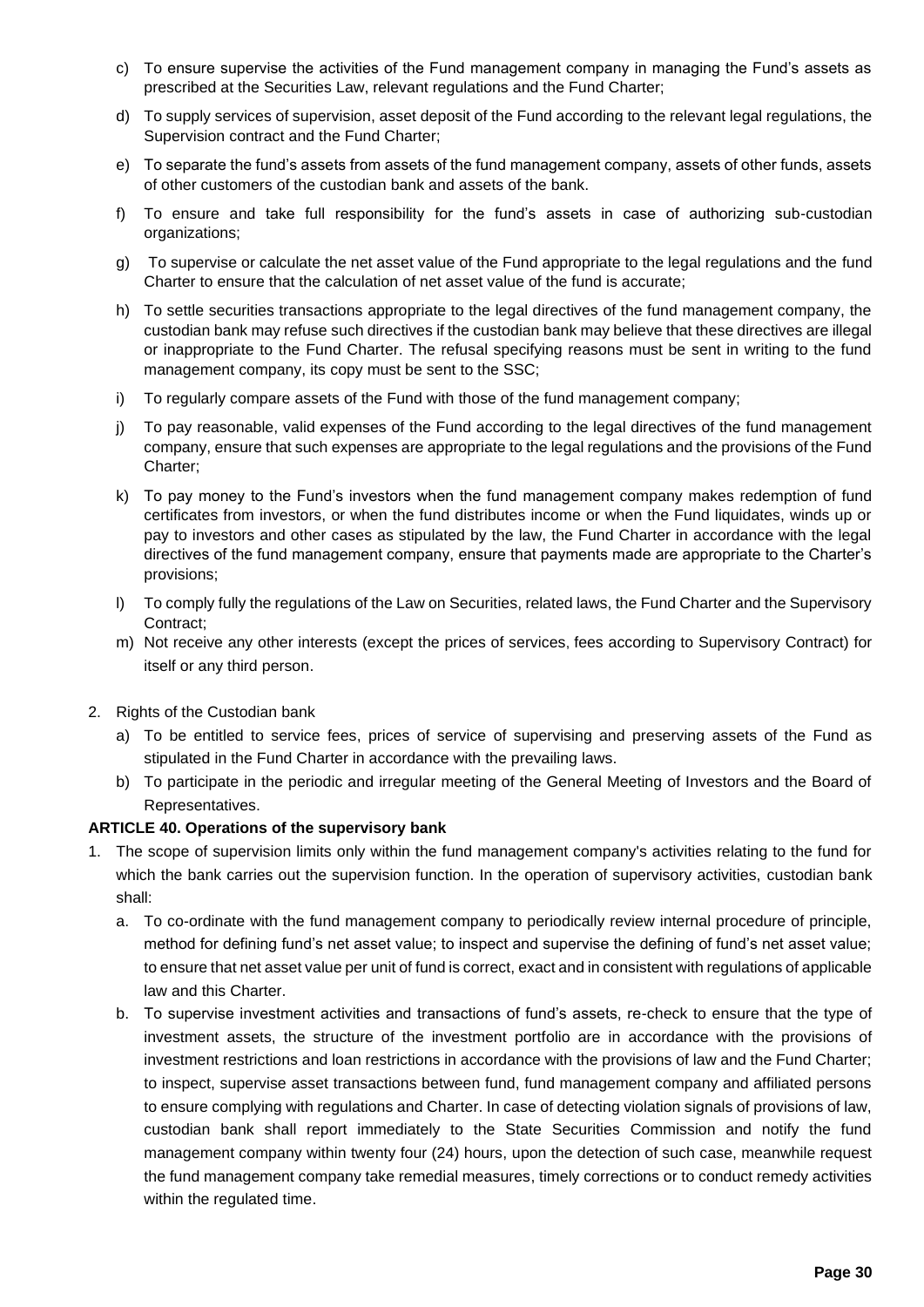If the ownership of the assets is registered, the registration must be undersigned by the fund, unless it must be undersigned by the supervisory bank, the secondary depository institution, or the fund management company as prescribed by relevant laws. The originals of legal documents certifying the fund's ownership of assets shall be adequately deposited at the supervisory bank, except for the securities have been registered and centrally deposited. To the extent of the book-entry securities, or incomplete assignment of ownership of such securities, the original or valid copy of sale and purchase contract and payment transactions must be deposited at the supervisory bank.

To the extent that registration for ownership of assets is not allowed, or ownership of such assets has not been completed by the deadline stipulated in issuance agreements, the assignment contract, investment contract or economic contracts of the equivalent value, the supervisory bank shall be responsible for expressly certifying the asset depository and registration status in periodic reports of the fund management company and supervisory bank, and concurrently send a written notification to the board for representations of the fund.

In respect of assets of which registration of ownership is not required, the supervisory bank shall be responsible for checking with investment receivers, issuers and shareholder register management organizations, or others of the same sort, volume and value of the fund's assets on a monthly basis, and ensuring compliance of asset depository with current regulations.

In respect of bank deposits, the supervisory bank shall have rights and responsibilities for requesting the fund management company to provide adequate information about the fund's deposit agreements and deposit accounts. The supervisory bank shall be responsible for checking deposit account balances, value of deposit agreements with banks receiving the fund's deposits on a monthly basis

- c. To supervise the organization and implementation and the appraisal of results of merger, consolidation, dissolution and liquidation of the fund's assets.
- d. To supervise, ensure legal status and only using fund's asset to make payment for expenditures consistent with regulations of law and this charter.
- e. The fund management company may from time to time place cash held by the Fund with any bank in list of banks approved by the Board of Representatives, and the custodian bank shall, whenever receiving and follow instruction of the fund management company, transfer money of or by the instruction of the fund management company. Notwithstanding any other provisions herein contained the Custodian bank shall not be responsible for the safekeeping of cash placed with such bank or other persons and will not be liable for any loss occasioned by reason of the liquidation, bankruptcy or insolvency of such bank.
- f. To inspect, supervise other activities of the fund management company in asset management of fund according to regulations of Article 116, Securities Law and this Charter.
- g. To confirm reports on net asset value, investment activities, and portfolio of the fund prepared by the fund management company.
- 2. The custodian bank shall be liable to prepare and maintain files, documents in either hard copy or electronic files within 10 years for confirming the compliance of the custodian bank in supervising the fund management company in accordance with applicable laws. Such documents must be provided upon written request of SSC.
- 3. Upon the written request from the fund management company, the custodian bank shall be liable to provide the fund management company and appointed audit firm with necessary information in a timely, accurate and sufficient manner so that those organizations can fully implement the rights and obligations to the fund according to the applicable regulations of the laws and the this charter.
- 4. The Custodian Bank has the right to request the fund management company to promptly provide necessary and relevant documents and information; information about the issuer that the fund or securities investment company invests so that the custodian bank can fully exercise its rights and obligations to the fund, securities investment company in accordance with the law. The custodian bank is responsible for keeping confidential in accordance with the law for all documents and information received from the fund management company.
- 5. In case the fund management company does not carry out activities aimed at restoring the position of the fund, the securities investment company shall comply with the provisions of Clauses 6, 7, Article 24, Clause 6, Article 35, Clause 6, Article 45, Clause 6, Article 24, Clause 6, Article 45, 6, 7 Article 51, Clause 2 Article 67 of Circular 98 / TT-BTC, the custodian bank shall report to the State Securities Commission within 05 working days from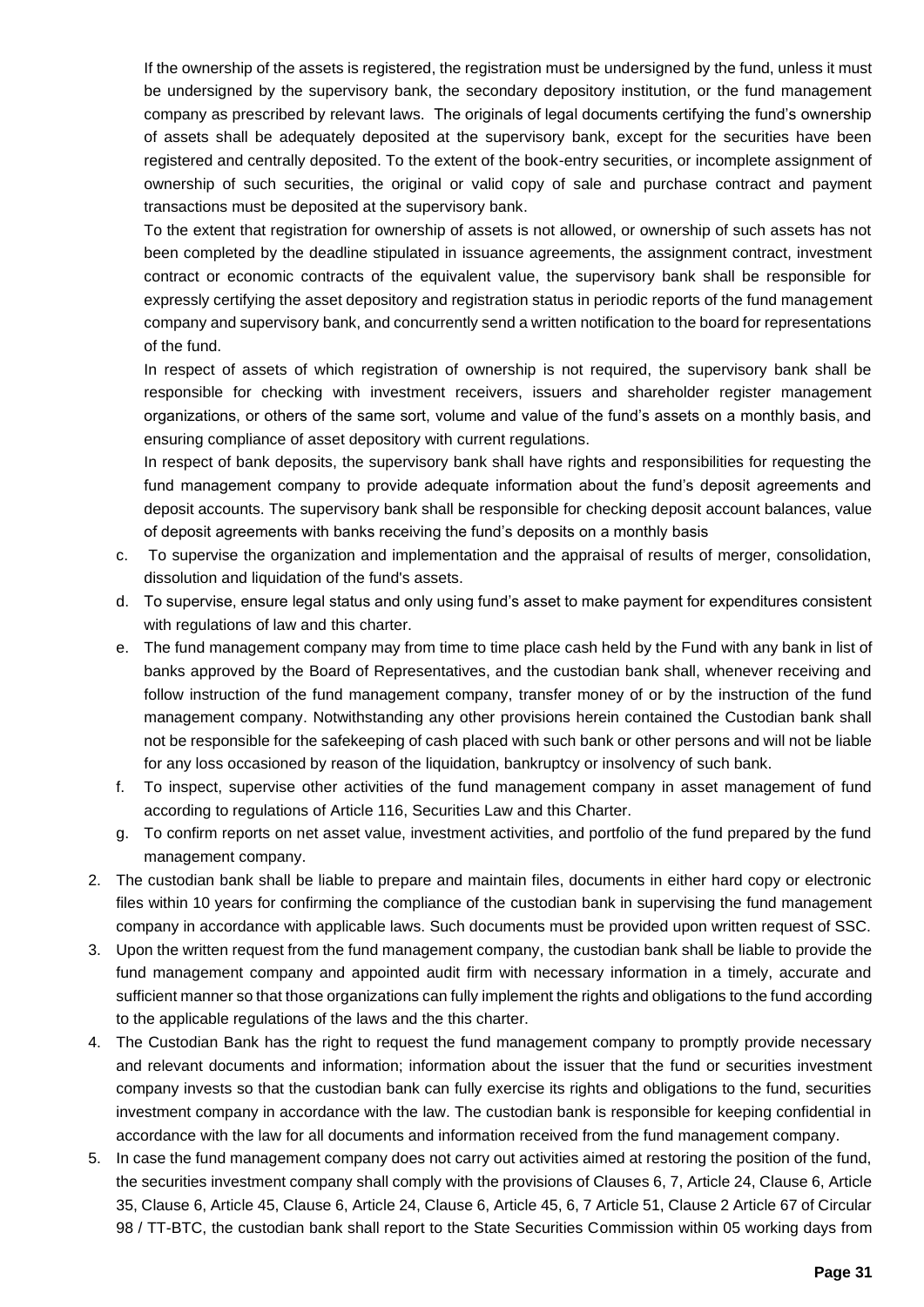the date the supervisory bank sends the notice. notify the fund management company. In this case, the custodian bank has the right to execute only legitimate orders and trading instructions of the fund management company without leading to the fund's portfolio structure violating legal regulations and other regulations in the Fund Charter.

6. In case the fund management company has to compensate for the fund's damage, the investor in accordance with the provisions of Circular 98 / TT-BTC and other relevant regulations, the custodian bank must coordinate with the management company. The Fund performs payment procedures in a timely and complete manner to investors according to the legal instructions of the fund management company. The joint custodian bank together with the fund management company shall compensate the fund for damages arising from the failure of the supervisory bank to fully and promptly implement the responsibility of the first operation supervision. Fund investment, determine the net asset value of the fund and other supervisory activities of the fund in accordance with the provisions of law. Compensation for damage in accordance with the terms of a signed contract or agreement between the fund management company and the custodian bank.

## **ARTICLE 41. Termination of rights and obligations of the supervisory bank to the fund**

- 1. The Custodian bank shall terminate its's rights and obligations with respect to the Fund in the following events
	- a. The Custodian bank services license is revoked pursuant to the Article 60.2 of the Law on Securities;
	- b. Unilaterally terminate the custodian, supervisory contract;
	- c. The Fund is expired, dissolved, splitted, merged or acquired by other fund;
	- d. Upon the decision of the General Meeting of investors;
	- e. Other cases comply with the provisions of law.
- 2. In the cases as stated in Clause 1 of this Article, the rights and obligations of the Custodian bank to the Fund are transferred to the other Custodian bank, Depository bank in accordance with the prevailing laws.

# **Chapter VIII**

#### **RELATED SERVICE PROVIDERS**

#### **ARTICLE 42. Authorized operations**

The fund management company may authorize for the following services:

- 1. Fund administration services:
	- Making accounting records of transactions of a Fund: record the changes of cash inflows and outflows of the Fund;
	- Preparing the Fund's financial statements; coordinating with and assisting Fund's auditing organizations in performing audits for the Fund;
	- Determining the Fund's net asset value, the net asset value per fund certificate unit in accordance with legal regulations and the Fund's Charter;
	- Carrying out other activities in accordance with legal regulations and the Fund's Charter.
- 2. Transfer Agent services:
	- Preparing and managing the Main Register of investors; opening, tracking and managing the system of investors' trading accounts, omnibus accounts; confirming the ownership of open-ended fund certificates;
	- To keep a separate tracking book about changes out of the total issued certificates, the number of fund certificates owned by every person holding certificate, name, address, nationality, address and other identification factors of such person and immediately update all changes (if any);Making records of buying orders, selling orders, switching orders of investors; carry out the ownership transfer of fund certificates; updating Main Registers;
	- Supporting investors in implementation of rights related to the ownership of fund certificates of investors;
	- Maintaining the communication channel with investors, distribution agents, state competent authorities and other competent organizations;
	- Providing trading account statements, transaction confirmations and other documents;
	- Other activities in accordance with provisions of law and contract signed with the fund management company.

#### **ARTICLE 43. Criteria for selecting related service providers**

1. Criteria about the adequacy of capacity, personnel system, experience and profession.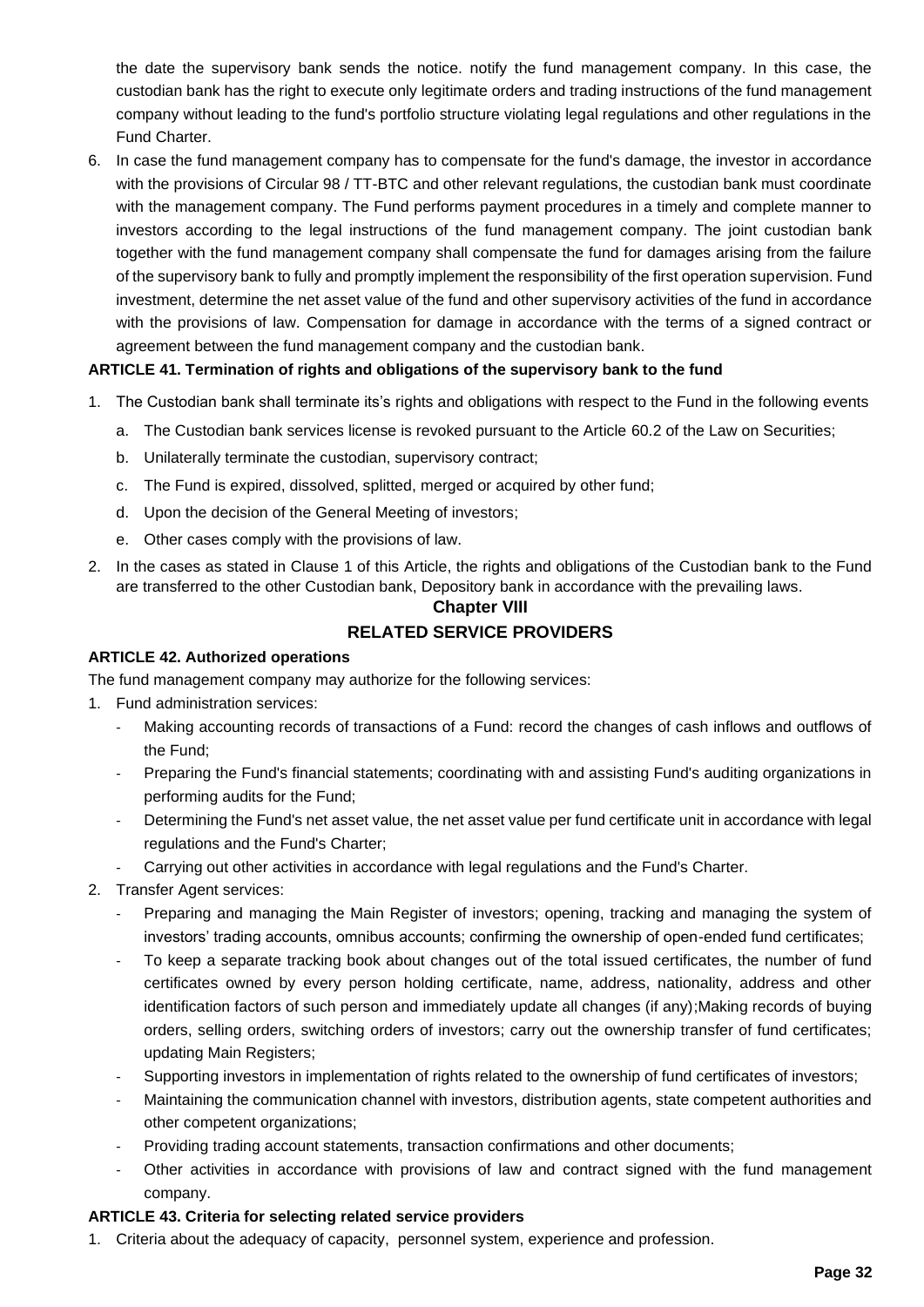Service providers selected by the fund management company to provided related services shall be the organizations permitted by law in the field of service providing. At the same time, these organizations have organized a complete system storage facilities, data processing. Personnel system must be experienced, regularly trained and professional.

2. Criteria about organizational apparatus of related service supplying divisions of the authorized service provider, the system of professional process, the reporting and report approving system. Between the relevant service departments of the authorized service providers must have mutual professional process and must provide an accurate system of reports and report's approval in accordance with the law.

### **ARTICLE 44. Responsibilities of related service providers**

- 1. Principles of authorized activities: The authorized service providers have to carry out works in accordance with authorization assigned in accordance with the provisions of the law and is responsible for their work.
- 2. Scope of operation, functions, tasks of authorized service providers:
	- a. Fund administration services:
	- Making accounting records of transactions of a Fund: record the changes of cash inflows and outflows of the Fund;
	- Preparing the Fund's financial statements; coordinating with and assisting Fund's auditing organizations in performing audits for the Fund;
	- Determining the Fund's net asset value, the net asset value per fund certificate unit in accordance with legal regulations and the Fund's Charter;
	- Carrying out other activities in accordance with legal regulations and the Fund's Charter.
	- b. Transfer Agent services:
	- Preparing and managing the Main Register of investors; opening, tracking and managing the system of investors' trading accounts, omnibus accounts; confirming the ownership of open-ended fund certificates;
	- Making records of buying orders, selling orders, switching orders of investors; carry out the ownership transfer of fund certificates; updating Main Registers;
	- Supporting investors in implementation of rights related to the ownership of fund certificates of investors;
	- Maintaining the communication channel with investors, distribution agents, state competent authorities and other competent organizations;
	- Providing trading account statements, transaction confirmations and other documents;
	- Other activities in accordance with provisions of law and contract signed with the fund management company.
- 3. Requirements about documents, books and databases:

The documents and books related to the authorized services must be stored within the time limit prescribed by law by the authorized service providers. At the same time, authorized service provider shall take responsibility to create a database in accordance with the requirements of undertaking which be convenient and accurate as required by law.

- 4. The authorized service provider must implement authorized activities effectively, cautiously; take responsibility to keep confidential to all information relating to investors and partners of the fund management company;
- 5. The authorized service provider takes responsibility to supply the fund management company with independent auditing reports with the contents related to the authorization for checking, supervisory activities of the fund management company.

#### **ARTICLE 45. Responsibilities of the fund management company for authorized activities**

- 1. The authorization shall not decrease or change responsibilities of the fund management company to the fund;
- 2. Before signing the contract for using services of the authorized service provider, the fund management company must appraise and make an evaluation report on the capacity, material facilities, technical and information technology infrastructure of the authorized service provider to ensure that the authorized service provider has professional procedure, sufficient capacity of personnel and the system to implement authorized activities, including the internal control system, material facilities equipment, technical solutions, the system of disaster prevention, hot prevention, personnel with experience and professional qualification suitable for performing authorized operations;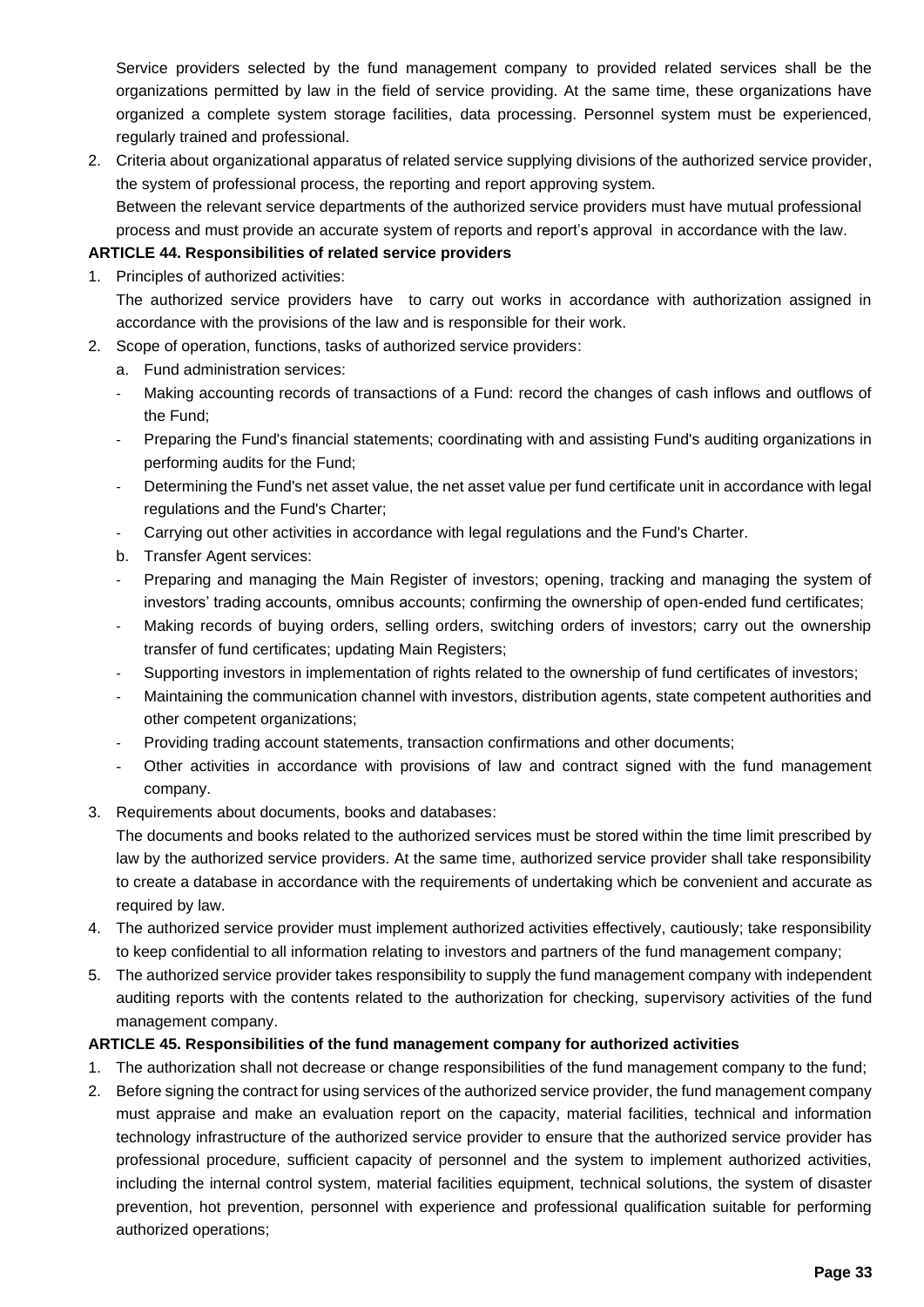- 3. To regularly check, supervise to ensure that authorized activities are implemented in a cautious, safe way according to the legal regulations and the regulations at this Charter; ensure that the service quality supplied by the authorized service provider is appropriate to the criteria and request by the fund;
- 4. The fund management company may use independent consultants, services supplied by professional organizations and other cooperation activities in order to implement the responsibilities provided;
- 5. To maintain personnel with experience, profession and required operation to have capacity of supervising, identifying and effectively managing risks arisen from authorized activities;
- 6. To construct with the process, system ensured at all times when the fund management company, the independent auditing company, the State's competent management agency may access to necessary information to check, supervise authorized activities, evaluate and manage risks arisen from the authorized activities;
- 7. The fund management company must take full responsibility arisen from the authorization. The fund management company must ensure the continuity for authorized activities, interruption and harmless to the investment operation of investors;
- 8. To adequately, opportunely and accurately provide relevant information to the authorized service provider who may fully, opportunely execute all rights, obligations and responsibilities in the authorization;
- 9. To completely, opportunely and accurately store directives, requests and documents sent to the authorized service provider to implement the authorization.

## **ARTICLE 46. Termination of the authorization**

- 1. The authorized service provider shall terminate its's rights and obligations with respect to the Fund authorized by the fund management company in the following events:
	- a. The authorized service provider request to terminate its' rights and obligations;
	- b. The authorized service provider terminates its operation, is dissoluted, goes in bankruptcy;
	- c. At the request of the fund management company;
	- d. At the request of the General Meeting of investors;
	- e. The Fund is dissolved;
	- f. The Fund is merged or acquired by other fund which approved by dicision of the General Meeting of investors;
	- g. The services license of authorized sevice provider is revoked;
	- h. The authorized service provider is merged or acquired by other service provider.
- 2. The rights and obligations of the authorized service provider to the Fund are terminated from the time of completion of the handover of rights and obligations to the Fund for the replacing authorized service provider or the fund management company. The replacing authorized service provider must establish the handover minutes between two organizations and certified by the fund management company.

## **Chapter IX**

## **DISTRIBUTION AGENT**

## **ARTICLE 47. Criteria for selecting distribution agent**

- 1. Being securities firm having brokerage business, fund management company, custodian Bank, insurance company commercial bank and other economic organizations . In case of commercial bank, insurance company and other economic organizations, it is required to conduct procedures to register with SSC for distributing fund certificates;
- 2. Having at least one business place that is selected as distribution place for open ended fund certificates at the time of registration which meet all requirements of distribution place of open ended fund certificates;
- 3. Having procedures on fund certificate distribution, including the process, procedure of analysis, update and identification of investor' and beneficiaries' information, code of conducts applied to staff who deal with fund certificate distribution, internal rules on prevention of late trading and arbitrage activities based on taking advantage of time differences, market timing in accordance with international practices.

## **ARTICLE 48. Operations of distribution agent**

- 1. Operations of a distribution agent shall include:
	- a) To gather and consolidate information on investors and beneficiaries as required by legal regulations on securities, regulations on anti-money laundering and prevention of terrorist financing;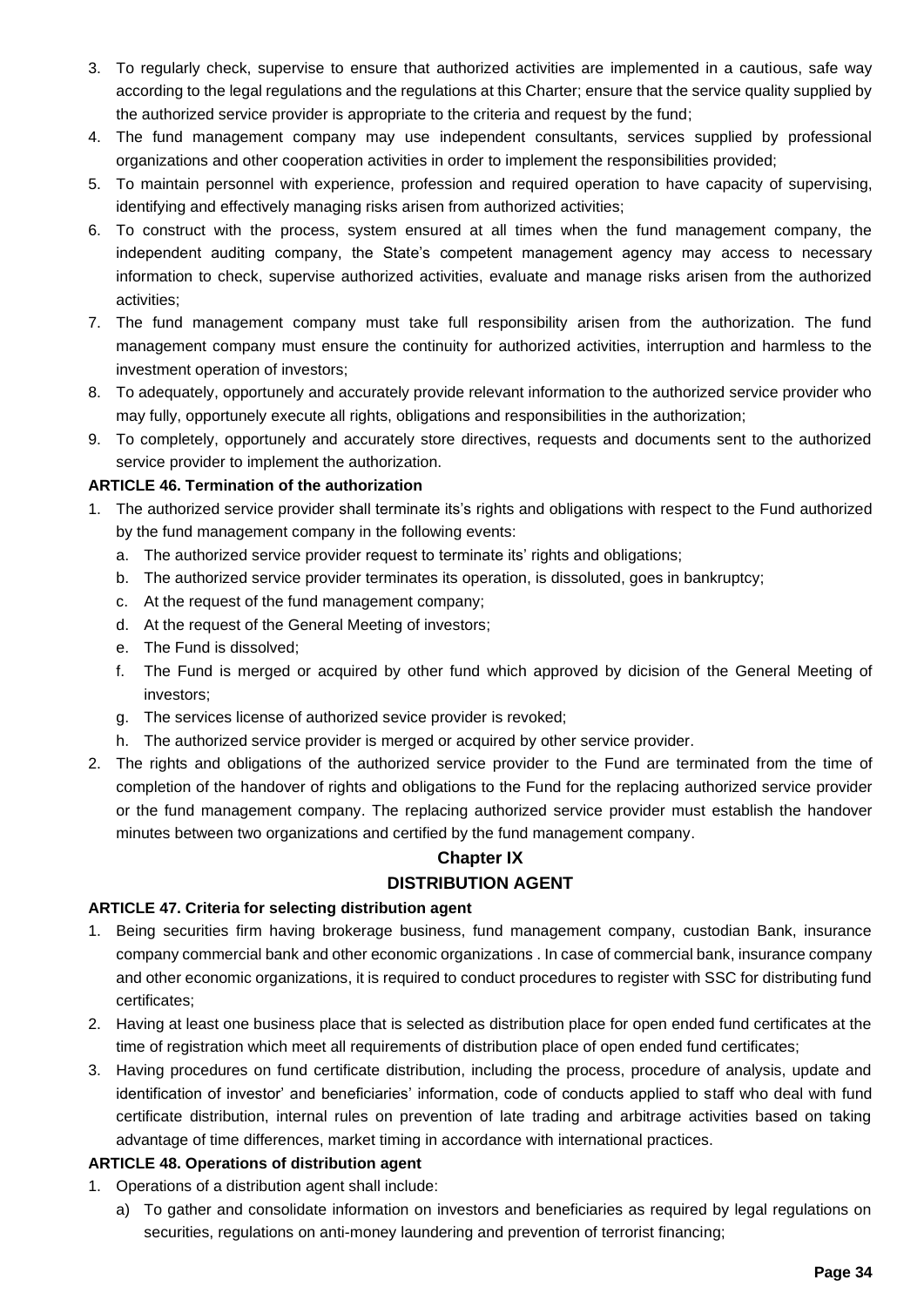- b) To receive and transmit transaction orders to the fund management company, related services providers in a timely and accurate manner; the distribution agents are not allowed to consolidate, offset the trading orders, or receive funds directly and settle transactions of fund certificates for investors; Distributors may only receive trading orders from investors when order forms are filled with complete and accurate information according to the form provided in Annex 21 enclosed with this Circular. Order forms shall be kept by distributors in accordance with the laws on securities, and ensure inclusion of the time of receipt of orders and receivers of trading orders obtained from investors in a sufficient, accurate, timely and evident manner. Delivery of investor's trading orders via telephone, fax, internet connection or electronic devices and other transmission lines must be consistent with regulations on electronic transactions and order forms must be stored in the form of electronic data folder;
- c) To support investors to conduct procedures to change information in the main register; to confirm investor's ownership of fund units, to transfer of ownership in accordance with provisions of law;
- d) To maintain a continuous and smooth communication channel with investor, to keep investors updated with accurate, adequate and timely information, to answer questions of investors about the offered fund products to consolidate the statement of trading accounts of fund certificates; to provide investors with prospectus, simplified prospectus, the fund's financial statements, documents about general meeting of investors and other information; to conduct information disclosure and reporting as authorized by the fund management company;
- e) To support the fund management company or related services providers to organize general meeting of investors; to receive delegation to participate and vote at general meeting of shareholders upon written requests of investors;
- f) To synthesize, store data on investors and transactions of investors to the Fund management company, related services providers, the SSC upon request of the fund management company and SSC as required by these organizations.
- 2. Distribution agents that are not securities trading organizations, depository banks, commercial banks or insurers shall not be eligible for:
	- a) acting as nominee agents;
	- b) acting as distributors of other fund management companies if this is not approved in writing by fund management companies of whom they are acting as distributors."
- 3. Omnibus agent is allowed to execute operations in accordance with provisions of law.

## **ARTICLE 49. General provisions on fund certificate distribution**

- 1. Distribution agent and staff who deal with fund certificate distribution shall be voluntary, fair, and truthful to investors, provide all information to investors on an accurate and timely basis to enable investors to make investment decisions on their own. Information, data, economic forecast provided to investors must be based on real events and enclosed with references that professional financial organizations issue and publicly announce. Fund certificate distribution officers shall not provide information that is not yet verified, rumor or misleading information to investors.
- 2. Distribution officers may offer fund certificates only after investors are provided with the fund's charter, prospectus, simplified prospectus, contracts which are referred in the prospectus and the most updated reports on the fund performance. Distribution officers shall explain to the investors to ensure that investors understand contents of the fund's charter and prospectus, especially investment objectives and policies, investment strategy to achieve such objectives, features of risks and profit, profit distribution policies, taxes, prices of service, fees and charges and other expenses, mechanism of fund certificates transactions.
- 3. Distribution officers shall provide adequate and accurate information on performance of the fund with implication that such historical operating performance is for reference only and may be changed due to the market situation.
- 4. Distribution officers are not allowed either to provide untrue information, information that magnifies the truth easily leading misunderstanding, provide inadequate and incomplete information, to forecast future events with a view to attract, persuade investors to purchase fund certificates. It is not allowed to cause misunderstanding about profit characteristics and risks of such fund certificates. On comparing this fund certificate with certificates of other open-ended funds, difference among these funds must be clarified and highlighted to the investors for them to choose. It is prohibited to directly or indirectly conduct activities to attract or incite the investors to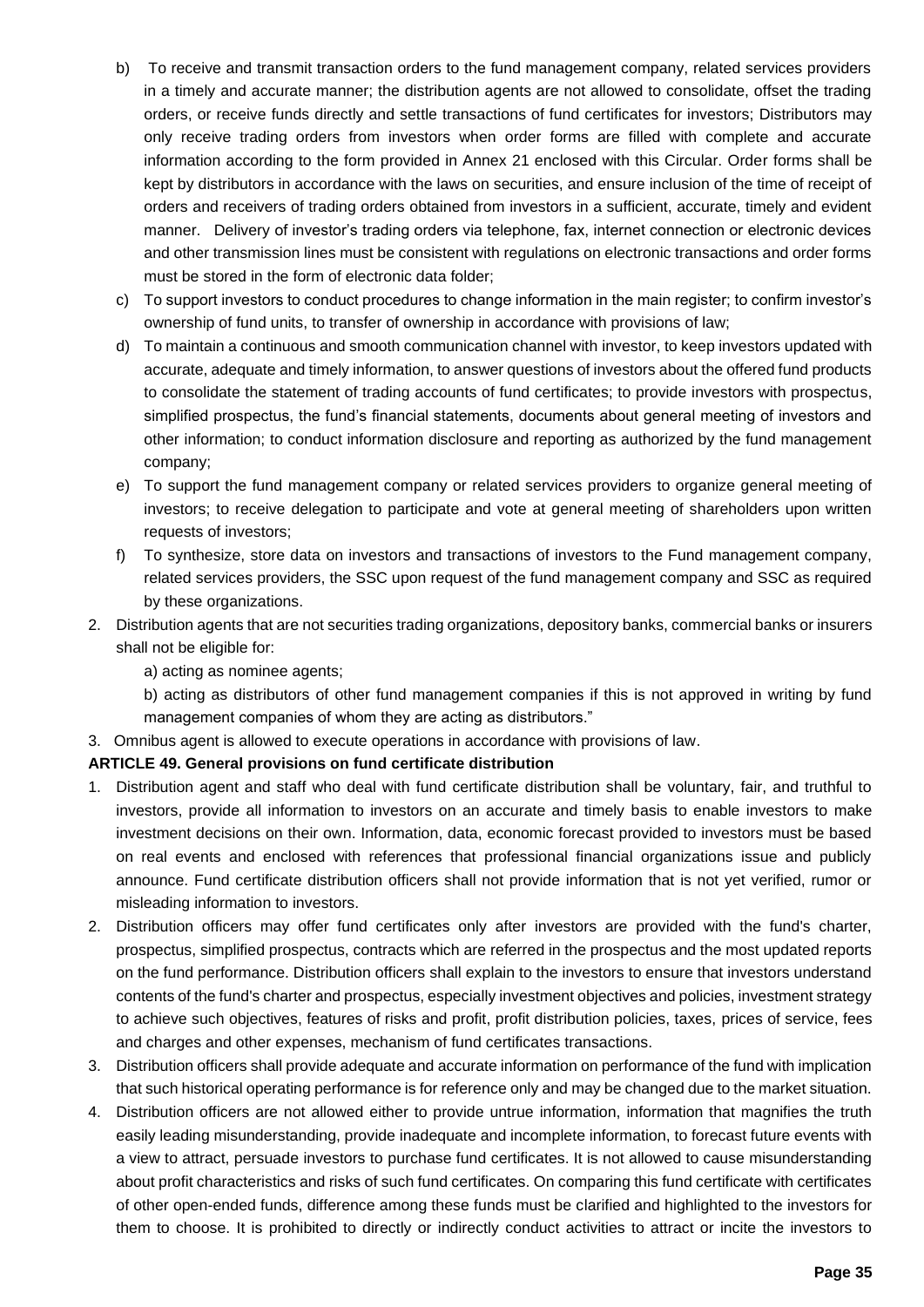purchase high risk fund certificates when the investors have not yet understood all about implicit risks of investing into the fund, or in case such funds are inappropriate for the investment objectives and financial capacity of the investors.

- 5. Distribution agents and distribution officers must keep information on the investors, information on the investors' transactions confidential; they are not entitled to use such information for any purposes otherwise upon the approval of investors or the request of state competent authorities.
- 6. Distribution agents are not allowed to discount or reduce transaction price of fund certificates in any form. It is prohibited to offer gifts or physical/financial benefits to encourage investors to purchase fund certificates; it is prohibited to propose, request or receive in their own name or the name of their organization from the fund management company any remuneration, income or interest for the purpose of persuading investors to buy fund certificates in addition to the prices of services, fees announced at the prospectus and distribution contracts signed with the fund management company.
- 7. Distribution agents shall not be allowed to distribute fund's certificates at business places which have not yet registered for operation or have not been granted operation certificates pursuant to the applicable regulations or have not notified the State Securities Commission. Distribution agents shall take full responsibility for operations of fund certificates distribution places and distribution officers while distributing fund certificates to investors.
- 8. The fund management company and distribution agent must annually organize training to enhance knowledge and capability of fund certificate distribution officers. Information on annual training of the fund management company and distribution agent needs to be attached to operational annual report of the fund management company

## **Chapter X**

## **ACCOUNTING, AUDITING, AND REPORTING SYSTEM**

## **ARTICLE 50. Criteria for selecting and changing the auditing firm**

Each year, Fund Management Company shall propose at least two (2) auditing companies to the General Meeting of investors. In case the General Meeting of investors authorizing the Board of Representatives as stated in Clause 20 Article 29 of this Charter, the Board of Representatives shall determine an auditing company to conduct auditing for the Fund. Selected auditing company shall satisfy the following conditions:

- (i) Having obtained auditing licence by the Ministry of Finance;
- (ii) Having full capacity to provide auditing service;
- (iii) Having approved the SSC for providing auditing services to the Fund;
- (iv) Not being a affiliated person to the Fund Management Company or the Custodian bank.

## **ARTICLE 51. Fiscal year**

- 1. The Fiscal year is twelve months calculated from 1<sup>st</sup> January to 31<sup>st</sup> December each calendar year. The first Fiscal year of the Fund shall commence on the date the SSC grants the certificate of establishment of a fund/license for establishment and operation to the Fund and end on 31<sup>st</sup> December of that year.
- 2. In case the period from the date the SSC grants the certificate of establishment of a fund/license for establishment and operation to 31st December of the same year is less than 90 days, the first Fiscal year of the Fund shall commence on the issuance date of the establishment and operation license and end on the 31<sup>st</sup> December of the following year.

## **ARTICLE 52. Accounting regime**

The Fund shall apply the Vietnamese Accounting Standard (VAS) and comply with other regulations related to the accounting works of the Fund as provided for by the competent bodies.

## **ARTICLE 53. Financial Reports**

- 1. The Fund Management Company shall be responsible for prepare the periodic financial reports on the business results and financial status of the Fund and other necessary reports to demonstrate the Fund's business activities.
- 2. Annual financial statement that is audited by an accredited audit organization in the field of securities and the biannual financial statement which is reviewed. The copies of auditing report and operation report of the Fund will be sent to each Member of the Board of Representatives and published on the website of the Fund Management Company for the reference of fund's investors.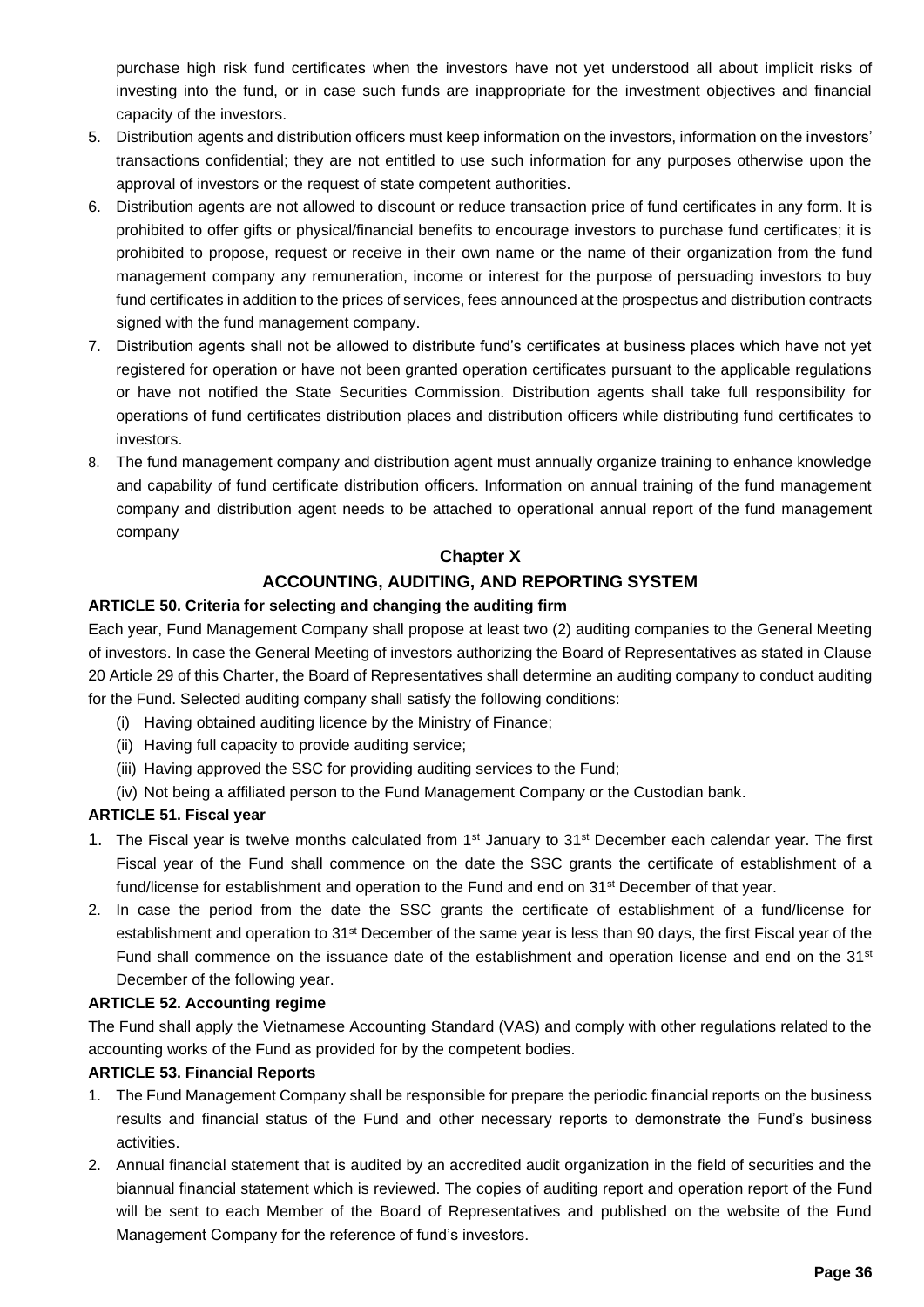### **ARTICLE 54. Other reports**

The Fund Management Company shall comply with the prevailing regulations of the law on report and disclosure of information related to the business of the Fund

## **Chapter XI**

## **NET ASSET VALUE OF THE FUND**

#### **ARTICLE 55. Valuation of the Net Asset Value**

- 1. The fund management company shall determine the net asset value of the fund and the net asset value of a fund unit based on market price, or fair price (in the absence of the market price) of the assets in fund's portfolios.
- 2. The net asset value of the fund and the net asset value of a fund unit must be certified by the Custodian bank. The value certification must be made in writing, or the access via the electronic information system of the Custodian bank is approved by the fund management company. Within 24 hours after detecting that the net asset value is mispriced, the custodian bank must notify and request the fund management company to make a timely adjustment or vice versa in the case of the supply custodian bank. Service level determining net asset value. Within 05 working days from the date of detecting that the net asset value is mispriced, the fund management company or the custodian bank (in the case the custodian bank provides asset valuation services net assets) must correct and disclose information in accordance with regulations, and notify the State Securities Commission of the wrong valuation, including the cause of the incident, time of incorrect valuation, legal handling. The content of the notice must be signed for certification by the fund management company and the Custodian bank.
- 3. Within the next working days from the date of valuation, the net asset value of the fund and net asset value of a fund unit shall be disclosed in accordance with disclosure regulations on securities market.
- 4. The fund management company is authorized for the custodian bank to determine the net asset value of the fund, net asset value per block of fund certificates, and net asset value per fund certificate. In this case, the fund management company and the custodian bank must have a mechanism and process for comparing, reviewing, checking, and monitoring to ensure that the determination of the net asset value is accurate and appropriate. Fund Charter, Valuation Handbook and legal regulations.
- 5. The net asset value of a fund unit is the net asset value of the fund divided by the total number of circulating fund units on the trading day closest to the valuation day. The net asset value shall be rounded according to regulations on accounting for open-ended fund. The residual amount after the rounding shall be included in the fund.

#### **ARTICLE 56. Principles of Valuation Method of the Net Asset Value**

1. Date of valuation

The valuation date is on every Friday (for weekly term) and on the first day of the next month (for monthly term). In case the fund management company changes the valuation date, the company shall get the approval from the Board of Representative before execution.

2. Method of valuation

The NAV means the total asset value owned by the Fund subtracts its related liabilities at the date prior to the valuation date. Total liabilities of the fund are the debts or payment obligations of the fund up to the latest day before the valuation date. Total asset is determined by market value or reasonable price (in the absence of market value or the market price is highly volatile under the provisions of fund's Valuation Handbook which is approved in written by the Board of Presentatives).

The Custodian Bank will monitor the determination of the net asset price (including total assets and total liabilities) of the Fund and will also inspect and ensure the net asset value on a fund certificate. is the correctness, accuracy and compliance with the provisions of the law, as stipulated in the Fund Charter.

The valuation is specified as follows:

| No.                                                 | <b>Asset type</b> | Methods of valuating transactions on market                                         |
|-----------------------------------------------------|-------------------|-------------------------------------------------------------------------------------|
| Cash and cash equivalents, money market instruments |                   |                                                                                     |
|                                                     | Cash (VND)        | Cash (VND)                                                                          |
| 2.                                                  | Term deposit      | Principles plus interest receivables as of the day preceding the<br>valuation date. |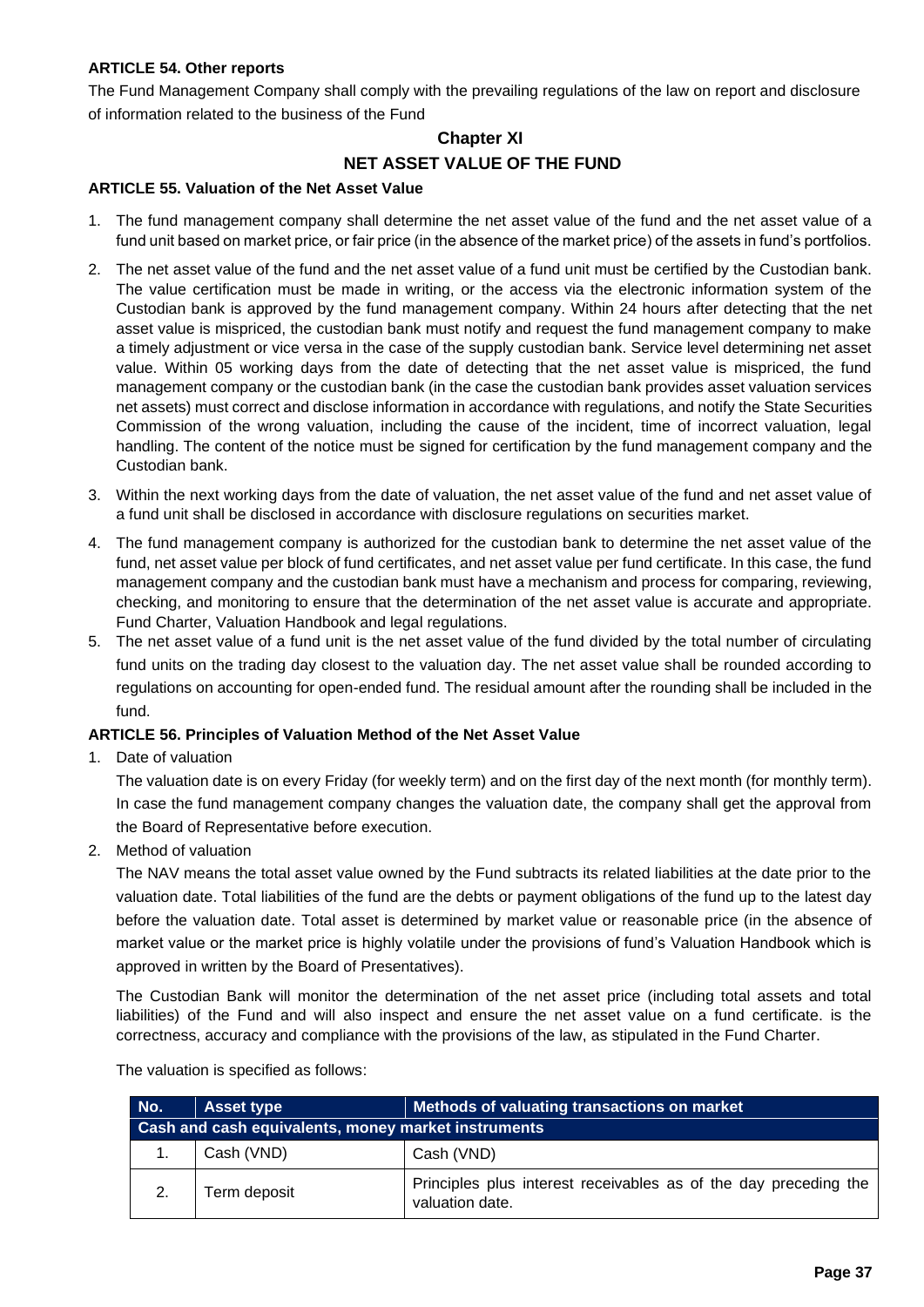| $\mathbf{3}$   | Treasury bills, transferable<br>deposit certificates and<br>other money market<br>instruments.                                    | Purchase price plus accumulated interest as of the date preceding<br>the valuation date.                                                                                                                                                                                                                                                                                                                                                                                                                                                                                                                                                                                                                                                                                                |
|----------------|-----------------------------------------------------------------------------------------------------------------------------------|-----------------------------------------------------------------------------------------------------------------------------------------------------------------------------------------------------------------------------------------------------------------------------------------------------------------------------------------------------------------------------------------------------------------------------------------------------------------------------------------------------------------------------------------------------------------------------------------------------------------------------------------------------------------------------------------------------------------------------------------------------------------------------------------|
| 4              | Non-interest instruments,<br>including treasury bills,<br>bonds, financial<br>instruments, and other non-<br>interest instruments | The quoted price posted on the trading system of the Stock<br>Exchange (SE); in the absence of the quote price, the price shall be<br>determined by the fund's representative board.                                                                                                                                                                                                                                                                                                                                                                                                                                                                                                                                                                                                    |
| <b>Bonds</b>   |                                                                                                                                   |                                                                                                                                                                                                                                                                                                                                                                                                                                                                                                                                                                                                                                                                                                                                                                                         |
| 5.             | Listed bond                                                                                                                       | Weighted average quoted price or other name according<br>to the regulations of the Stock Exchange, for outright bond<br>transactions on the trading system of the Stock Exchange at the<br>date of the latest transaction preceding the valuation date plus<br>accumulated interest (if the weighted average quoted price<br>excluded accumulated interest). For following cases, in which:<br>+ There is no transaction on the trading system of the Stock<br>Exchange for more than two 15 days as of the valuation date; or<br>+ The market price of these bonds on the trading system of the<br>Stock Exchange are significantly fluctuated as detail in valuation<br>policy.<br>the valuation method would be detailed in valuation policy approved<br>by Board of Representative. |
| 6.             | Unlisted bond                                                                                                                     | Average price of successful transactions performed on the lasted<br>trading date preceding the valuation date which is provided by at<br>least three (03) quotation providers which are not related parties<br>and approved by the Board of Representatives of the Fund plus<br>accumulated interest. In case of there is not enough three (03)<br>quotation providers, the valuation method would be detailed in<br>valuation policy approved by Board of Representative.                                                                                                                                                                                                                                                                                                              |
| $\overline{7}$ | Warrant attached with<br>convertible bonds                                                                                        | Price determined in accordance with the methods approved by the<br>Board of Representative depend on specific case.                                                                                                                                                                                                                                                                                                                                                                                                                                                                                                                                                                                                                                                                     |
| 8              | Bond issued by entities<br>falling into winding-up or<br>bankruptcy                                                               | Price determined in accordance with the method approved by the<br>Board of Representative.                                                                                                                                                                                                                                                                                                                                                                                                                                                                                                                                                                                                                                                                                              |
| <b>Shares</b>  |                                                                                                                                   |                                                                                                                                                                                                                                                                                                                                                                                                                                                                                                                                                                                                                                                                                                                                                                                         |
| 9.             | <b>Shares listed on Stock</b><br>Exchange, shares listed on<br>UpCom trading system                                               | - Closing price (or other name as prescribed by regulations of the<br>Stock Exchange) of the latest transaction day prior to the valuation<br>date;<br>- Where shares are not traded for more than 15 days prior to the<br>valuation date, shares are valued at one of the following prices in<br>the following order of priority<br>+ Closing price (or other name, according to regulations of the<br>Stock Exchange) on the latest trading date within 90 days preceding<br>the Valuation date;<br>+ Purchase price (cost price);<br>+ Book value;<br>+ Price determined by the method which approved by the Board of<br>Representatives.                                                                                                                                            |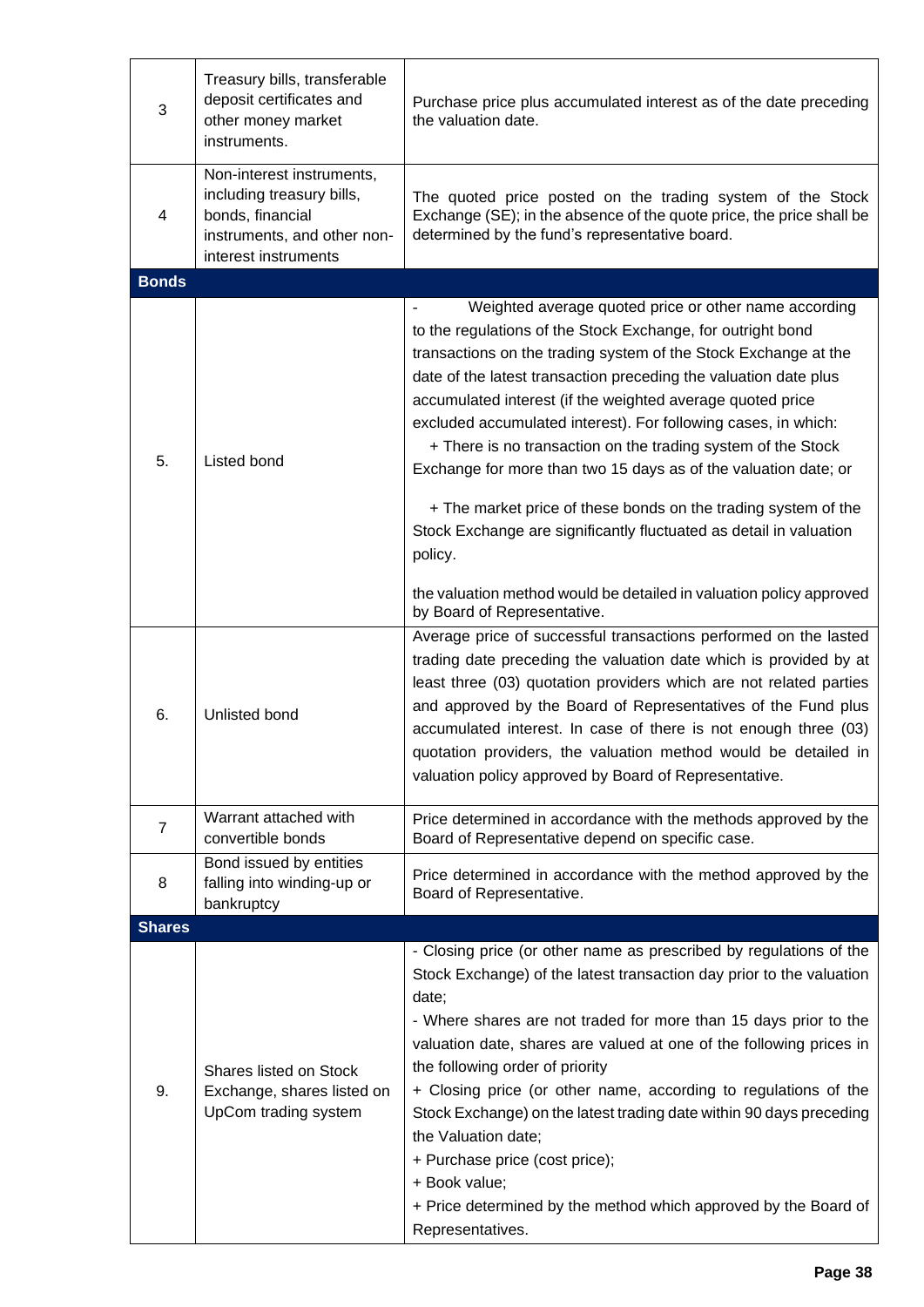|                              |                                              | The value of listed shares in the process of changing Stock                                                                               |
|------------------------------|----------------------------------------------|-------------------------------------------------------------------------------------------------------------------------------------------|
|                              |                                              | Exchange is there closing prices on the latest trading date e                                                                             |
|                              |                                              | preceding the valuation date.                                                                                                             |
|                              |                                              | Shares approved for listing but not yet trading are valued as if they<br>are initial public offering shares in listing process.           |
|                              |                                              | It shall be valued according to the following order of priority:                                                                          |
|                              | Shares suspended or                          | + Book value;                                                                                                                             |
| 10                           | delisted or deregistered for                 | + Face price;                                                                                                                             |
|                              | trading                                      | + Price determined by the method approved by the Board of<br>Representatives.                                                             |
|                              |                                              | It shall be valued according to the following order of priority:                                                                          |
|                              | Shares issued by entities                    | +80% of liquidating value of these shares as at the latest balance                                                                        |
| 11                           | falling into winding-up or                   | sheet date preceding valuation date;                                                                                                      |
|                              | bankruptcy                                   | + Price determined by the method approved by the Board of<br>Representatives                                                              |
|                              |                                              | Average price of successful transactions on the latest                                                                                    |
|                              |                                              | trading date preceding the valuation date which is provided by at                                                                         |
|                              |                                              | least three (03) quotation providers who are not related parties and                                                                      |
|                              |                                              | approved by the Board of Representatives of the Fund.<br>If there are not enough three (03) quotation prices provided                     |
|                              |                                              | by three (03) quotation providers who are not related parties                                                                             |
|                              |                                              | approved by the Board of Representatives of the Fund, shares are                                                                          |
|                              |                                              | valued at one of the following prices in the following order of priority:                                                                 |
|                              | Other shares and                             | + Average price of any two (02) quotation providers, which are                                                                            |
| 12                           | contributed capital                          | not related parties approved by the Board of Representatives of the                                                                       |
|                              | (including IPO shares in<br>listing process) | Fund;                                                                                                                                     |
|                              |                                              | + Price of the latest reporting period but not more than three (03)                                                                       |
|                              |                                              | months preceding the valuation date;                                                                                                      |
|                              |                                              | + Purchasing price;                                                                                                                       |
|                              |                                              | + Book value; or                                                                                                                          |
|                              |                                              | + The price determined according to the model approved by the<br>Board of Representatives of the Fund                                     |
| <b>Fund unit</b>             |                                              |                                                                                                                                           |
|                              |                                              | - Closing price (or other name according to regulations of the Stock                                                                      |
|                              |                                              | Exchange) on the latest trading date preceding the valuation date;<br>- In case, shares are not traded for more than 15 days prior to the |
|                              |                                              | valuation date, shares are valued at one of the following prices:                                                                         |
|                              |                                              | + The net asset value of this fund unit that shall be disclosed on the                                                                    |
| 13                           | Fund unit of listed fund                     | website of the fund management company; or on the Stock                                                                                   |
|                              |                                              | Exchange; or on the SSC's website as detailed in the Valuation                                                                            |
|                              |                                              | Handbook                                                                                                                                  |
|                              |                                              | + Purchase price (cost price);                                                                                                            |
|                              |                                              | + Price determined by the other method which approved by the                                                                              |
|                              |                                              | Board of Representatives.                                                                                                                 |
| 14.                          | Fund unit of unlisted fund                   | NAV/unit as of the latest valuation date of that unlisted fund prior to<br>the valuation date of DCBF                                     |
|                              |                                              |                                                                                                                                           |
| <b>Derivative securities</b> |                                              |                                                                                                                                           |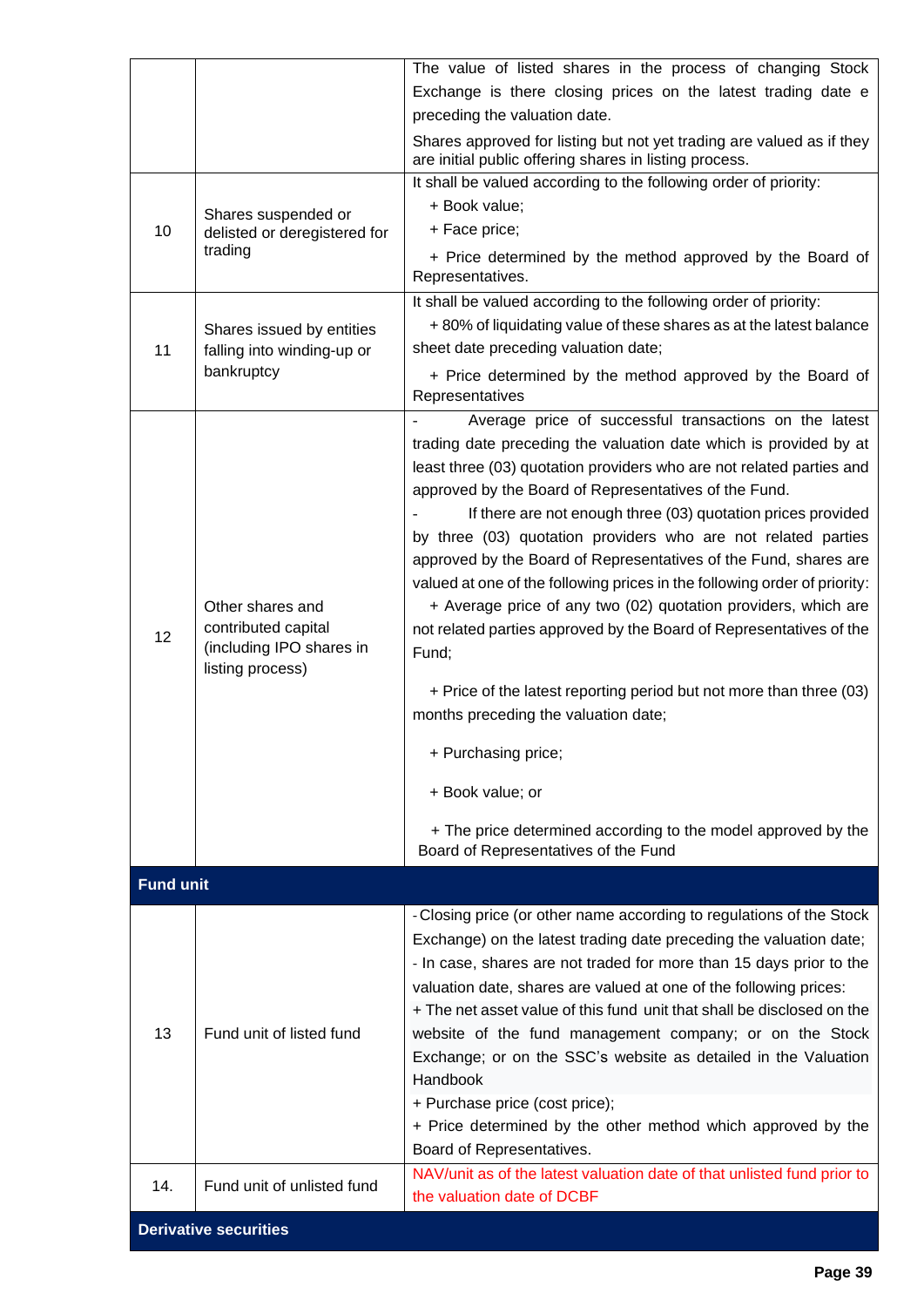| 15                  | Listed derivative securities                                                  | Daily settlement price or other name as prescribed by regulations<br>of Stock Exchange on the latest transaction date preceding the<br>valuation date.                                                                                                                                                                              |  |  |
|---------------------|-------------------------------------------------------------------------------|-------------------------------------------------------------------------------------------------------------------------------------------------------------------------------------------------------------------------------------------------------------------------------------------------------------------------------------|--|--|
|                     |                                                                               | In case there is no daily settlement price or quoted price on Stock<br>Exchange at the date preceding the valuation date, using the price<br>determined in accordance with the methods approved by the Board<br>of Representative.                                                                                                  |  |  |
| 16                  | Listed derivative securities<br>without transaction within                    | Price determined by the method as approved by the Board of                                                                                                                                                                                                                                                                          |  |  |
|                     | more than 15 days up to                                                       | Representatives                                                                                                                                                                                                                                                                                                                     |  |  |
|                     | the valuation date                                                            |                                                                                                                                                                                                                                                                                                                                     |  |  |
| 17                  | Commitment of derivative<br>contracts                                         | As prescribed as details in note as below                                                                                                                                                                                                                                                                                           |  |  |
| <b>Other assets</b> |                                                                               |                                                                                                                                                                                                                                                                                                                                     |  |  |
| 18                  | Other authorized<br>investment assets<br>(including unlisted IPO<br>security) | Depending on specific case, the price of other authorized<br>investment assets will be appropriately determined by one of<br>following methods:<br>- The market price which is the average price of successful<br>transactions on the latest trading date preceding the valuation date<br>which is provided by quotation providers. |  |  |
|                     |                                                                               | - Price determined by the method approved by the Board of<br>Representatives                                                                                                                                                                                                                                                        |  |  |

*Note:*

- Accumulated interest: The interest calculated from the latest interest payment date to the date preceding valuation date;
- The book value of a share shall be determined on basis of the latest audited or reviewed financial statements.
- Liquidation value of a share is determined on basis of equity value of the issuer divided by the total number of outstanding shares.
- Day means calendar day.
- In other arising situations where the valuation method cannot be determined, detailed instructions in the Valuation Manual approved by the Fund's Board of Representatives will be applied.

NAV = Total Assets - Total Liabilities.

NAV per fund unit (NAV/unit) = NAV/ total number of fund units in circulation at the trading day prior to the valuation date, and taken to 2 decimal places.

- 3. Commitment value from derivative contracts
- a. Commitment value (global exposure) is the value converted to money which securities investment funds/companies are parties with the obligation of contract implementation. The commitment value is determined upon the market value of outstanding assets, payment risks, market changes and the time necessary for position liquidation.
- b. In calculating the commitment value, fund management company may apply:
	- Net offset principle of derivative position (reverse) for the same outstanding security, for example the purchase position of XYZ securities call option reduces (makes up) the commitment value from the sale position of XYZ securities call option;
	- Net offset principle of derivative position and spot delivery position of the same security, for example the purchase position (holding) of XYZ securities makes up (reduces) the commitment value deriving from the sale position of XYZ securities call option ;
	- Other principles according to the international practice ensure the risk administration.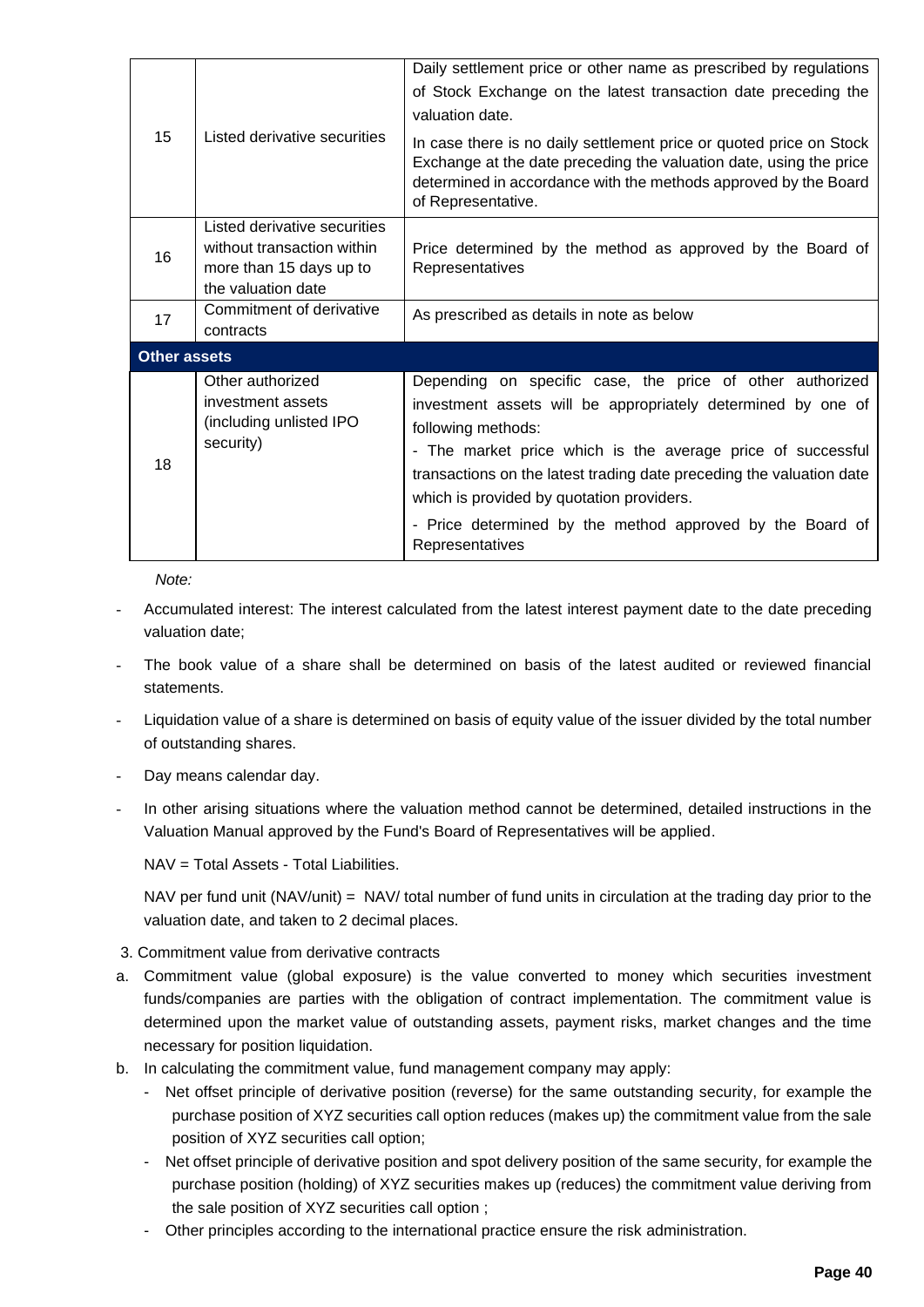| No.                     | <b>Type of assets</b>        | <b>Commitment value</b>                                                           |
|-------------------------|------------------------------|-----------------------------------------------------------------------------------|
| $\mathbf{1}$            | Stock option (purchase of    | The market value of option position <sup>1</sup> is adjusted by delta coefficient |
|                         | put option, sale of put      | of option = Number of contracts $x$ Volume of shares per contract $x$             |
|                         | option, sale of call option) | current market value of share x delta coefficient <sup>2</sup>                    |
| 2                       | Bond option (purchase of     | Market value of option position <sup>3</sup> is adjusted by delta coefficient of  |
|                         | put option, sale of put      | option = Number of contracts x nominal value x current market price               |
|                         | option, sale of call option) | of bonds x delta coefficient                                                      |
| 3                       | Index future contract        | Market value of future position = Number of contracts $x$ value                   |
|                         |                              | calculated on an index point x current index level                                |
| $\overline{\mathbf{4}}$ | Bond future contract         | Market value of future position = Number of contracts x value of                  |
|                         |                              | contracts calculated under notional value x market value of the                   |
|                         |                              | cheapest transferable bonds                                                       |
| 5                       | Other contracts              | Upon the model selected by the fund management company,                           |
|                         |                              | agreed with the supervisory bank and approved by the fund                         |
|                         |                              | representative board.                                                             |

Note:

<sup>1</sup> If the fund holds long position, the market value may be adjusted to increase premium.

<sup>2</sup> Delta coefficient is the simple derivative of option price over underlying securities price. In the simple case, the delta coefficient may be considered 1. In case of complex option, the delta coefficient shall be determined by fund management companies, supervisory banks after being approved by the Fund Representative Board.

 $^3$  If the fund holds long position, the market value may be adjusted to increase premium.

## **ARTICLE 57. Procedures of valuating the fund's assets**

1. Before the date of valuation:

All transactions up to prior date of valuation will be recorded following the fund accounting rules at the date of occurrence:

- Securities trading transactions;
- Cash-flow transactions & other activities related to Fund operation;
- Corporate actions related to securities held by the Fund;
- Previous successful subscription & redemption transactions;
- Reconciliation all balances of cash and securities with custodian bank.
- 2. At the date of valuation:
	- Accrue bank interest income till the date prior valuation date;
	- Accrue fee & expenses till the date prior valuation date (fund management fee, custodian fee, supervising fee, transfer agent fee, bank fee…);
	- Reconcile cash and securities balances with custodian bank;
	- Collect market prices from Hanoi and Hochiminh stock exchanges or other sources like Bloomberg, Reuters, securities agencies…;
	- Method of NAV calculation as detailed in Article 56 of this Charter.

#### **ARTICLE 58. Compensation of damages to investors, the fund**

DCBF, investors shall be compensated in the case the fund's net asset value is misjudged and the degree of error is achieving 0.75% of the net asset value or more.

- 1. In case the Fund is under-valuated, the compensation amount to the fund and investors are defined as follows:
	- a. For investors purchasing fund certificates prior to the incorrect valuation period and selling fund certificates during the incorrect valuation period: the compensation amount shall be based on the deviation levels and the number of fund units sold by investors. The compensation amount will be charged to DCBF;
	- b. For the fund: the compensation amount shall be determined based on the deviation levels and the number of fund units sold by the fund during the incorrect valuation period and the number of fund units in circulation. The compensation amount will be charged to the fund management company;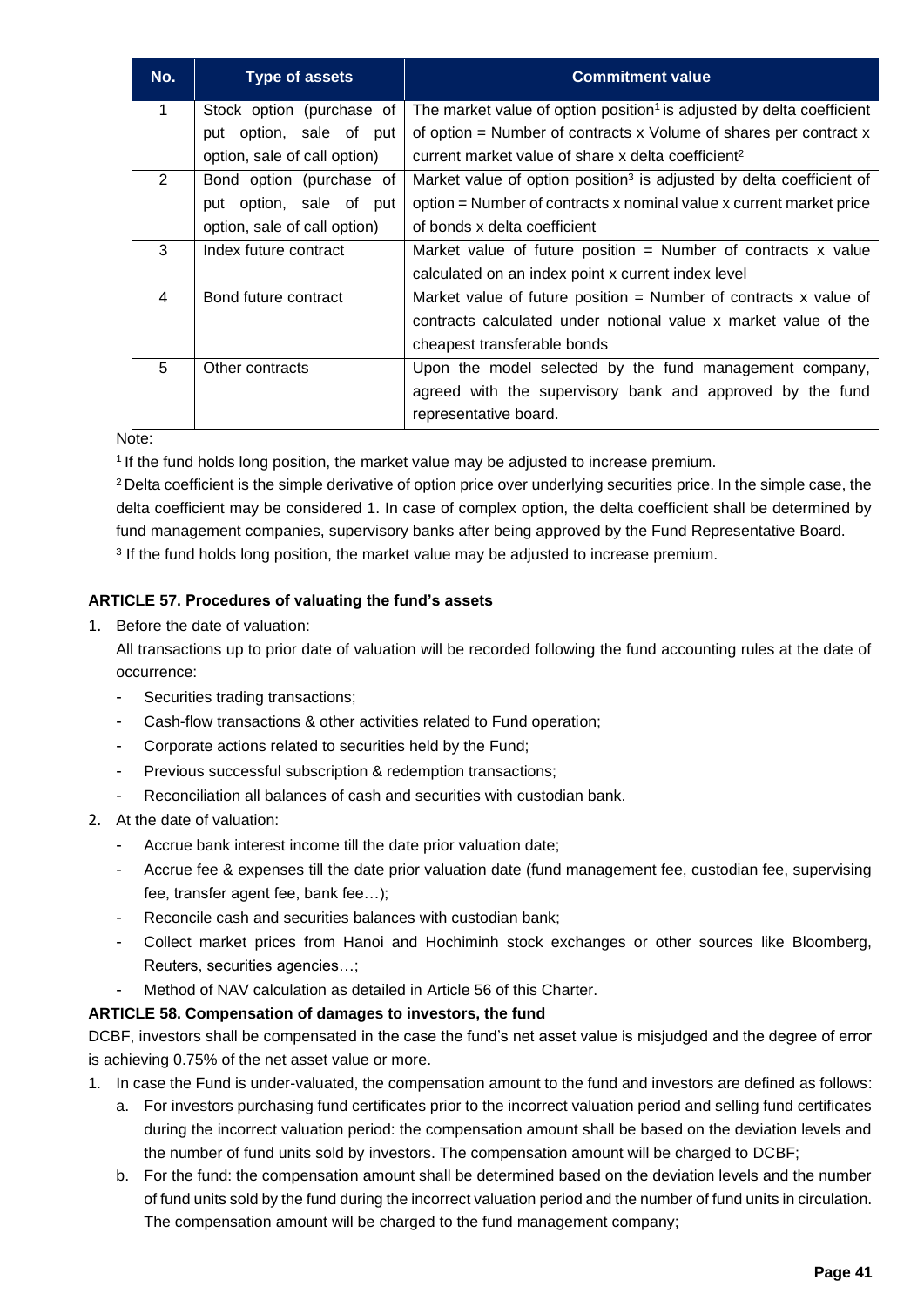- 2. In case the fund is over-valuated, the compensation amount to the fund and investors shall be defined as follows:
	- a. For investors purchasing fund certificates during the incorrect valuation period and continuing to hold such fund certificates after the incorrect valuation period: the compensation amount shall be determined based on the deviation levels and the number of fund units purchased and still held after the incorrect valuation period. The compensation amount will be charged to DCBF;
	- b. For the fund: The compensation amount shall be determined based on the deviation levels and the number of fund units issued prior to the incorrect valuation period and repurchased during that period. The compensation amount will be charged to the fund management company;

#### **ARTICLE 59. Principles, criteria for selecting, changing quotation providers**

- 1. The fund management company shall select and submit the Board of Representatives to approve a list of quotation service providers to provide a quote for the Fund. The selected quotation service provider must satisfy the following conditions:
	- a. Have function and be licensed to provide quotation service.
	- b. Fully able to provide a quote.
	- c. Not the affiliated persons of the fund management company or custodian bank
- 2. Events and/or Criteria for changing quotation providers: when incurring one of the followings:
	- a. The quotation provider is not functioned or licensed to provide quotation service.
	- b. The quotation provider becomes related people of the fund management company or custodian bank.
	- c. There is changes of govermental ageneies relating to quotation.

# **Chapter XII INCOME AND DIVIDEND POLICY**

#### **ARTICLE 60. Income of the Fund**

Income of the Fund includes:

- 1. Dividend
- 2. Bond interest
- 3. Deposit interest
- 4. Difference between the sale and purchase arising from the investment activities of the Fund.
- 5. Other income, if any, from the investment of properties of the Fund.

#### **ARTICLE 61. Dividend policy**

- 1. To minimize the cost incurred, DCBF funds will not distribute profits.
- 2. The entire profit of the Fund arising during operation will increase the cumulative net asset value of the Fund.

#### **Chapter XIII**

## **PRICES OF SERVICE, FEES AND EXPENSES**

#### **ARTICLE 62. Prices of services paid by investors**

- 1. Price of service of Subscription:
	- a. Price of service of Initial subscription
		- Price of service of initial subscription is the price of service that investors pay when buying a fund unit at the issue of fund certificates to the public. This price of service shall be added to the par value of a fund unit and payable upon the issuance and counted as a percentage of the par value of a DCBF fund unit.
		- This Price of service of Subscription is subtracted from the total subscription amount before calculating the number of distributed fund certificates
		- Price of service of Subscription is allowed to exceed five percents (5%) of the transaction value. Specific price of service rates must be announced in prospectuses, summary prospectuses, or on websites of fund management companies, distributors or in other forms.
		- The soonest day to apply the increased price of service rates is the 90th day from the date on which the fund management company announces new price of service rates on its website.

In case that the fund management company obtains regulations causing the change in the price of service subscription during a fixed period of time, the company shall announce on website of DCVFM and distribution agencies or under law. If there are more regulations on prices of service applicable at the same time, the provisions beneficial to investors will prevail.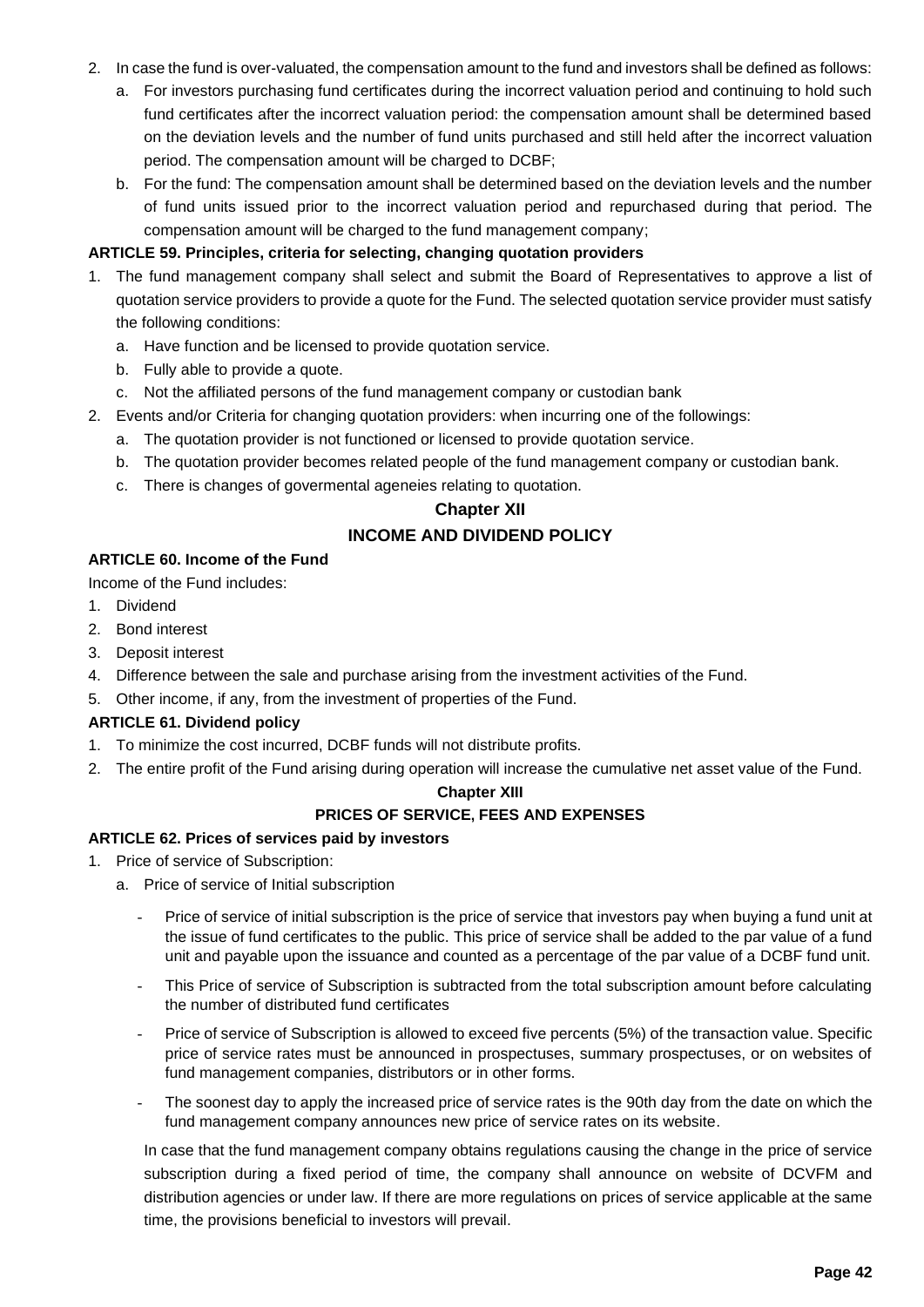- b. Price of service of subscription at the next subsequent trading cycles
	- Price of service of subscription is the price of service that investors pay when buying a fund unit at the next subsequent trading cycles. This price of service is counted as a percentage of the subscription amount of a fund unit and payable upon the issuance.
	- Price of service of subscription is deducted against subscription amount before calculating the number of fund units distributed.
	- Price of service of subscription shall be aplied as the following: is allowed to exceed five percents (5%) of the transaction value. Specific price of service rates must be announced in prospectuses, summary prospectuses, or on websites of fund management companies, distributors or in other forms.
	- The soonest day to apply the increased fee rates is the  $60<sup>th</sup>$  day from the date on which the fund management company announces new price of service rates on its website. In case that the fund management company obtains regulations causing the change in the subscription fee during a fixed period of time, the company shall announce on website of DCVFM and distribution agencies or under law. If there are more regulations on prices of services applicable at the same time, the provisions beneficial to investors will prevail.
- 2. Price of service of redemption fee
	- Price of service of redemption is the price of service that investors must pay when selling a fund unit at the next subsequent trading cycles. Such price of service is subtracted from redeemed amount and payable as the fund pays to investors and counted as a percentage of the redeemed amount.
	- Price of service of redemption is allowed to exceed three percents (3%) of the transaction value. Specific price of service rates must be announced in prospectuses, summary prospectuses, or on websites of fund management companies, distributors or in other forms.
	- The holding period is determined by "first in, first out" principle (FIFO).
	- The soonest day to apply the increased price of service rates is the 60<sup>th</sup> day from the date on which the fund management company announces new price of service rates on its website.
	- In case that the fund management company obtains regulations causing the change in the price of service of subscription fduring a fixed period of time, the company shall announce on website of DCVFM and distribution agencies or under law. If there are more regulations on prices of services applicable at the same time, the provisions beneficial to investors will prevail.
- 3. Price of service of switching
	- Investors shall pay price of service of switching when placing switching order at trading cycles after the establishment of DCBF.
	- Investors shall not pay any price of service of subscription or price of service of redemption for the switching units.
	- Price of service of switching is allowed to exceed three percents (3%) of the transaction value. Specific price of service rates must be announced in prospectuses, summary prospectuses, or on websites of fund management companies, distributors or in other forms.
	- The soonest day to apply the increased price of service rates is the 60<sup>th</sup> day from the date on which the fund management company announces new price of service rates on its website.

## **ARTICLE 63. Prices of services paid by the fund**

- 1. Price of service of managing public securities investment fund (Price of service of Management)
	- Price of service of Management is 1.2% of DCBF's NAV per fiscal year. This price of service is paid to DCVFM for carrying out fund management services for DCBF.
	- The monthly price of service is the total price of service calculated (accrued) at valuation cycles in a month.
	- Price of service of Management for DCBF at each valuation cycle is calculated as below: Price of service of Management = 1.2% price of service of management (year)/12 x NAV on the day prior to the valuation day x actual days in the valuation cycle/ actual days in a year (365 or 366)
	- In case that the fund shall valuate NAV monthly, the monthly price of service of management is calculated as below: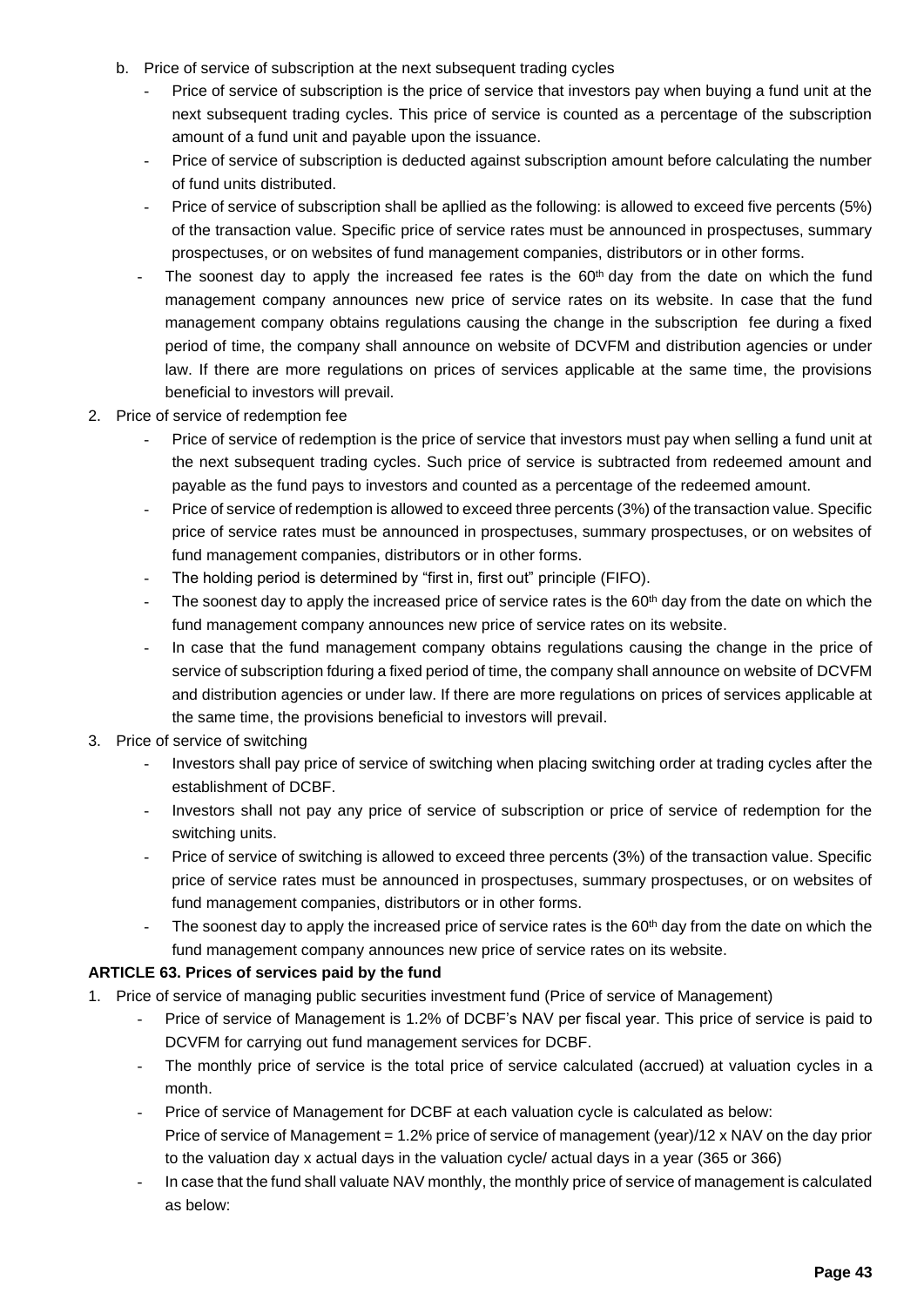Monthly price of service of management = [1.2% price of service of management (year) x NAV on the day prior to the valuation day of the first valuation cycle in the month x actual remaining days from the begining of the month to the day prior to the valuation day/ actual days in a year (365 or 366)] + total price of service of management fees of the remaining valuation cycles in the month + [1% price of service of management (year) x NAV on the day prior to the valuation day of the last valuation cycle in the month x actual remaining days in the month/ actual days in a year (365 or 366)]

## 2. **Price of service of Depository and supervision**

Price of service of Depository and supervision shalll be paid to the Custodian Bank for providing the Custodian Bank services and detailed in the Supervisory contract. Such price of service is calculated at every valuation cycle based on the NAV of day prior to the valuation day and payable every month. The monthly price of service is the total price of service calculated (accrued) at every valuation cycle in a month.

| Kind of price<br>of service           | Maximum of<br>Price of service<br>(NAV/year) | Minimum price of service per month in any cases (VND/month)                                                                                                                                                                                       |
|---------------------------------------|----------------------------------------------|---------------------------------------------------------------------------------------------------------------------------------------------------------------------------------------------------------------------------------------------------|
| Price of<br>service of<br>Supervisory | 0.04%                                        | 15.000.000 (If the trading frequency is 01 time/week) (The<br>above price of service are exclusive of VAT (if applicable))<br>17.000.000 (If the trading frequency is daily) (The above price<br>of service are exclusive of VAT (if applicable)) |
| Price of                              | 0.03%                                        | 10.500.000                                                                                                                                                                                                                                        |
| service of                            | 0.04%                                        | 15.000.000 If the trading frequency is 01 time/week)                                                                                                                                                                                              |
| Depository                            |                                              | 18.000.000 (If the trading frequency is daily)                                                                                                                                                                                                    |

- The above prices of services does not include transaction fees that is VND 100.000/ 1 transaction
- Other prices of services are details in Agreement between FMC and Service Provider.
- Total price of service of Depository and supervision shall be complied with regulations of law. The NAV is used for this calculation is the average NAV of NAVs within a month.
- The above prices of services shall not include other fees such as fee payable to Depository center, legal fee, mailing fee, fee for change or cancel any trade, fee for registering nonlisted stock to listed stock or convertible bond to stock etc.
- The monthly price of service is the total price of service calculated (accrued) at valuation cycles in a month.
- Price of service of Depository and supervision for DCBF at each valuation cycle is calculated as below: Price of service of Depository and supervision (not include securities trading fee) = % price of service of Depository and supervision (year) x NAV on the day prior to the valuation day x actual days by calendar of the valuation cycle/ actual days in a year (365 or 366)
- In case that the fund shall valuate NAV monthly, the monthly price of service of Depository and supervision is calculated as below:

Monthly price of service of Depository and supervision (not include securities trading fee) = [% price of service of depository and supervision (year) x NAV on the day prior to the valuation day of the first valuation cycle in the month x actual remaining days from the begining of the month to the day prior to the valuation day/ actual days in a year (365 or 366)] + total price of service of Depository and supervision of the remaining valuation cycles in the month + [% price of service of depository and supervision (year) x NAV on the day prior to the valuation day of the last valuation cycle in the month x actual remaining days in the month/ actual days in a year (365 or 366)]

- 3. Price of service of fund administration
	- Price of service of The fund adminstration shalll be paid to the fund admintration service provider by the DCBF fund.
	- Price of service of The fund adminstration is payble monthly, details as below:

| Maxximum of Price of | Minimum Price of service per month in any cases (VND/month) |
|----------------------|-------------------------------------------------------------|
| service (NAV/year)   |                                                             |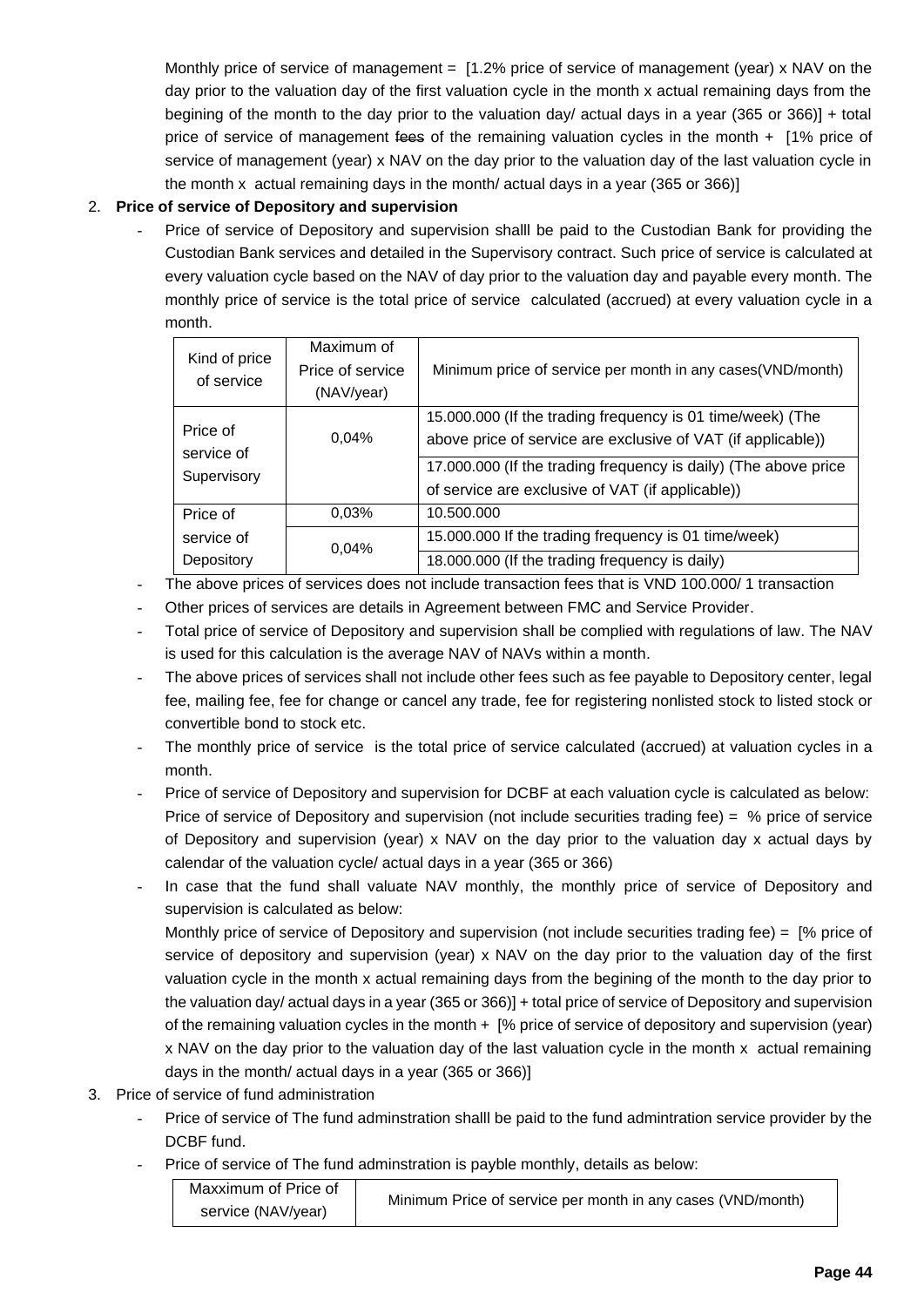|       | 10.000.000 (If the trading frequency is 01 time/week) exclusive of  |
|-------|---------------------------------------------------------------------|
| 0.03% | VAT (if applicable)                                                 |
|       | 15.000.000 (If the trading frequency is daily) exclusive of VAT (if |
|       | applicable)                                                         |

- The monthly Price of service is the total Price of service calculated (accrued) at valuation cycles in a month.
- Price of service of Fund adminstration for DCBF at each valuation cycle is calculated as below: Price of service of Fund adminstration = % Price of service of fund adminstration (year) x NAV on the day prior to the valuation day x actual days by calendar of the valuation cycle/ actual days in a year (365 or 366)
- In case that the fund shall valuate NAV monthly, the monthly Price of service of fund adminstration is calculated as below:

Monthly Price of service of fund adminstration = [% Price of service of fund adminstration (year) x NAV on the day prior to the valuation day of the first valuation cycle in the month x actual remaining days from the begining of the month to the day prior to the valuation day/ actual days in a year (365 or 366)] + total Prices of service of fund adminstration of the remaining valuation cycles in the month + [%Price of service of fund adminstration (year) x NAV on the day prior to the valuation day of the last valuation cycle in the month x actual remaining days in the month/ actual days in a year  $(365 \text{ or } 366)$ ]

## 4. **Price of service of** Transfer agent

- Price of service of transfer agent is the Price of service paid by DCBF to Transfer Agent Service Provider of the fund. Price of service of Transfer agent includes services stipulated in Article 42.2 of this Charter.
- Fixed monthly Price of service of transfer agent is 10 million per month calculated (accrued) at valuation cycles in a month.
- Price of service of Subscription, redemption and switching is 0.01% of the transaction value of subscription, redemption and switching order, free for the first 400 transactions/month.
- Price of service for execution of right is 1,000,000 VND per one list for execution of right.
- The maximum Price of service of transfer agent is 0.03% of NAV per year.
- Total minimum Price of service of transfer agent is VND 96 millions per year (VND 8 millions per month). Always apply the Price of service.
- Price of service of Transfer agent will be recalculated based on the NAV average of year at the end of the year and will be adjusted on the first month of the next year (if any). Details of Prices of service and payment term are regulated in the service agreement between FMC and the transfer agent service provider.

The above Prices of service are exclusive of VAT (if applicable) in accordance with the law.

## **ARTICLE 64. The fund's operation expenses**

Operating expenses of the fund shall include after-tax expenses as follows:

- 1. Asset management fees paid to the fund management company;
- 2. Expenses for fund assets depository and supervision fees paid to the Custodian Bank;
- 3. Fund administration fees, transfer agent fees and other fees Fund management company has to pay to relevant service providers;
- 4. Expenses and fees relating to auditing services for the Fund;
- 5. Legal advisory fee, quotation fee and other reasonable fees for the Fund;
- 6. Expenses relating to printing, publication, and information of the Fund's activities, issuance of prospectus, simplified prospectus, financial reports, annual reports, trading confirmation statements, account statements, and other documents for investors, expenses for fund public announcement;expenses for organizing and convening of General Meeting of Investors and Board of Representatives;
- 7. Reasonable, valid brokerage fee relating to the transactions of the Fund's assets;
- 8. Expenses for engaging independent organizations to provide valuation, asset valuation services for the Fund;
- 9. Expenses for amending the Charter for the benefit of Investors;
- 10. Remuneration for the Board of Representatives;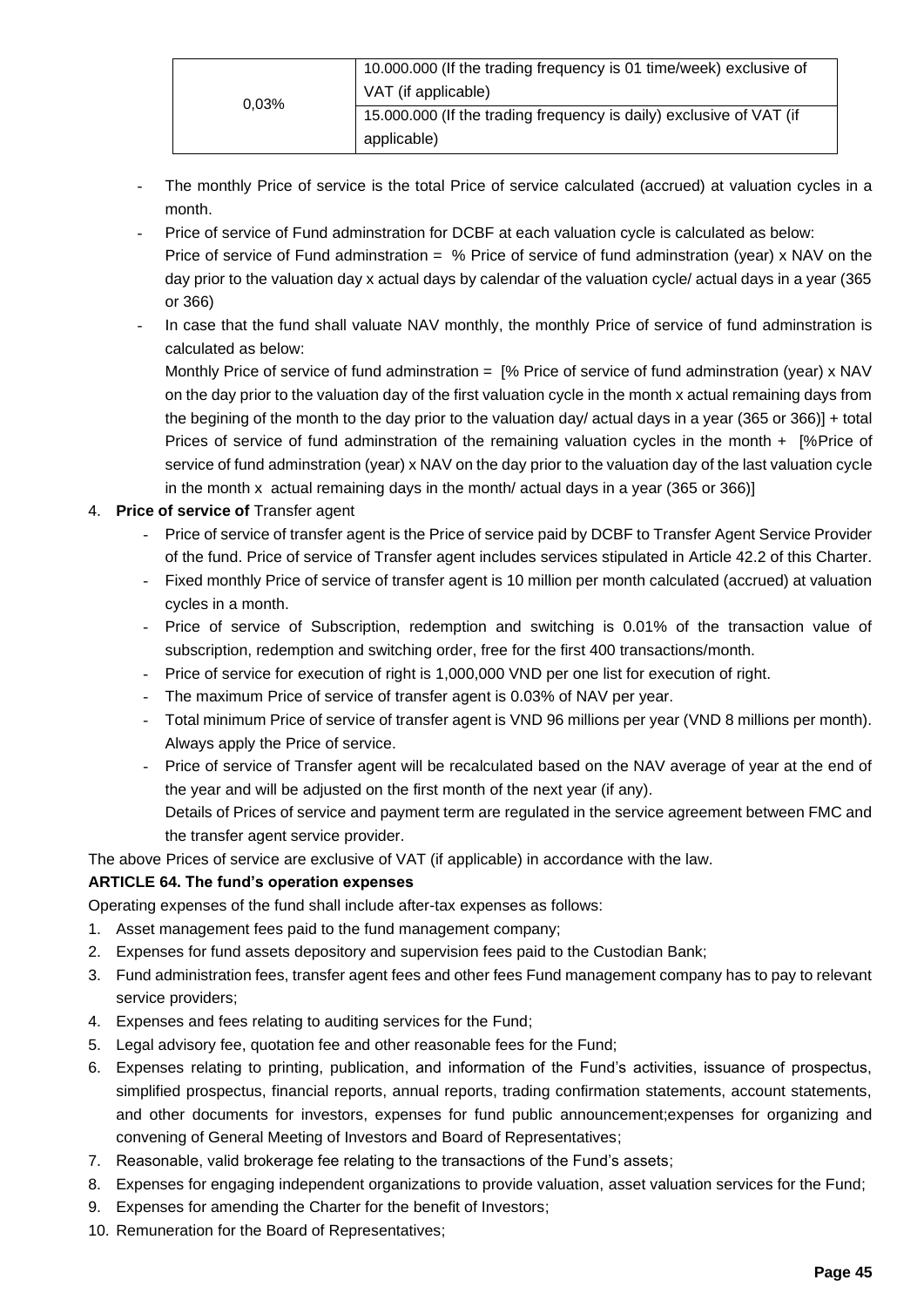- 11. Other reasonable, valid fees and expenses as decided by the Board of Representatives;
- 12. Insurance expenses (if applicable)
- 13. Administration fee (fee for issuance certificate);
- 14. Tax, cost, Price of service and fee payable in accordance with the laws;
- 15. Interest payable from loans incurred by the Fund in accordance with the laws and the Charter;
- 16. Other reasonable, valid fees and expenses in accordance with the laws.

## **Chapter XIV**

## **FUND REORGANIZATION**

#### **ARTICLE 65. Conditions for the fund consolidation, merger**

- 1. The fund consolidation, merger shall be only carried out in the cases provided by the law and approved by the General Investors Meetings.
- 2. The fund consolidation, merger must be approved by the SSC.

## **ARTICLE 66. Conditions for the fund splitting**

- 1. The fund splitting must be approved by the General Investors Meetings in the following cases:
	- a) The fund management company fails to determine the fund's net asset value at the valuation date when open-ended fund certificates are redeemed because the Stock Exchange decides to suspend the securities transaction in the fund's portfolio;
	- b) Other events provided by the Fund Charter or the SSC considers necessary.
- 2. The fund splitting must be approved by the SSC

## **ARTICLE 67. Conditions for the fund dissolution**

- 1. The fund dissolution, liquidation shall be carried out in the following cases:
	- (i) The fund management company is dissolved, bankrupted or its License for Establishment and Operation is revoked without appointment of replacing fund management company within two (02) months from the date of arising the event;
	- (ii) The fund management proposes to terminate the rights and obligations to the Fund without appointment of replacing fund management company within two (02) months from the date of arising the event;
	- (iii) The custodian bank is dissolved, bankrupted or its supervision contract is unilaterally terminated or terminated by the fund management company; or the License of Registration for securities depository is revoked by the fund management company fails to establish a replacing supervisory bank within two (02) months from that date of arising the event;
	- (iv) The custodian bank requests termination of the supervisory contract without appointment of a replacement custodian bank within two (02) months from that date of arising the event;
	- (v) The fund's net asset value is reduced below ten (10) billion in six (6) consecutive months;
	- (vi) The fund dissolution as determined by the General Investors Meetings;
- 2. The fund liquidation and dissolution is made subject to the legal regulations

## **Chapter XV**

## **SETTLEMENT OF CONFLICTS OF INTERESTS**

## **ARTICLE 68. Control of conflicts of interests between the Fund and other funds investment trust clients of the fund management company and between the Fund and the fund management company**

- 1. The Fund management company shall:
	- (i) Separate the investment strategies and objectives of each fund managed by VFM;
	- (ii) Separate VFM's assets from the Fund's assets and the investors' assets entrusted to DCVFM for its management; separate assets of the funds managed by VFM.
- 2. All securities transactions of members of the Board of Management, Investment Council, Chairman of the Fund Manager, members of the Board of Directors, Inspection Committee, the compliance officer, fund management practitioners and staff of the manager of the Fund shall be reported to the internal audit department both prior to or after such transactions, as required by law.
- 3. An internal system for controlling and managing risks has been established to ensure that any conflict of interests arising within the Fund Manager shall be under control.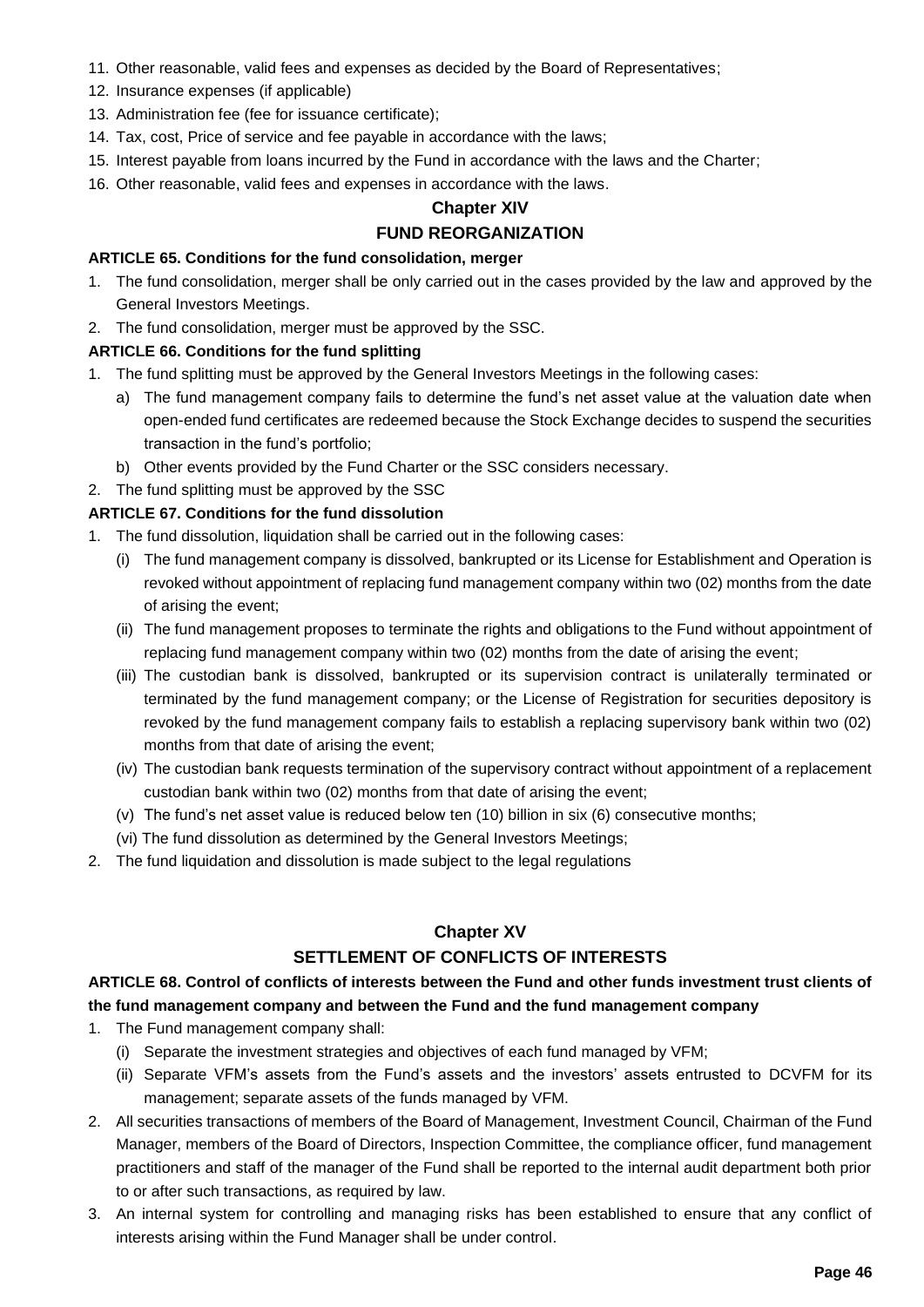## **Chapter XVI**

## **INFORMATION DISCLOSURE AND AMENDMENT, SUPPLEMENTATION OF THE CHARTER**

#### **ARTICLE 69. Information disclosure**

- 1. Disclosure of information of operation of DCBF shall be conducted according to provisions of information disclosure on securities market.
- 2. Notice of meeting of the Board of Representatives shall be deemed as properly informed to each member of the Board of Representatives if it is notified verbally or in writing to the address which is provided to Fund by that Member of the Board of Representatives.
- 3. Prospectus, simplified prospectus, audited financial statements, half-year financial statement; monthly, halfyear and annual operation reports of the fund will be provider to investors on our website and distribution agents, or send via investors' emails.
- 4. Letters of convene, notices, demands, or documents which need to be delivered to the Fund or Fund operator shall be sent by hand or by post to address of office registered by Fund, in a stamped envelope bearing name of the Fund or Fund operator.
- 5. The Fund Management Company must disclose information according to provisions of Law on Securities and securities market.

#### **ARTICLE 70. Amendment of the Charter**

The Fund Charter shall only be amended or supplemented by a approval by the General Meeting of investors. After amending and supplementing the fund charter in this case, the fund management company must announce investors about the amendments, additions and updates to the fund charter.

#### **ARTICLE 71. Registration of the Charter**

1. This Charter includes 16 Chapters, 72 Articles and 3 Appendices takes effect as the date when the Certificate of fund registration takes effect.

DCBF Charter is added and rewrited at the first time including 16 Chapters, 72 Articles and 3 Appendices according to Resolution of General Meeting of Investors No. 04/VFB-2013/NQDH dated on 25th June, 2013 and come into force on 25th June, 2013.

DCBF Charter is added and rewrited at the second time including 16 Chapters, 72 Articles and 3 Appendices according to Resolution of General Meeting of Investors dated on 01st October, 2013 and come into force on 01st October, 2013.

DCBF Charter is added and rewrited at the third time including 16 Chapters, 72 Articles and 3 Appendices according to Resolution of General Meeting of Investors No. 02/VFB-2014/NQDH dated on 09th Jan, 2014 and come into force on 10th Feb, 2014.

DCBF Charter is added and rewrited at the  $4<sup>th</sup>$  time including 16 Chapters, 72 Articles and 3 Appendices according to Resolution of General Meeting of Investors No. 04/VFB-2014/NQDH dated on 2 April 2014 and come into force on 02 May, 2014.

DCBF Charter is added and rewrited at the  $5<sup>th</sup>$  time including 16 Chapters, 72 Articles and 3 Appendices according to Resolution of General Meeting of Investors dated on 31 Mar 2015 and come into force 31 Mar 2015.

DCBF Charter is amended and supplemented at the  $6<sup>th</sup>$  time including 16 Chapters, 72 Articles and 3 Appendixes according to Resolution of General Meeting of investors dated on 05/04/2016 and takes effect from 05/04/2016, except Term of changing "Cut-off Time" will be take effect from effective date of nearly Propestus. Content of trading process related to Term of changing "Cut-off Time" will be annouce on website and updated Propestus.

DCBF Charter is amended and supplemented at the  $7<sup>th</sup>$  time including 16 Chapters, 72 Articles and 3 Appendixes according to Resolution of the Annual Financial General Meeting of Investors 2016 passed by absentee voting, dated on 31/03/2017 and takes effect from 31/03/2017.

DCBF Charter is amended and supplemented at the  $8<sup>th</sup>$  time including 16 Chapters, 72 Articles and 3 Appendixes according to Resolution of the Annual Financial General Meeting of Investors 2017 passed by absentee voting, dated on 11/04/2018 and takes effect from 11/04/2018.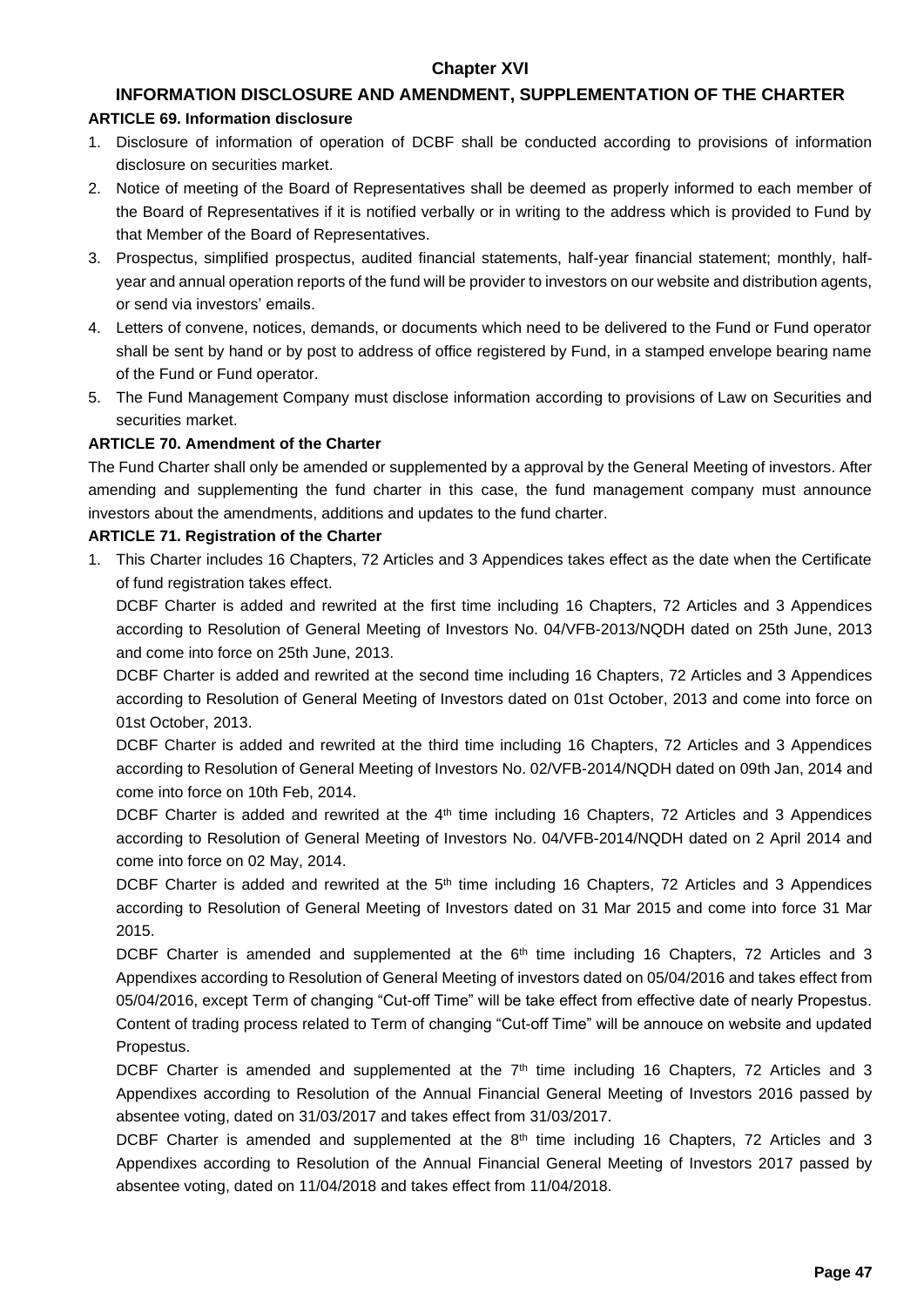DCBF Charter is amended and supplemented at the  $9<sup>th</sup>$  time including 16 Chapters, 72 Articles and 3 Appendixes according to Resolution of the Annual Financial General Meeting of Investors 2018- The second time, dated on 18/04/2019 and takes effect from 18/04/2019.

DCBF Charter is amended and supplemented at the 10<sup>th</sup> time including 16 Chapters, 72 Articles and 3 Appendixes according to Resolution of the Annual Financial General Meeting of Investors 2019- The second time dated on 21/04/2020 and takes effect from 21/04/2020.

DCBF Charter is amended and supplemented at the 11<sup>th</sup> time including 16 Chapters, 72 Articles and 3 Appendixes according to Resolution of the Annual Financial General Meeting of Investors 2020- The … time dated on 26/04/2021 and takes effect from 26/04/2021. The above changes in the name of the fund will take effect when The adjusted certificate of registration for establishment of the fund is issued by a competent state agency.

DCBF Charter is amended and supplemented at the 12<sup>th</sup> time including 16 Chapters, 72 Articles and 3 Appendixes according to Resolution of the Extraordinary General Meeting of Investors the second time of financial year 2021, dated on 25/12/2022 and takes effect from 25/12/2022.

Extracted part or copies of this Charter which are provided by office of the Fund shall be valid when and only bearing signature of the Chairman of the Board of Representatives or legal representative of the Fund Management Company.

- 2. This Charter is made five (05) versions in Vietnamese. In which:
	- One (01) is registered at the government agency as stipulated by law;
	- Two (02) is kept at the head office at the Fund;
	- One (01) is kept at the head office at the Fund Management Company;
	- One (01) is kept at the head office at the Custodian bank **.**

## **ARTICLE 72. Implementation provisions**

The Fund shall be officially established after SSC issues Certificate of fund registration. The Fund Management Company is liable for completing all dossier and procedure in according with provision of the prevailing laws. The following appendices are attached herewith

Appendix 1: COMMITMENTS OF THE FUND MANAGEMENT COMPANY

Appendix 2: COMMITMENTS OF THE SUPERVISORY BANK

Appendix.3: GENERAL COMMITMENTS OF THE FUND MANAGEMENT COMPANY AND THE SUPERVISORY

Established in Ho Chi Minh City, 25 January 2022

**Chairman of the Board of Representatives** 

*(Singed) NGUYEN BOI HONG LE*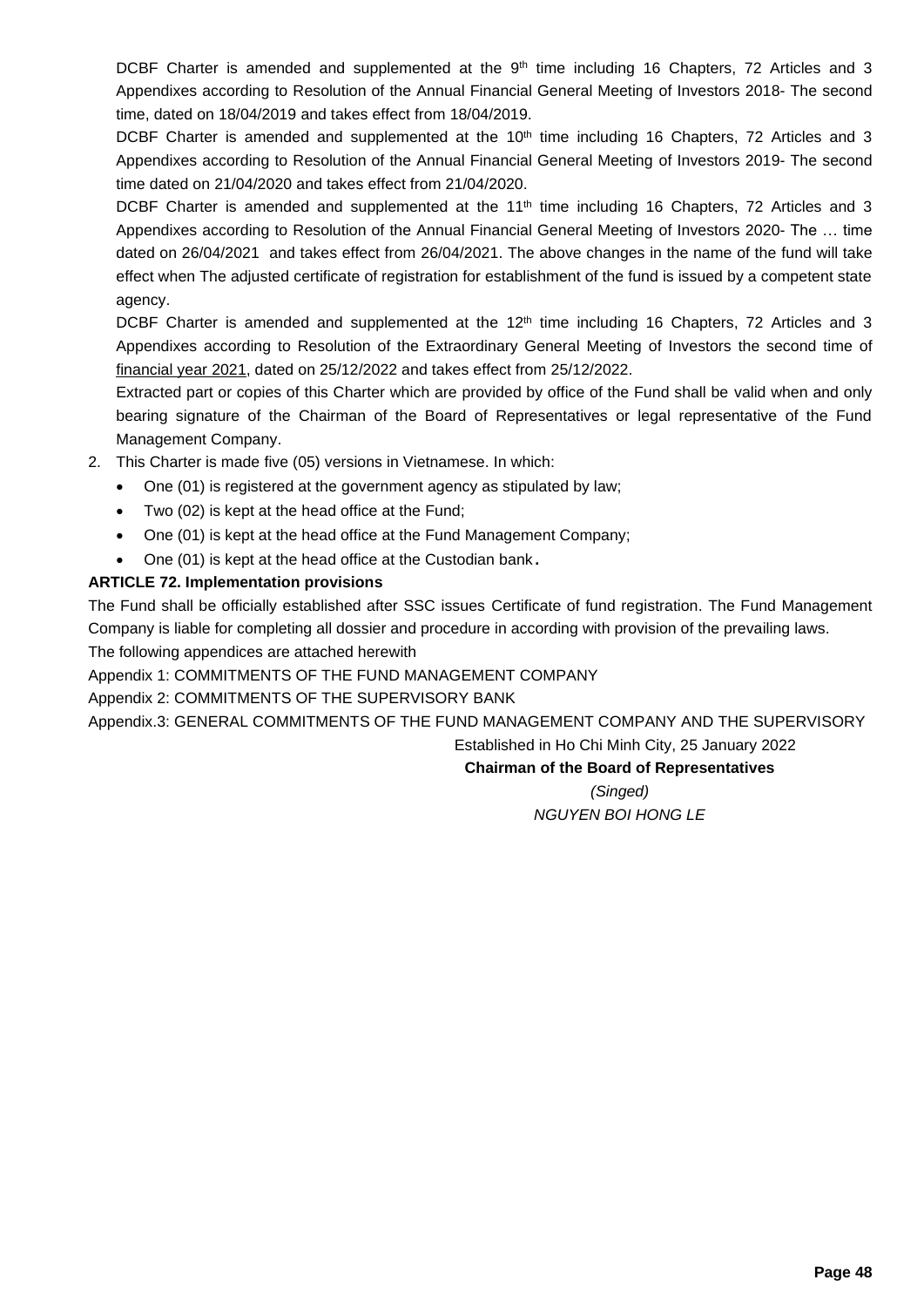## **APPENDIX 1: COMMITMENTS OF THE FUND MANAGEMENT COMPANY**

## **DRAGON CAPITAL VIETFUND MANAGEMENT (DCVFM)**

Licence for establishment and operation No. 45/UBCK-GP dated 08 Jan 2009 and Amended License No. 88/GPĐC-UBCK dated December 30, 2020 issued by SSC.

The head office of DCVFM is located at:

15<sup>th</sup> Floor, Melinh Point Tower, 2 Ngo Duc Ke Street, District 1, Ho Chi Minh City, Vietnam.

Tel: (84-28)-38251488 Fax: (84-28)-38251489 Website: www.dragoncapital.com.vn

The Fund Management Company hereby commits to perform the following obligations to the fund:

- 1. To strictly comply with legal regulations and the fund's charter in the management of the fund;
- 2. To perform the fund management duties in an effective, honest and diligent manner and in compliance with the investment objectives of the fund with priority given to legitimate rights and interests of Investors;
- 3. To ensure that the fund has a supervisory bank at all times;
- 4. To pay all fees to the Supervisory bank and other service providers as specified in the fund's charter;
- 5. To periodically provide the Supervisory bank with the following information:

(a) Operating statements and financial statements of the fund, the register of investors and the number of fund certificates held by investors;

- (b) Reports with respect to the fund or its assets and investment portfolio;
- (c) A valuation report on the net asset value of the fund, the net asset value per fund unit;
- (d) Information about the management of the fund and other obligations.
- 6. To provide free of charge or at a reasonable fee copies of the fund's charter (and attached appendixes), prospectus (and attached appendixes) to investors at their request.
- 7. Not to invest in securities or assets in which the fund management company or its affiliated persons are interested or have relations to such interests, except otherwise permitted by the law.
- 8. Not to use the position of the fund management company in fund management to gain direct or indirect profits for it or affiliated persons or compromise the interest of investors.
- 9. To conduct valuation and auditing works for the fund in a truthful, accurate and timely manner.
- 10. To provide free of charge or at a reasonable fee copies of annual reports and other reports of the fund to investors at their request.
- 11. To provide free of charge or at a reasonable fee copies of annual reports of the supervisory bank on the fund management company's management of the fund to investors at their request.
- 12. To ensure that all information disclosed by the fund management company or the representative of the fund management company is complete, truthful and accurate and not omit events that affect the interest of investors or events that affect the contents of such disclosed information or information to be disclosed in accordance with legal regulations and does not mislead investors.
- 13. To provide necessary information to enable the independent auditing organization of the fund to make auditing in an efficient and timely manner.
- 14. To report in a timely manner to the State Securities Commission in case of any inconsistency found when comparing the assets/liabilities of the fund between the fund management company and the supervisory bank.
- 15. To implement the obligation to convene the General Investors Meetings in accordance with legal regulations..

## **DRAGON CAPITAL VIETFUND MANAGEMENT**

*(Signed)* **BEAT SCHURCH GENERAL DIRECTOR**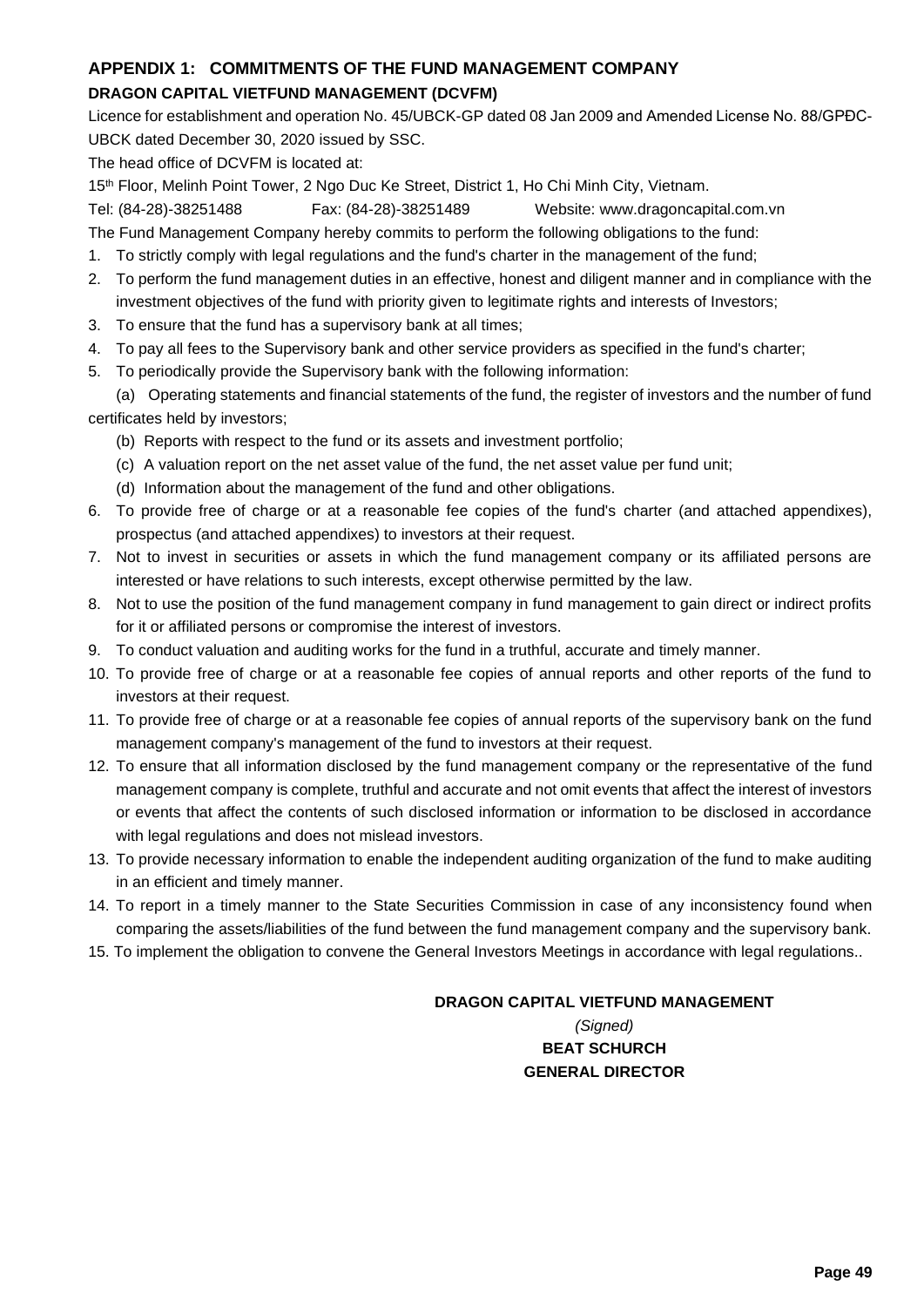## **APPENDIX 2: COMMITMENTS OF THE CUSTODIAN BANK**

## **STANDARD CHARTERED BANK (VIETNAM) LTD**

Operation license No: 236/GP-NHNN issued on 8 September 2008 by the State Bank of Vietnam. Certificate of registration for securities depository operation No.: No. 08/UBCK-GCN issued on dated 07 May 2015 by SSC Standard Chartered Bank (Vietnam) is the Custodian bank of the Fund Custodian bank commit:

- 1. To comply with the regulations of the law and of the Fund Charter in the supervisory operation.
- 2. To ensure Funds to always have a Fund Management Company at all times.
- 3. To implement in a dedicated, honest and prudent manner the functions of the Supervisory Banks to Funds.
- 4. To implement the deposit, payment, custody and supervision of all assets, securities of Funds on behalf of investors; to periodically implement the comparison of assets/liabilities of funds with fund management companiy at least one a month and report to the SSC in case the situation of assets/liabilities is inconsistent between fund management company and supervisory banks.
- 5. To separate assets of funds from assets of the Supervisory Banks, assets of fund management company and assets of other funds, assets of other customers of the Supervisory Banks.
- 6. To supervise the portfolio of Funds, the determination of asset prices of funds, the determination of net asset value of funds, the determination of net asset value per fund certificate unit as required by the current law and according to the regulations at the Fund Charter.
- 7. To ensure supervisory obligations so that fund management company does not take advantage of the management position of funds to implement activities of directly or indirectly gain profit for fund management company or relevant persons damaging interests of investors.
- 8. To ensure funds to be audited annually by an independent auditing company.

STANDARD CHARTERED BANK (VIETNAM) *(signed)* **AUTHORIZED REPRESENTATIVE**